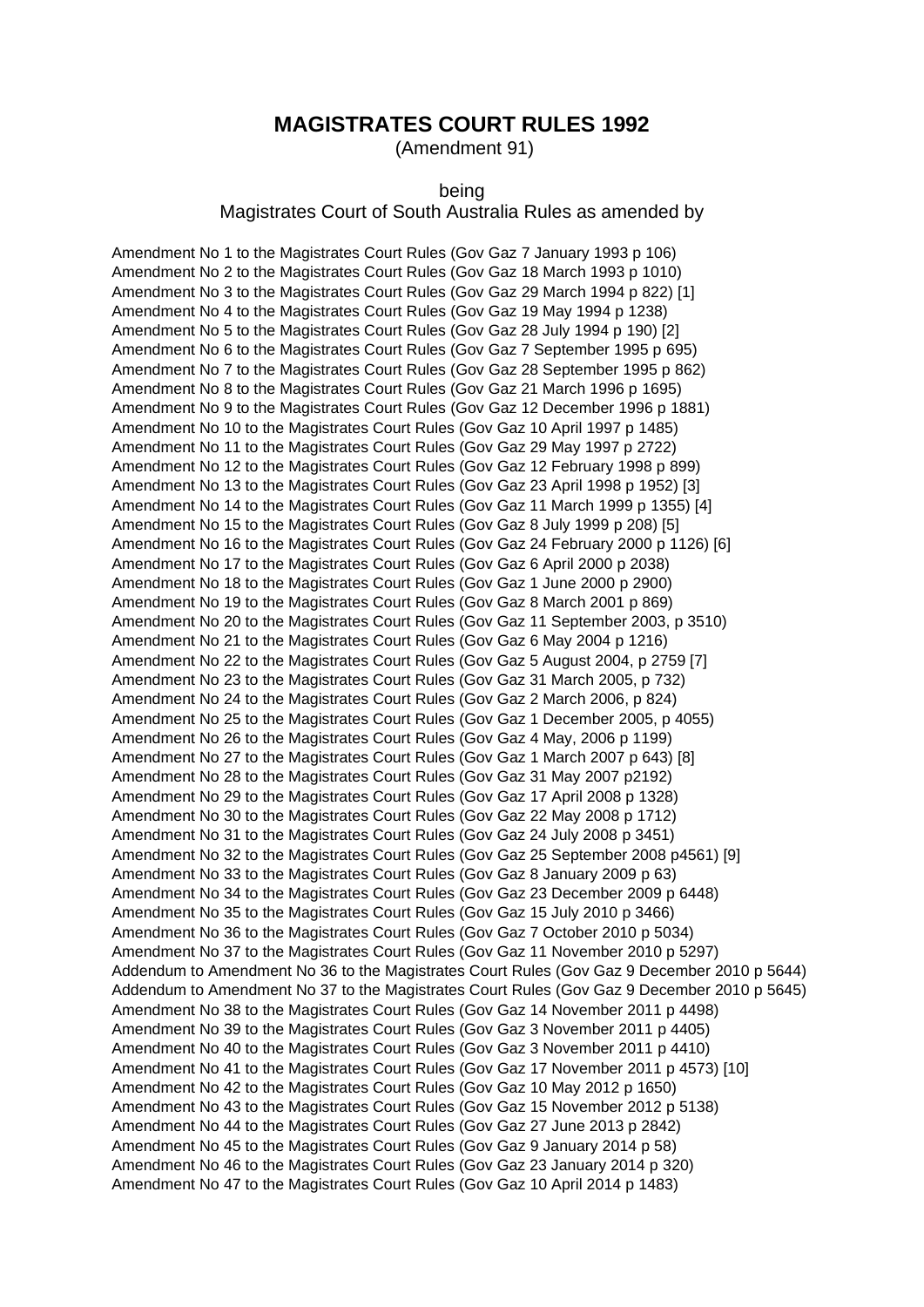Amendment No 48 to the Magistrates Court Rules (Gov Gaz 17 April 2014 p 1512) Amendment No 49 to the Magistrates Court Rules (Gov Gaz 31 July 2014 p 3702) Amendment No 50 to the Magistrates Court Rules (Gov Gaz 29 August 2014 p 4223) Amendment No 51 to the Magistrates Court Rules (Gov Gaz 23 October 2014 p 6162) Amendment No 52 to the Magistrates Court Rules (Gov Gaz 4 December 2014 p 6584 Amendment No 53 to the Magistrates Court Rules (Gov Gaz 26 February 2015 p 832) Amendment No 54 to the Magistrates Court Rules (Gov Gaz 17 September 2015 p 4281) Amendment No 55 to the Magistrates Court Rules (Gov Gaz 28 January 2016 p 238) Amendment No 56 to the Magistrates Court Rules (Gov Gaz 3 March 2016 p 826) Amendment No 57 to the Magistrates Court Rules (Gov Gaz 28 July 2016 p 3048) Amendment No 58 to the Magistrates Court Rules (Gov Gaz 25 August 2016 p 3400) Amendment No 59 to the Magistrates Court Rules (Gov Gaz 24 November 2016 p 4473) Amendment No 60 to the Magistrates Court Rules (Gov Gaz 11 April 2017 p 1064) Amendment No 61 to the Magistrates Court Rules (Gov Gaz 27 June 2017 p 2574) Amendment No 62 to the Magistrates Court Rules (Gov Gaz 29 August 2017 p 3828) Amendment No 63 to the Magistrates Court Rules (Gov Gaz 4 October 2017 p 4246) Amendment No 64 to the Magistrates Court Rules (Gov Gaz 14 November 2017 p 4585)[11] Amendment No 65 to the Magistrates Court Rules (Gov Gaz 13 February 2018 p 807)[12] Amendment No 66 to the Magistrates Court Rules (Gov Gaz 26 April 2018 p 1433 and Gov Gaz 30 April 2018 p 1494 (Corrigendum))[13] Amendment No 67 to the Magistrates Court Rules (Gov Gaz 14 June 2018 p 2163) Amendment No 68 to the Magistrates Court Rules (Gov Gaz 5 October 2018 p 3753) Amendment No 69 to the Magistrates Court Rules (Gov Gaz 20 December 2018 p 4379) Amendment No 70 to the Magistrates Court Rules (Gov Gaz 14 March 2019 p 867) Amendment No 71 to the Magistrates Court Rules (Gov Gaz 2 May 2019 p 1218) Amendment No 72 to the Magistrates Court Rules (Gov Gaz 2 May 2019 p 1221) [16] Amendment No 73 to the Magistrates Court Rules (Gov Gaz 23 May 2019 p 1419) Amendment No 74 to the Magistrates Court Rules (Gov Gaz 20 June 2019 p 2219) [14] Amendment No 75 to the Magistrates Court Rules (Gov Gaz 4 July 2019 p 2618) Amendment No 76 to the Magistrates Court Rules (Gov Gaz 8 August 2019 p 2949 and Gov Gaz 13 August 2019 p 2958 (Republished))[15] Amendment No 77 to the Magistrates Court Rules (Gov Gaz 22 August 2019 p 3111) Amendment No 78 to the Magistrates Court Rules (Gov Gaz 29 August 2019 p 3158) [17] Amendment No 79 to the Magistrates Court Rules (Gov Gaz 19 September 2019 p 3331) Amendment No 80 to the Magistrates Court Rules (Gov Gaz 12 December 2019 p 4297) Amendment No 81 to the Magistrates Court Rules (Gov Gaz 27 March 2020 p 614) Amendment No 82 to the Magistrates Court Rules (Gov Gaz 2 April 2020 p 666) Amendment No 83 to the Magistrates Court Rules (Gov Gaz 9 April 2020 p 738) Amendment No 84 to the Magistrates Court Rules (Gov Gaz 6 August 2020 p 4421) Amendment No 85 to the Magistrates Court Rules (Gov Gaz 17 September 2020 p 4627) [18] Amendment No 86 to the Magistrates Court Rules (Gov Gaz 19 November 2020 p 5204) Amendment No 87 to the Magistrates Court Rules (Gov Gaz 17 December 2020 p 5793) Amendment No 88 to the Magistrates Court Rules (Gov Gaz 24 December 2020 p 6138) [19] Amendment No 89 to the Magistrates Court Rules (Gov Gaz 21 January 2021 p 123) [20] Amendment No 90 to the Magistrates Court Rules (Gov Gaz 11 March 2021 p 913) [21] Amendment No 91 to the Magistrates Court Rules (Gov Gaz 16 September 2021 p 3574) [22]

[1] Came into effect 1 April 1994.

[2] Came into effect 1 August 1994.

[3] Came into effect 4 May 1998.

[4] Came into effect 6 April 1999.

[5] Came into effect 25 July 1999.

[6] Came into effect 6 March 2000.

[7] Paragraphs 7 to 10 came into effect 1 January 2005

[8] Came into effect 1 March 2007.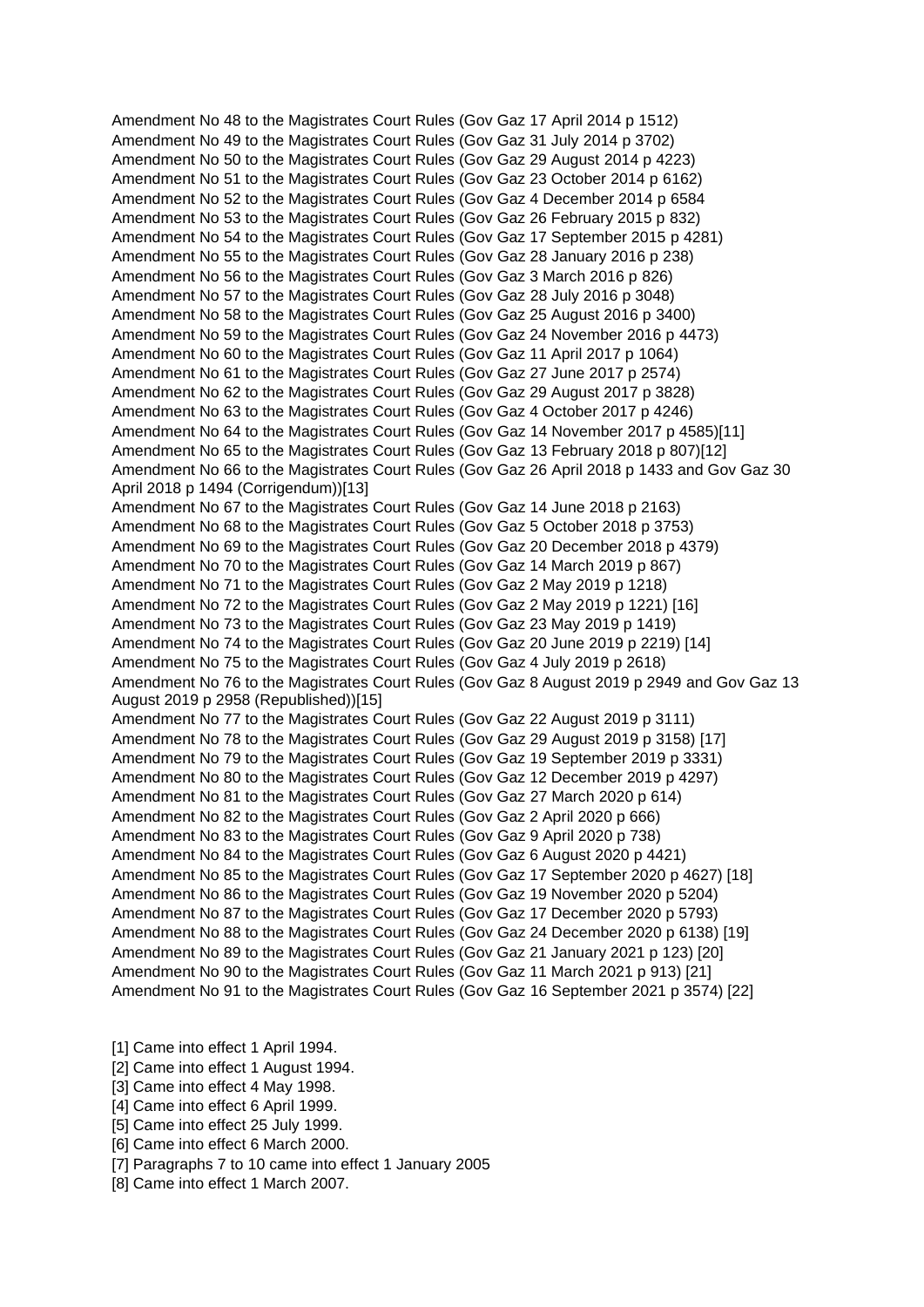[9] Rule 54 came into effect on the date of commencement of the *Prevention of Cruelty to Animals (Animal Welfare) Act 2008*.

[10] Came into effect 9 December 2011.

- [11] Came into effect 25 November 2017.
- [12] Came into effect 5 March 2018
- [13] Came into effect 30 April 2018
- [14] Came into effect 1 July 2019
- [15] Came into effect 8 August 2019
- [16] Came into effect 1 September 2019.
- [17] Came into effect 1 September 2019.
- [18] Came into effect 1 October 2020.
- [19] Came into effect 1 January 2021.
- [20] Came into effect 1 February 2021.

[21] Clauses 13, 14, 15 and 16 came into effect 11 March 2021. Clauses 5, 6, 7, 8, and 9 will come into effect on the date on which the *Spent Convictions (Decriminalised Offences) Amendment Act 2020* commences. Clauses 10, 11 and 12 will come into effect on the date on which the *Evidence (Vulnerable Witnesses) Amendment Act 2020* commences.

[22] Came into effect 16 September 2021.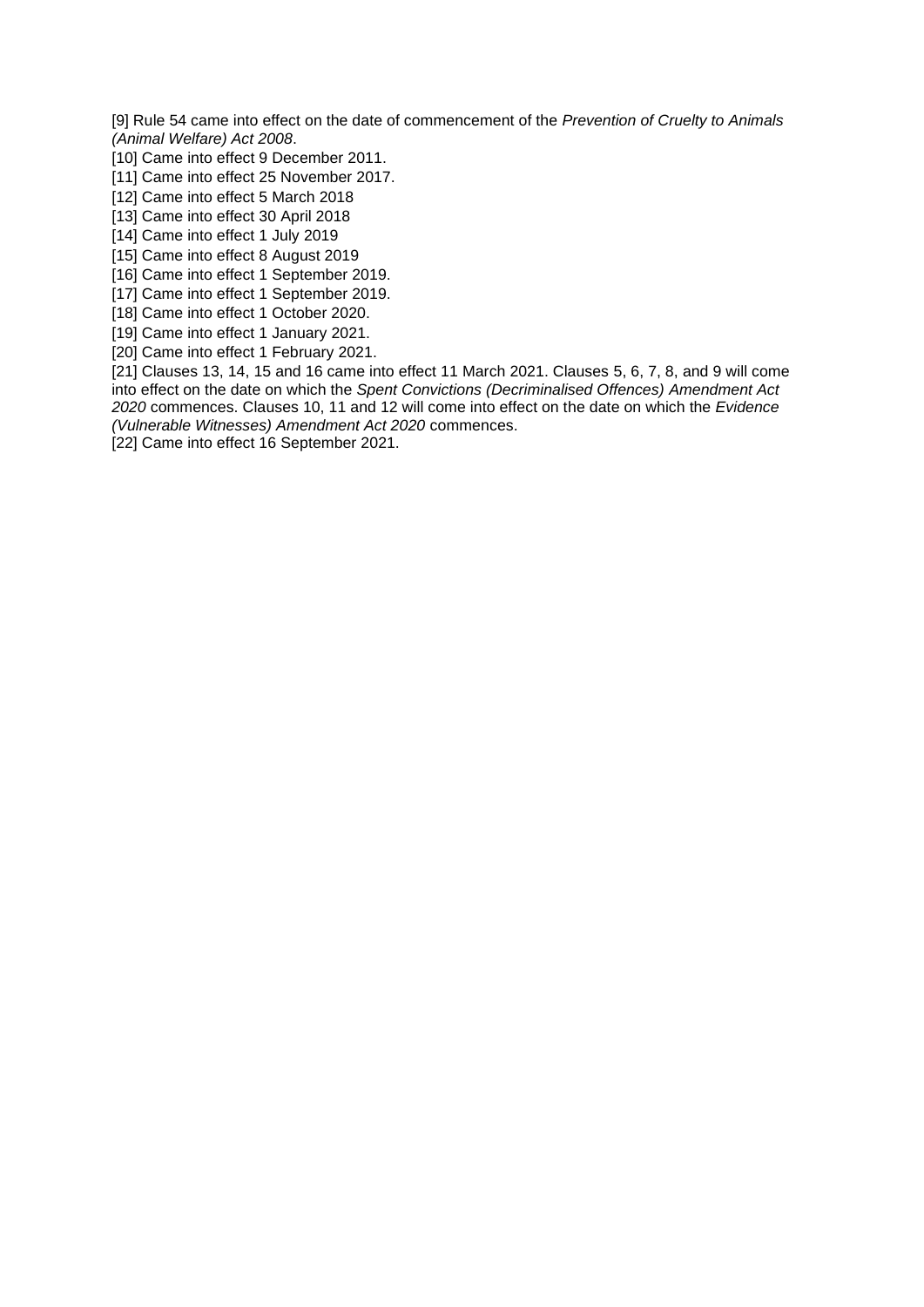PURSUANT to section 49 of the *Magistrates Court Act 1991* and all other enabling powers, We the undersigned do hereby make the following rules:

# **CONTENTS**

| Rule Title                                                                                                      |  |
|-----------------------------------------------------------------------------------------------------------------|--|
|                                                                                                                 |  |
|                                                                                                                 |  |
|                                                                                                                 |  |
|                                                                                                                 |  |
|                                                                                                                 |  |
|                                                                                                                 |  |
|                                                                                                                 |  |
| SECTION B - RULES RELATING TO THE CRIMINAL JURISDICTION 9                                                       |  |
|                                                                                                                 |  |
|                                                                                                                 |  |
|                                                                                                                 |  |
|                                                                                                                 |  |
| 9B.00 FILING OF DOCUMENTS BY PROSECUTING AUTHORITIES  11                                                        |  |
|                                                                                                                 |  |
|                                                                                                                 |  |
|                                                                                                                 |  |
|                                                                                                                 |  |
| 13.00 PLEA OF GUILTY WITHOUT APPEARANCE - SUMMARY OFFENCE 15                                                    |  |
|                                                                                                                 |  |
| 15.00 NOTICE BY PROSECUTION OR COURT BEFORE IMPOSITION OF                                                       |  |
|                                                                                                                 |  |
|                                                                                                                 |  |
|                                                                                                                 |  |
| 18.00 INTERVENTION ORDERS, FOREIGN RESTRAINING ORDERS AND<br>CONSEQUENTIAL ORDERS UNDER THE INTERVENTION ORDERS |  |
|                                                                                                                 |  |
| 18A.00 CHILD PROTECTION RESTRAINING ORDERS AND PAEDOPHILE                                                       |  |
| RESTRAINING ORDERS UNDER THE CRIMINAL PROCEDURE ACT                                                             |  |
|                                                                                                                 |  |
| 18AA.00 INTERVENTION ORDERS UNDER THE BAIL ACT 1985 26                                                          |  |
| 18AAA.00 INTERVENTION ORDERS UNDER THE SENTENCING ACT 2017 26                                                   |  |
| 18B.00 CHILD SEX OFFENDERS REGISTRATION ACT 2006 26                                                             |  |
|                                                                                                                 |  |
|                                                                                                                 |  |
| 20.00                                                                                                           |  |
| 21.00                                                                                                           |  |
| 22.00 WRITTEN PLEA OF GUILTY WHERE INFORMATION LAID 28                                                          |  |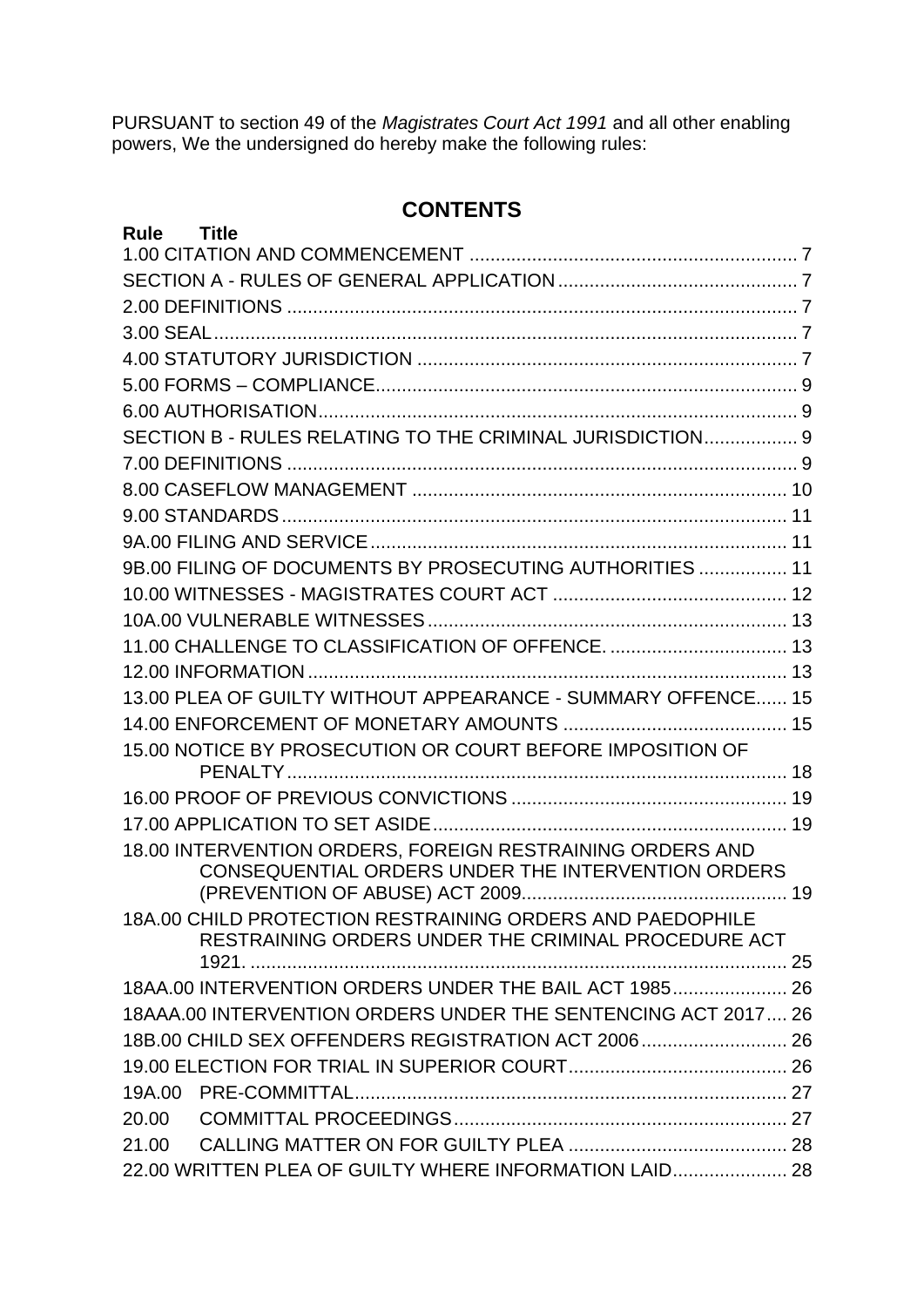| 22A.00 ADMISSION AND CONSENT TO SENTENCE OF MAJOR INDICTABLE  |  |
|---------------------------------------------------------------|--|
|                                                               |  |
|                                                               |  |
|                                                               |  |
|                                                               |  |
|                                                               |  |
| 26A.00 PROTECTION OF IDENTITY OF ALLEGED VICTIMS OF SEXUAL    |  |
|                                                               |  |
|                                                               |  |
|                                                               |  |
|                                                               |  |
| 28A.00 WHEEL CLAMPING; SEIZURE OF MOTOR VEHICLE  34           |  |
|                                                               |  |
|                                                               |  |
|                                                               |  |
|                                                               |  |
|                                                               |  |
|                                                               |  |
|                                                               |  |
|                                                               |  |
|                                                               |  |
|                                                               |  |
|                                                               |  |
|                                                               |  |
| 39.00 ENFORCEMENT OF ORDER AGAINST BODY CORPORATE  40         |  |
|                                                               |  |
|                                                               |  |
|                                                               |  |
|                                                               |  |
|                                                               |  |
|                                                               |  |
|                                                               |  |
|                                                               |  |
| 47.00 REFUSAL TO REVOKE ENFORCEMENT DETERMINATION: SECTION 23 |  |
| FINES ENFORCEMENT AND DEBT RECOVERY ACT 2017  47              |  |
| 48.00 ORDER FOR THE ATTENDANCE OF A PRISONER AT COURT  48     |  |
| 49.00 CRIMINAL LAW (FORENSIC PROCEDURES) ACT 2007  48         |  |
|                                                               |  |
| 50.00 CRIMINAL LAW CONSOLIDATION ACT, PART 8A - MENTAL        |  |
|                                                               |  |
|                                                               |  |
| 52.00 PAYMENT OF ADVISORS, ELDERS AND EXPERTS 49              |  |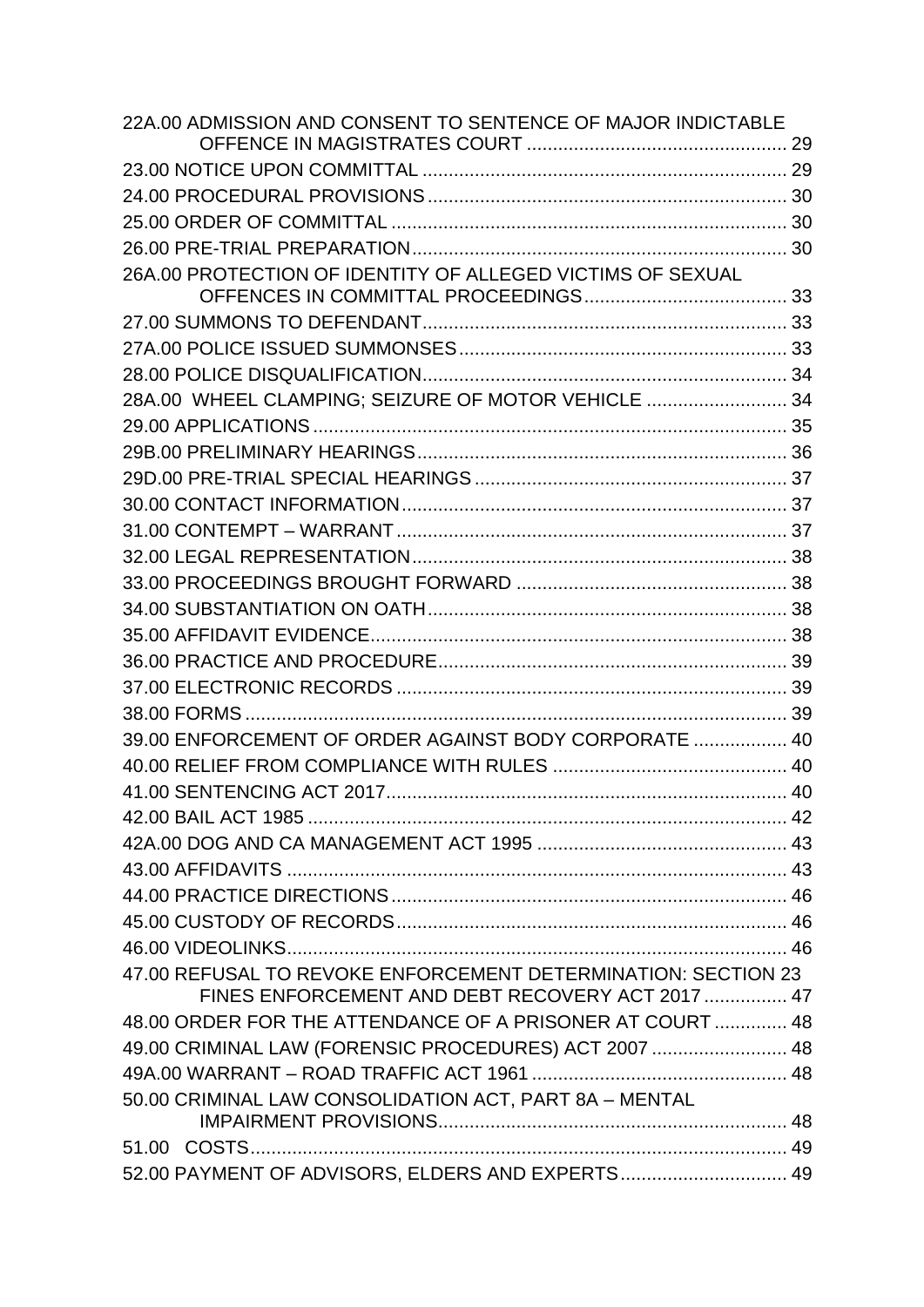| 53.00 NATIONAL ELECTRICITY LAW AND NATIONAL GAS LAW 49             |  |  |  |  |
|--------------------------------------------------------------------|--|--|--|--|
|                                                                    |  |  |  |  |
|                                                                    |  |  |  |  |
| 56.00 RAIL SAFETY NATIONAL LAW (SOUTH AUSTRALIA) ACT 2012 50       |  |  |  |  |
|                                                                    |  |  |  |  |
|                                                                    |  |  |  |  |
| 58.00 CRIMINAL INVESTIGATION (COVERT OPERATIONS) ACT 2009 51       |  |  |  |  |
| 59.00                                                              |  |  |  |  |
| NON-ASSOCIATION AND PLACE RESTRICTION ORDERS 51<br>60.00           |  |  |  |  |
| 61.00                                                              |  |  |  |  |
| HEAVY VEHICLE NATIONAL LAW (SOUTH AUSTRALIA) ACT 2013  52<br>62.00 |  |  |  |  |
| 63.00                                                              |  |  |  |  |
| 64.00                                                              |  |  |  |  |
| 65.00                                                              |  |  |  |  |
| MARINE SAFETY (DOMESTIC COMMERCIAL VESSEL) NATIONAL LAW<br>66.00   |  |  |  |  |
|                                                                    |  |  |  |  |
| CONTROL ORDERS UNDER THE CHILD SEX OFFENDERS<br>67.00              |  |  |  |  |
|                                                                    |  |  |  |  |
|                                                                    |  |  |  |  |
| 70.00 CO-OPERATIVES NATIONAL LAW (SOUTH AUSTRALIA) ACT 2013  55    |  |  |  |  |
|                                                                    |  |  |  |  |
| 72.00 CRIMINAL LAW (HIGH RISK OFFENDERS) ACT 2015 56               |  |  |  |  |
|                                                                    |  |  |  |  |
|                                                                    |  |  |  |  |
|                                                                    |  |  |  |  |
|                                                                    |  |  |  |  |
|                                                                    |  |  |  |  |
| 78.00 TERRORISM (POLICE POWERS) ACT 2005: SECTION 27C 58           |  |  |  |  |
|                                                                    |  |  |  |  |
|                                                                    |  |  |  |  |
| MAGISTRATES COURT CRIMINAL SCALE OF COSTS  59                      |  |  |  |  |
|                                                                    |  |  |  |  |
|                                                                    |  |  |  |  |
|                                                                    |  |  |  |  |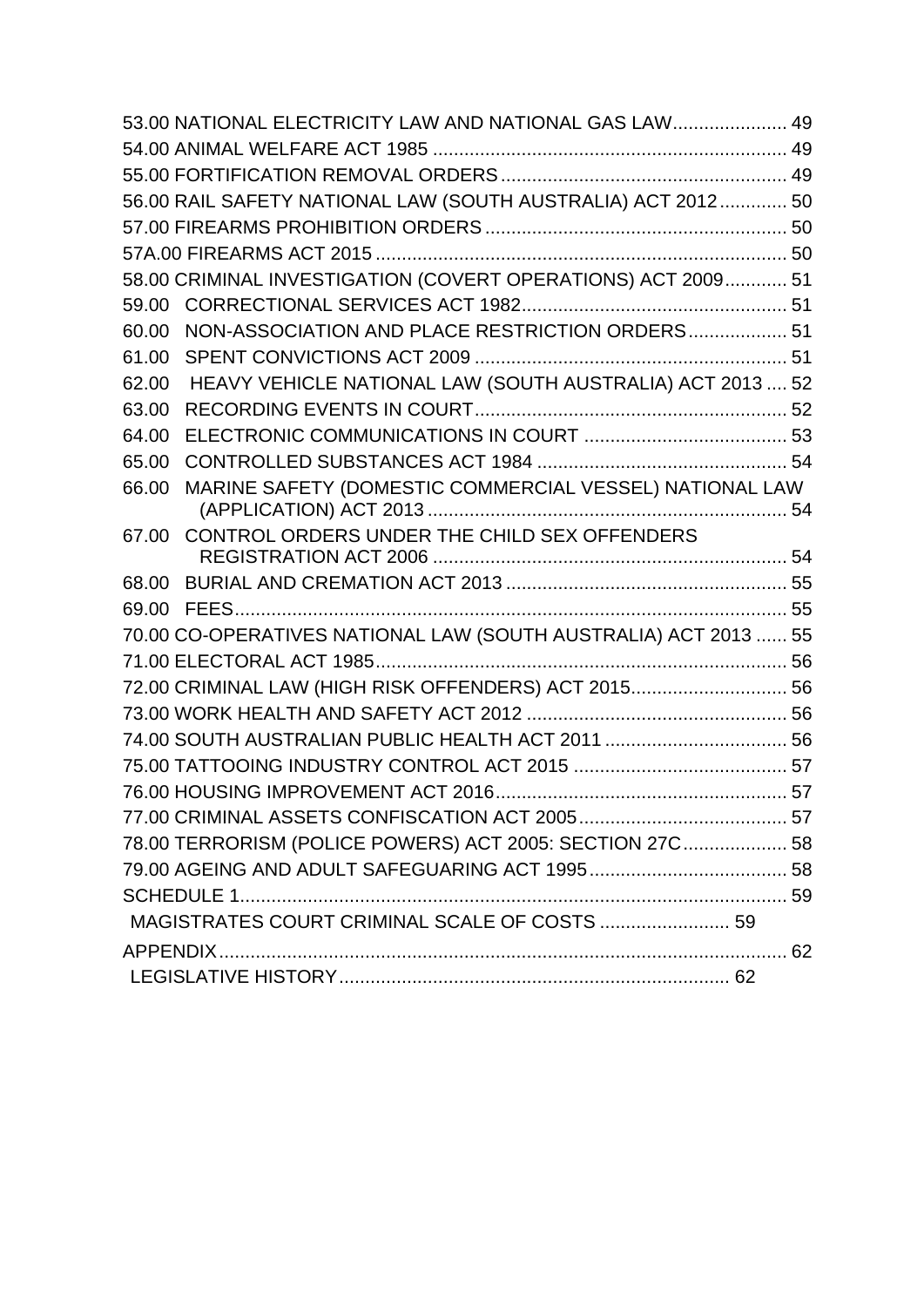# <span id="page-6-0"></span>**1.00 CITATION AND COMMENCEMENT**

1.01 These Rules may be cited as the *Magistrates Court Rules 1992*.

1.02 These Rules shall be divided into the following Sections -

Section A Rules of General Application

Section B Rules Relating to the Criminal Jurisdiction

1.03 These Rules take effect on the 6th day of July 1992.

# <span id="page-6-2"></span><span id="page-6-1"></span>**SECTION A - Rules of General Application**

# **2.00 DEFINITIONS**

2.01 In this Section "the Act" means the *Magistrates Court Act 1991*.

2.02 In these Rules 'Prosecuting Authority' means informant.

# <span id="page-6-3"></span>**3.00 SEAL**

3.01 The Court shall have a seal bearing the name of the Court.

3.02 The seal of a Registry shall be in the custody of the Registrar.

3.03 The seal of the Court shall be fixed on such process or orders issued out of the Court as the Chief Magistrate shall direct.

3.04 The Chief Magistrate may direct that documents, or classes of documents, issued from the Court may be authenticated by specified electronic means rather than having the seal physically affixed.

# <span id="page-6-4"></span>**4.00 STATUTORY JURISDICTION**

4.01 The jurisdiction conferred on the Court by a Statute other than the Act is assigned to that Division of the Court designated in the Rules.

4.02 Where a Statute provides for jurisdiction to vest in a Court of Summary Jurisdiction that jurisdiction shall vest in the Criminal Division.

4.03 Where a Statute provides for jurisdiction to vest in a Local Court of limited jurisdiction that jurisdiction shall vest in the Civil (General Claims) Division,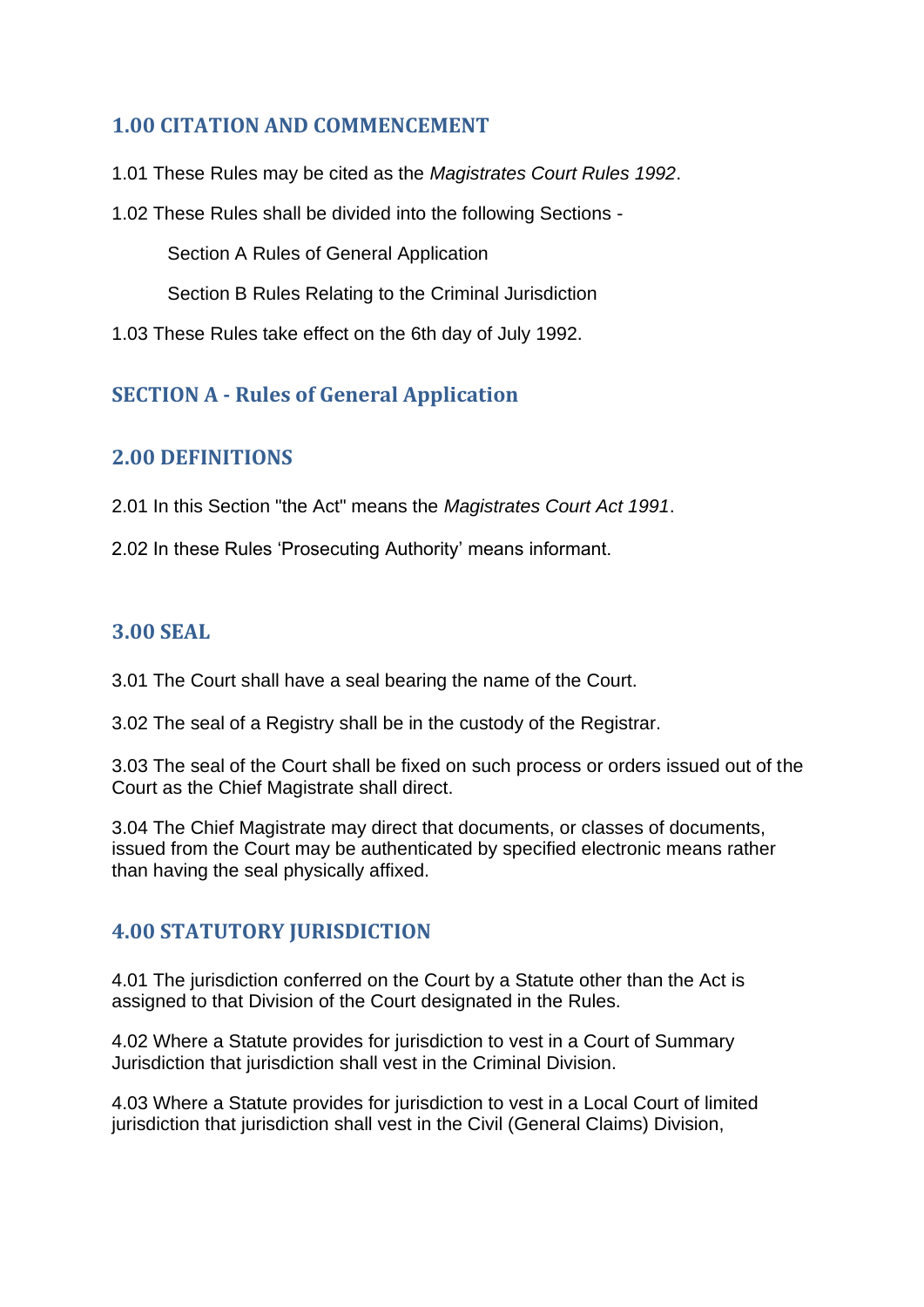4.04 The jurisdiction conferred on the Court by the *Criminal Assets Confiscation Act 2005*, other than section 221, shall vest in the appropriate Civil Division of the Court.

4.05 The jurisdiction conferred on the Court by the *Criminal Law (Clamping, Impounding and Forfeiture of Vehicles) Act 2007*, shall vest in the Criminal Division of the Court.

4.06 The jurisdiction conferred on the Court by the *Serious and Organised Crime (Control) Act 2008*, shall vest in the Civil (General Claims) Division of the Court.

4.07 The jurisdiction conferred on the Court by the *Intervention Orders (Prevention of Abuse) Act 2009*, shall vest in the Criminal Division of the Court.

4.08 The jurisdiction conferred on the Court by sections 66D and 66E of the *Summary Offences Act 1953*, shall vest in the Civil (General Claims) Division of the Court.

4.09 The jurisdiction conferred on the Court by the *Births, Deaths and Marriages Registration Act 1996* shall vest in the Civil (General Claims) Division of the Court.

4.10 The jurisdiction conferred on the Court by the *Marriage Act 1961* (Cth), shall vest in the Civil (General Claims) Division of the Court.

4.11 The jurisdiction conferred on a Magistrate by the *Spent Convictions Act 2009*, shall vest in the Criminal Division of the Court.

4.12 The jurisdiction conferred on the Court by ss 36(15), 42(6), 46(1) and 46(11) of *Fines Enforcement and Debt Recovery Act 2017* must vest in the Criminal Division of the Court.

4.13 The jurisdiction conferred on the Court by the Expiation of Offences Act 1996 s 14 must vest in the Criminal Division of the Court.

4.14 The jurisdiction conferred on the Court by the *Child Sex Offenders Registration Act 2006* ss 66JA, 66JC, 66JE, 66JG, vests in the Criminal Division of the Court

4.15 The jurisdiction conferred on the Court by the *Work Health and Safety Act 2012* s 167 must vest in the Criminal Division of the Court.

4.16 The jurisdiction conferred on the Court by the *South Australian Public Health Act 2011* s 47 must vest in the Criminal Division of the Court.

4.17 The jurisdiction conferred on the Court by s 35 of the *Housing Improvement Act 2016* shall vest in the Civil (General Claims) Division of the Court.

4.18 The jurisdiction conferred on the Court by Part 4, Division 6 of the *Ageing and Adult Safeguarding Act 1995* shall vest in the Criminal Division of the Court.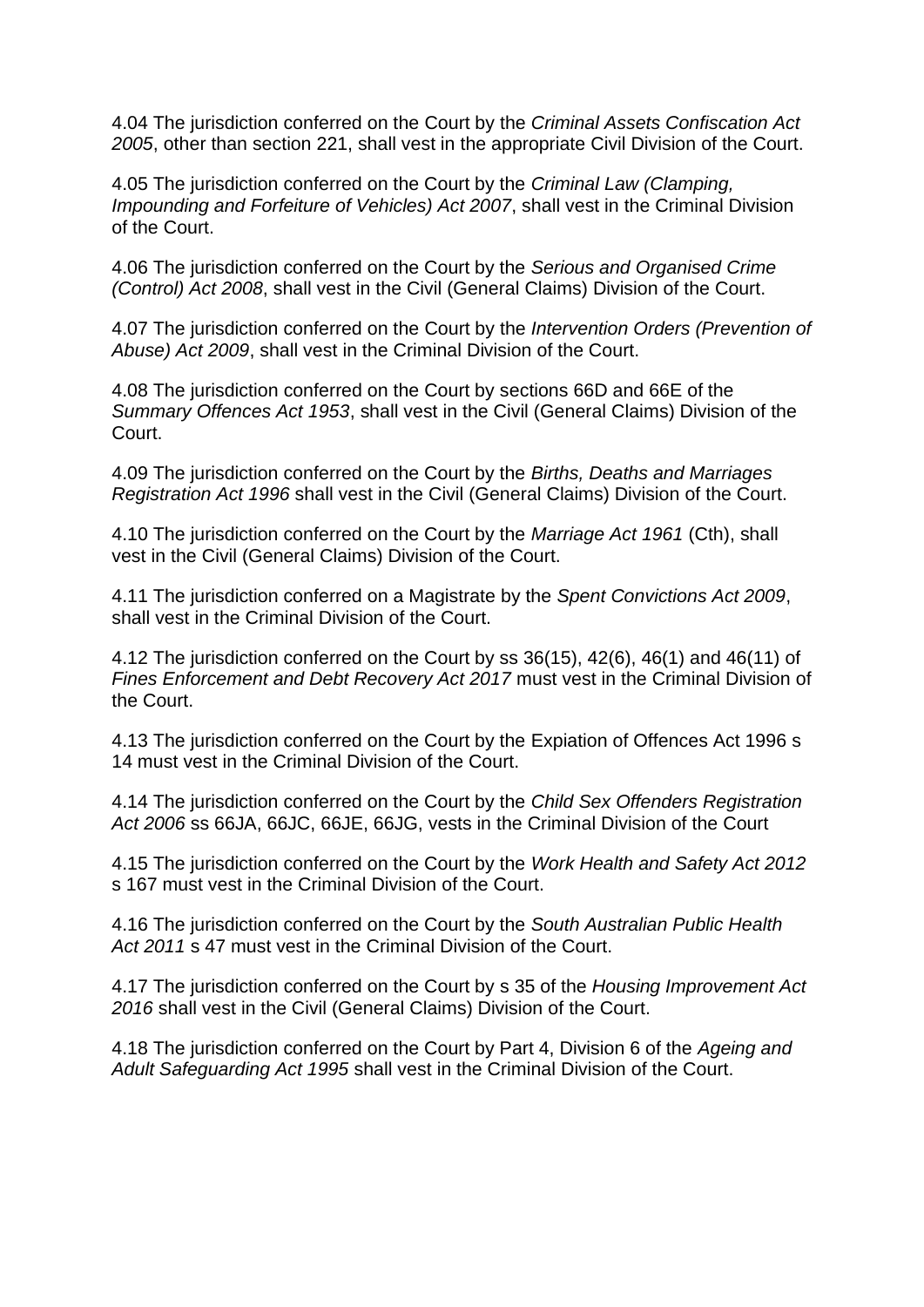# <span id="page-8-0"></span>**5.00 FORMS – COMPLIANCE**

5.01 It is sufficient compliance with these Rules, as to the form of any document, if the document is substantially in accordance with the Form.

5.02 Any number of forms may be incorporated in the one document.

### <span id="page-8-1"></span>**6.00 AUTHORISATION**

<span id="page-8-2"></span>6.01 An authorisation under s 22(2) of the Act shall comply with Form 27.

# **SECTION B - Rules relating to the Criminal Jurisdiction**

Note: Amendment 65 includes amendments made in response to the *Summary Procedure (Service) Amendment Act 2017*. The relevant rules will be amended as the Court's IT infrastructure is upgraded.

#### <span id="page-8-3"></span>**7.00 DEFINITIONS**

7.01 In this Section "the Act" means the Criminal Procedure Act 1921 unless otherwise provided.

7.01A In this Section *bail application* means an application relating to bail and includes—

- (a) an application for release on bail under sections 4 and 8 of the *Bail Act 1985*;
- (b) an application to revoke a bail agreement or issue a warrant under section 6(4), 18(1) or 19A of the *Bail Act 1985*;
- (c) an application to vary a condition of a bail agreement under section 6(4) of the *Bail Act 1985*;
- (d) an application to vary or revoke a guarantee in respect of a bail agreement under section 7(4) of the *Bail Act 1985*;
- (e) an application for estreatment under section 19 of the *Bail Act 1985*; or
- (f) any other application under the *Bail Act 1985*.

7.02 In this Section 'electronic filing' means filing by electronic means by a method approved by the Chief Magistrate.

#### 7.03 *public authority* means—

- (a) any instrumentality or agency of the Crown in right of the State or the Commonwealth; or
- (b) the Corporate Affairs Commission; or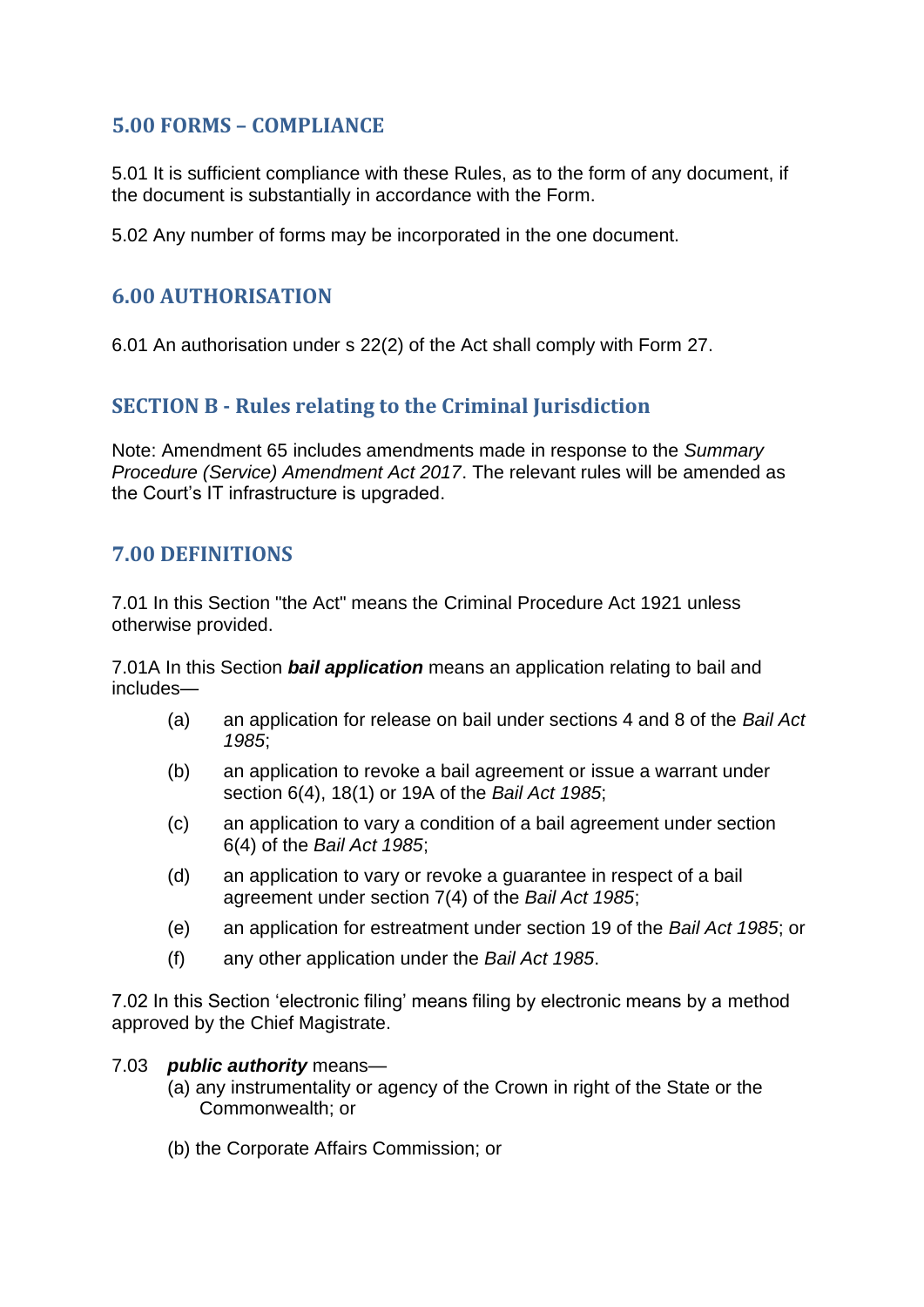- (c) a municipal or district council; or
- (d) any county board or local board of health; or
- (e) any body declared by proclamation to be a public authority;
- 7.04 *public officer* means—
	- (a) any police officer, any member of the Australian Federal Police or any other officer or employee of the State or the Commonwealth; or
	- (b) any officer or employee of a public authority.

#### <span id="page-9-0"></span>**8.00 CASEFLOW MANAGEMENT**

8.01 These Rules are made for the purpose of establishing orderly procedures for the conduct of litigation in the Court and of promoting the just and efficient determination of such litigation. They are not intended to defeat the determination of litigation according to the merits of the case of litigants who are genuinely endeavouring to comply with the procedures of the Court, and are to be interpreted and applied with the above purpose in view.

8.02 With the object of -

- (a) promoting the just determination of litigation;
- (b) disposing efficiently of the business of the Court;
- (c) maximising the efficient use of available judicial and administrative resources; and
- (d) facilitating the timely disposal of business at a cost affordable by the parties;

proceedings in the Court will be managed and supervised in accordance with a system of positive caseflow management. These Rules are to be construed and applied and the processes and procedures of the Court conducted so as best to ensure the attainment of the above objects.

8.03 The practice, procedure and processes of the Court shall have as their goal the elimination of any lapse of time from the date of initiation of proceedings to their final determination beyond that reasonably required for the identification of the factual and legal issues bona fide in dispute between the parties and the preparation of the case for trial or other disposition.

8.04 To these ends -

- (a) Parties to proceedings are required to be ready to proceed to trial by the date of the hearing at which a trial date is set.
- (b) Parties must fully comply with Rule 26.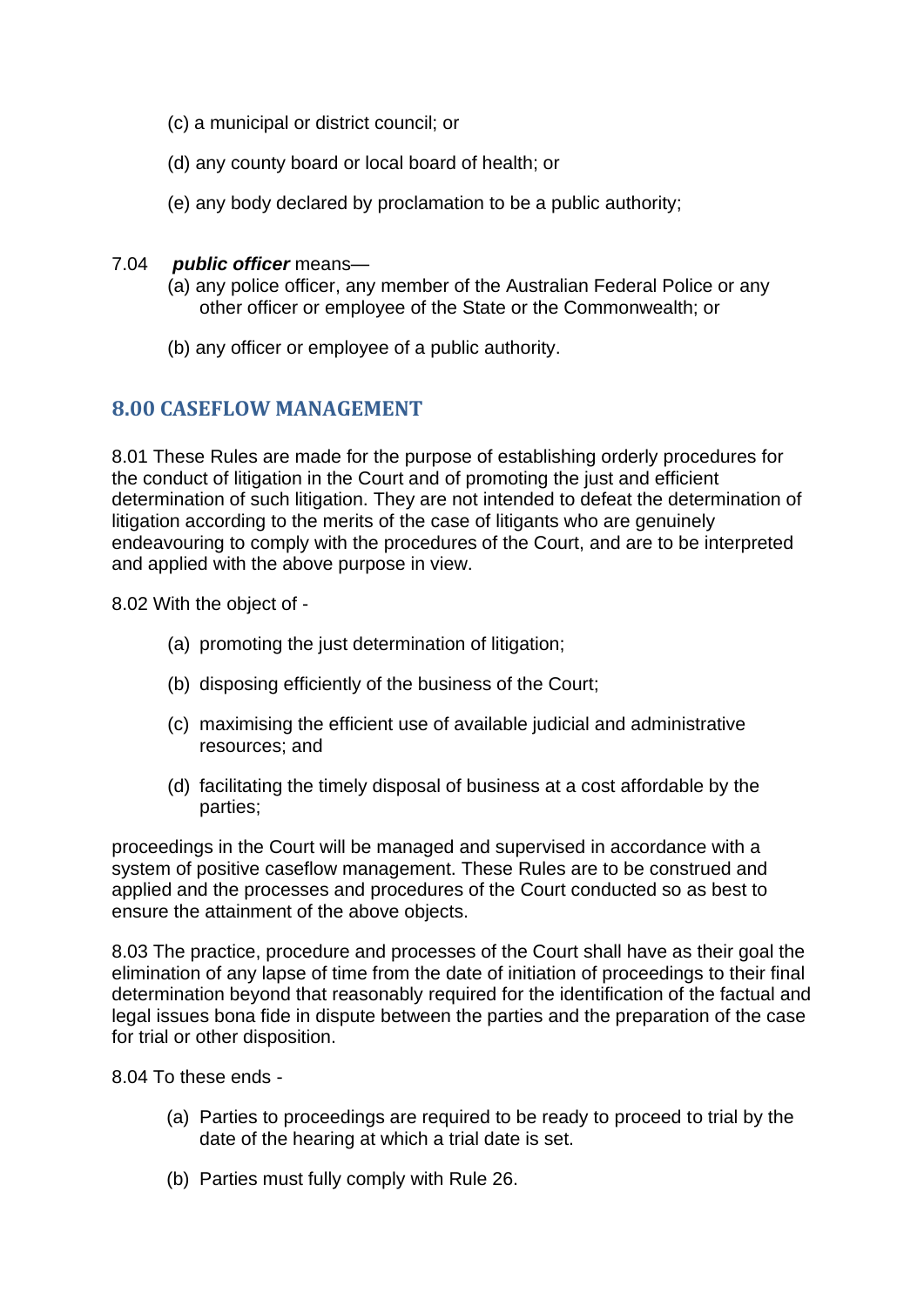(c) A trial date which has been fixed will not be postponed unless the justice of the case, assessed having regard to the obligations of the parties pursuant to paragraph (a) hereof, so requires.

8.05 In the event that any application is made at trial to amend the information, application, particulars or other process the Court may, if the amendment would cause the postponement or adjournment of the trial, refuse such application, if it sees fit, in order to protect the integrity of the caseflow management system and to implement the Court's requirement that trials proceed at the time appointed for trial, notwithstanding that any injustice to the opposing party might have been avoided by an order for costs adjournment or otherwise.

8.06 The Court may from time to time establish and publish time performance standards for the various stages of proceedings before it as may be necessary and desirable for the most efficient disposal of its business and to this end may establish and promulgate case listing tracks on a differential basis by written practice direction. All proceedings thereafter shall be in accordance with such standards.

8.07 The Court may, at any time, of its own motion on notice to the parties review the progress of proceedings and make such orders or give such directions to lead to their efficient and timely disposal and make such orders concerning time defaults committed by any party as it may consider just and expedient.

### <span id="page-10-0"></span>**9.00 STANDARDS**

9.01 The Court pursuant to rules may establish and publish standards with respect to any aspect of the legal process.

# <span id="page-10-1"></span>**9A.00 FILING AND SERVICE**

9A.01 The Registrar must endorse the Court copy of the document showing the date of service by the Registrar.

9A.02 The records of the Registrar may be accepted as proof of service of a document by the Registrar.

9A.03 In any other case, service may be proved by completing the proof of service certificate on the relevant form.

9A.04 A form filed by electronic filing will be deemed to be filed on the day when it is accepted for filing by the Courts Administration Authority.

# <span id="page-10-2"></span>**9B.00 FILING OF DOCUMENTS BY PROSECUTING AUTHORITIES**

9B.01 An information or document filed by a prosecuting authority during a declared major emergency under section 23(1) of the *Emergency Management Act 2004* must be filed with the Court by email.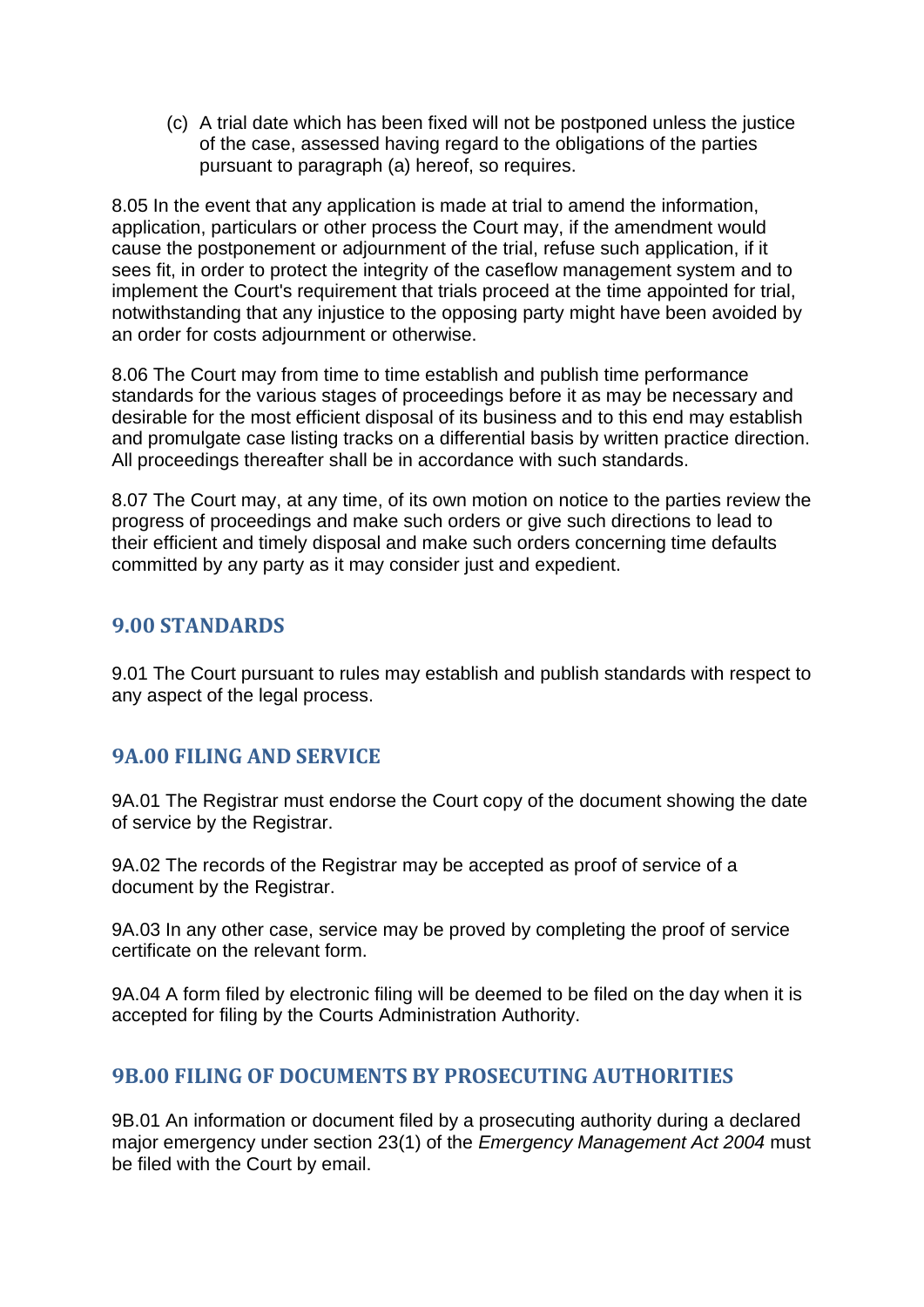9B.02 An information or document may be filed with the Court by email by a prosecuting authority when a major emergency has not been declared under 23(1) of the *Emergency Management Act 2004*.

9B.03 An information or document is filed with the Court by email if –

- (a) it is sent as an attachment in a PDF or Word format to the central positional mailbox provided to the prosecuting authority; and
- (b) the subject line of the email indicates the location of the Court at which the document is to be filed.

9B.04 When an information or document is emailed on a day or time when the Registry is closed, the information or document will be deemed to have been received at 9.00am on the next day when the Registry is open.

9B.05 A prosecuting authority may be required to provide a physical copy of any document filed by email at the request of the Court.

### <span id="page-11-0"></span>**10.00 WITNESSES -** *Magistrates Court Act*

10.01 A summons to witness must be in Form 11.

10.01A An order pursuant to s 20 of the *Magistrates Court Act 1991* for the issue of the summons to a witness or for the issue of a warrant for the arrest of a witness shall be made by a Magistrate.

10.02 A summons to witness must be served personally at least 7 days before the return date.

10.03 Service of a summons to witness may be proved by affidavit or certificate as provided by the Act.

10.04 A warrant to arrest pursuant to Section 20 of the *Magistrates Court Act 1991*  must be in Form 12.

10.05 A notice or warrant pursuant to Section 23 of the *Magistrates Court Act 1991*  must be in Forms 13 and 14 respectively.

10.06 The Court may require an applicant under Section 20(1) of the *Magistrates Court Act* to tender appropriate travelling and sustenance expenses to the person to whom the summons is to issue. The Court may also order the applicant to pay any other reasonable expenses incurred in meeting the requirements of a witness in complying with a summons including the cost of producing evidentiary material to the court.

10.07 Where a person fails to comply with a summons under Section 20(1) of the *Magistrates Court Act 1991*, the Court may decline to issue a warrant to have that person arrested and brought before the Court, where at the time of the service of the summons there was not tendered to the person, appropriate travelling and/or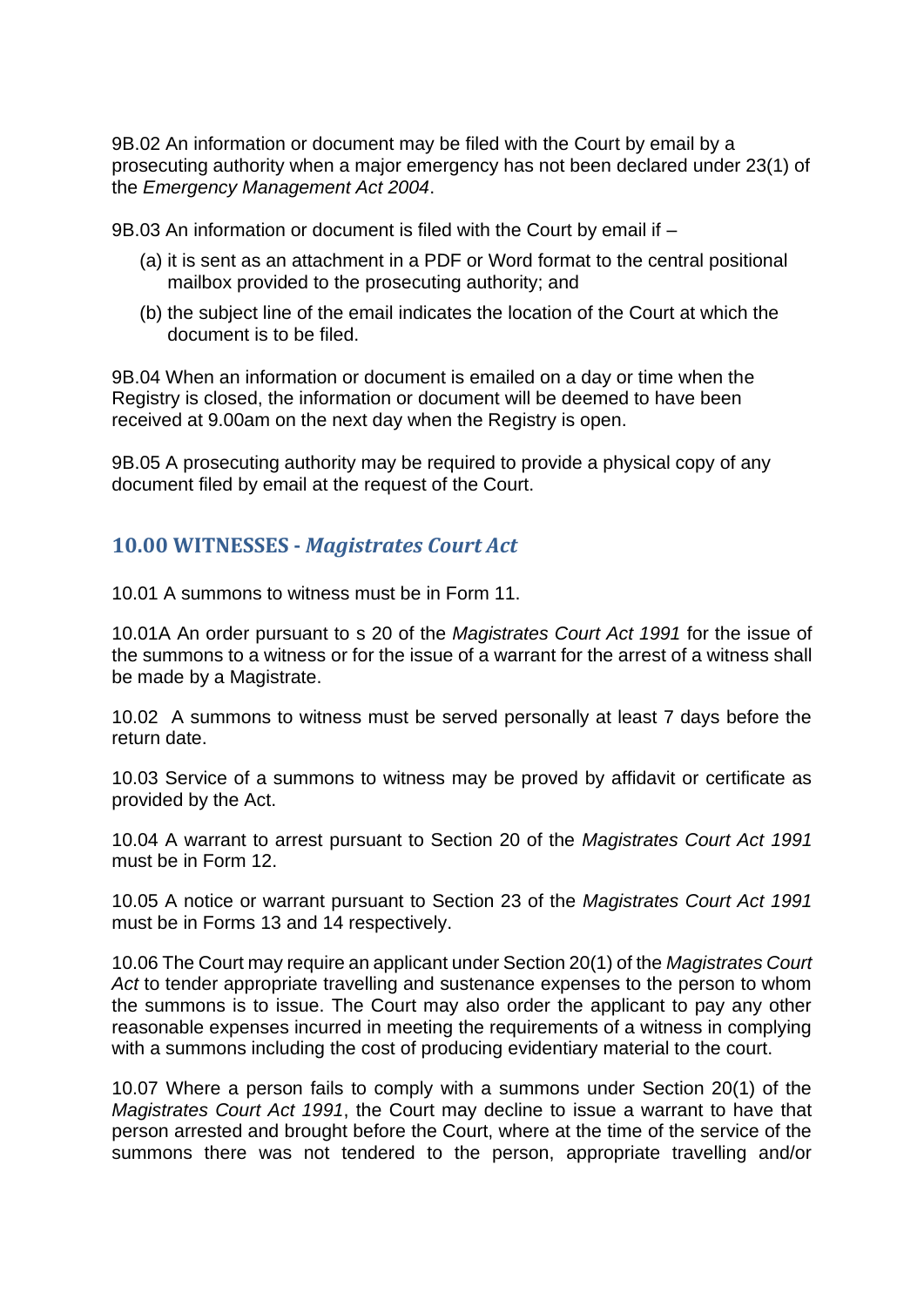sustenance expenses and/or other reasonable expenses to compensate the person for the expense of complying with the summons.

10.08 A witness summons that is vexatious, oppressive or an abuse of process may be set aside by the Court on application by a party or person with sufficient interest. The Court may set aside the witness summons in whole or in part, or grant other relief in respect of it.

10.09 Where an application is made to set aside a witness summons, the Court may direct that notice be given to all parties to the proceedings.

10.10 Unless a summons specifically requires a person to produce the original, the addressee may produce a copy of any document required in a format that can be accessed by the Court.

10.11 The seal of the relevant registry of the Court shall be placed on a summons to a witness or warrant for the arrest of a witness.

#### <span id="page-12-0"></span>**10A.00 VULNERABLE WITNESSES**

10A.01 An Application for Special Arrangements for a vulnerable witness made pursuant to section 13A of the *Evidence Act 1929*, shall comply with Form 80.

10A.02 A Notice of Objection shall comply with Form 81.

10A.03 Subject to any Act and these Rules, on the filing of an application under Rule 10A.01, the Registrar must fix a date, time and place for the hearing of the application and give at least 21 days notice of the hearing by providing a copy of the application to the person(s) nominated by the applicant to be the person(s) to be served.

#### <span id="page-12-1"></span>**11.00 CHALLENGE TO CLASSIFICATION OF OFFENCE.**

11.01 A challenge pursuant to section 5(8) of the Act must be made and determined before the matter is given a trial date.

#### <span id="page-12-2"></span>**12.00 INFORMATION**

12.01 An information shall be reduced to writing and comply with Form 1.

12.02 The informant in person may lay an information by stating the matter of information to a witness who must be a Registrar, Deputy Registrar or Justice of the Peace.

12.03 The information when reduced to writing must be –

- (i) signed by the informant, and
- (ii) signed and dated by the witness.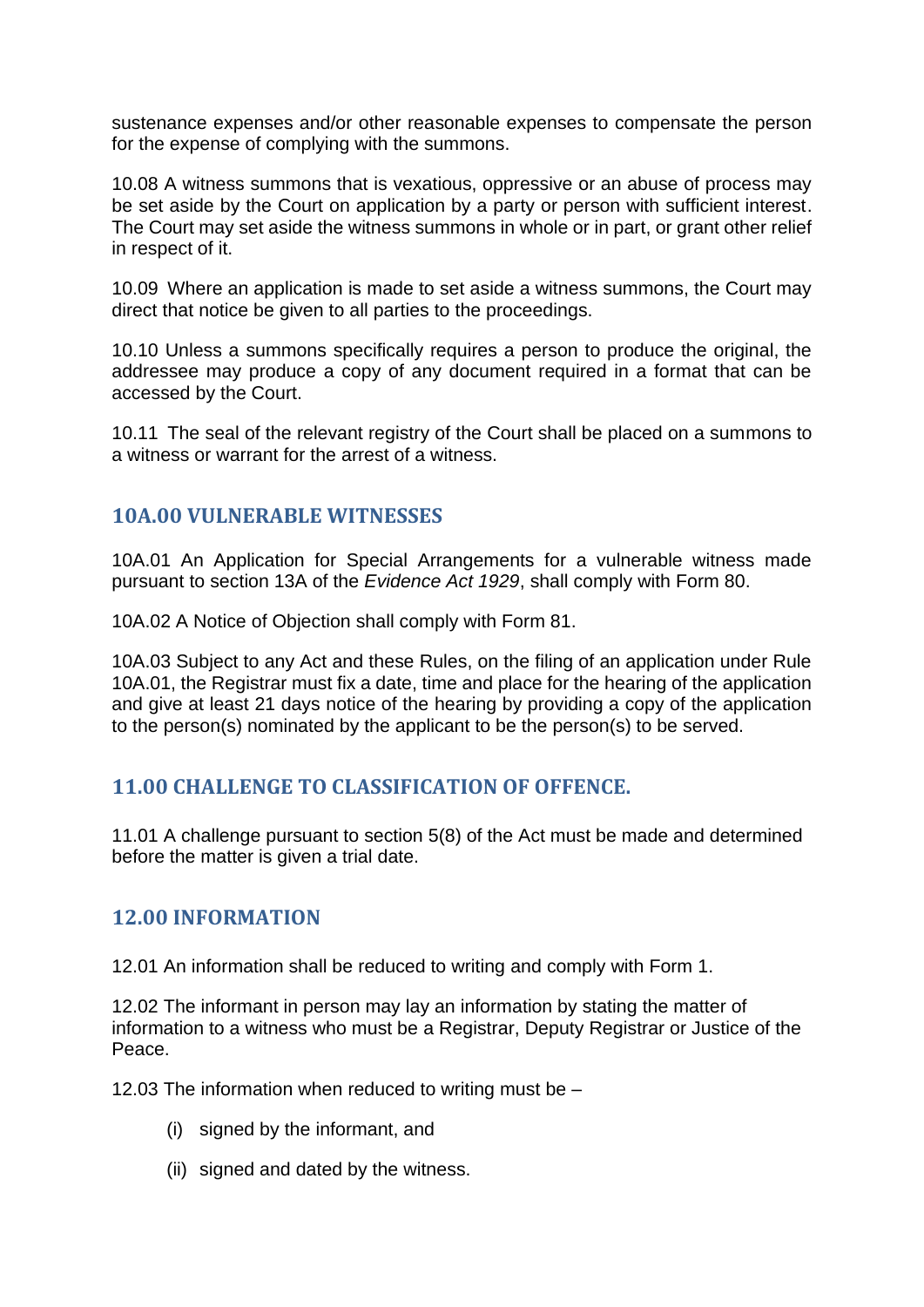12.04 A "public authority" or "public officer" or a legal practitioner may lay an information in writing on signing and dating it without appearing before a witness.

12.05 Where an information is laid by a police officer in the execution of his or her duty the information and proceedings thereon may be entitled "Police v ................".

12.06 Where an information is laid by a "public authority" the information and proceedings thereon may be entitled "(Name of public authority) v.............".

12.07 An information, other than an information filed under Rule 28, must be filed in the Court within seven days of being laid unless not practicable.

12.08 An information shall state as to each charge whether it is a major indictable, minor indictable or summary offence.

12.09 A copy of the information and any applicable apprehension report shall be given to the defendant at or before the time of the first Court appearance.

12.10 An information shall comply with Rule 15.03.

12.11 An information for contempt of Court may be laid by a judicial officer or the Principal Registrar as provided for in Rule 12.04.

12.12 It shall be sufficient signature under rule 12.04 for a "public authority", a "public officer" or a legal practitioner to cause a facsimile of their signature to be affixed to the information.

12.13 Where an information containing indictable charges is laid by a prosecuting authority other than SA Police, the prosecuting authority must provide the documents outlined in s 105(1) of the Act to the defendant at or before the defendant's first appearance.

12.14 A prosecuting agency must note against each count on an Information whether the offence charged may be a 'prescribed offence' within the meaning of section 5 of the *Child Safety (Prohibited Persons) Act 2016*; a 'presumptive disqualification offence' within the meaning of section 26A of the *Child Safety (Prohibited Persons) Act 2016* or section 18A of the *Disability Inclusion Act 2018*; a 'disqualification offence' within the meaning of section 18A of the *Disability Inclusion Act 2018* or a 'qualifying offence' within the meaning of section 44 of the *Children and Young People (Safety) Act 2017*.

12.15 If the prosecuting agency becomes aware after an Information is filed that a charge may be a 'prescribed offence' within the meaning of section 5 of the *Child Safety (Prohibited Persons) Act 2016*; a 'presumptive disqualification offence' within the meaning of section 26A of the *Child Safety (Prohibited Persons) Act 2016* or section 18A of the *Disability Inclusion Act 2018*; a 'disqualification offence' within the meaning of s 18A of the *Disability Inclusion Act 2018* or a 'qualifying offence' within the meaning of section 44 of the *Children and Young People (Safety) Act 2017*, the prosecution is to file an amended Information providing the required information against each count.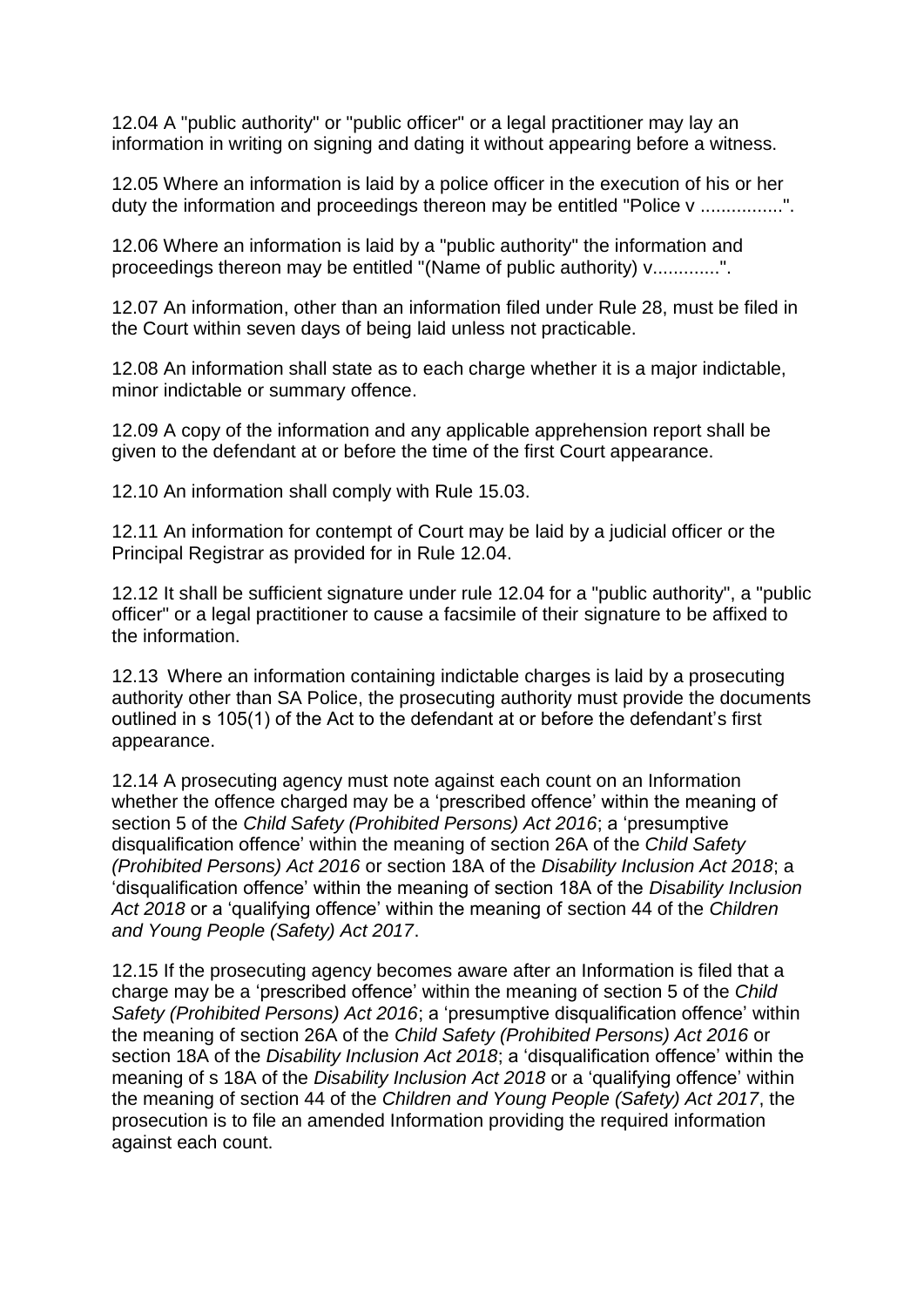# <span id="page-14-0"></span>**13.00 PLEA OF GUILTY WITHOUT APPEARANCE - SUMMARY OFFENCE**

13.01 An information and summons under s 57A of the Act shall comply with Form 3.

13.02 A written notice of intention to plead guilty must be served personally or by post on the Registrar at least 5 clear days before the date of appearance in the summons and at the address stated therein.

13.03 A written notice of intention to plead guilty must be signed before a justice of the peace for any State or Territory of the Commonwealth or a solicitor duly admitted and entitled to practise as such in any State or Territory of the Commonwealth or a police officer of any such State or Territory.

13.04 Where a defendant nominates to plead not guilty, the Registrar must serve the defendant personally or by post with a notice of a time and place that the Court will hear the charge. A notice under this rule must comply with Form 35.

13.05 A failure of the defendant to provide further submissions relating to penalty on the prescribed form does not constitute a failure to comply with these rules.

13.06 Where a defendant returns a form pleading guilty pursuant to r 13.02 and does not appear in Court pursuant to s 57A(3) of the Act, the Court may deal with the defendant pursuant to sections 62B and 62C of the Act.

# <span id="page-14-1"></span>**14.00 ENFORCEMENT OF MONETARY AMOUNTS**

#### **Orders to Exclude Property from Sale or Direct Proceeds of Sale**

14.01 An application to oppose the seizure and sale of assets pursuant to s 36(15) of the *Fines Enforcement and Debt Recovery 2017* must comply with Form 58.

14.02 An affidavit complying with Form 115 must be filed with the application.

14.03 If available, a copy of the Written Determination made by the Chief Recovery Officer and a copy of the notice listing the property seized must accompany the application.

14.04 The Registrar must serve a copy of the application and all accompanying documentation on the Chief Recovery Officer within one working day. It will be sufficient service for the purpose of this rule if the Chief Recovery Officer is notified in writing, electronically, by telephone, email or facsimile.

14.05 The Registrar must serve a copy of the application and all accompanying documentation on the debtor or alleged offender, if they are not the applicant. Service may be effected:

- (a) Personally;
- (b) By post; or
- (c) By email, if the address has been confirmed.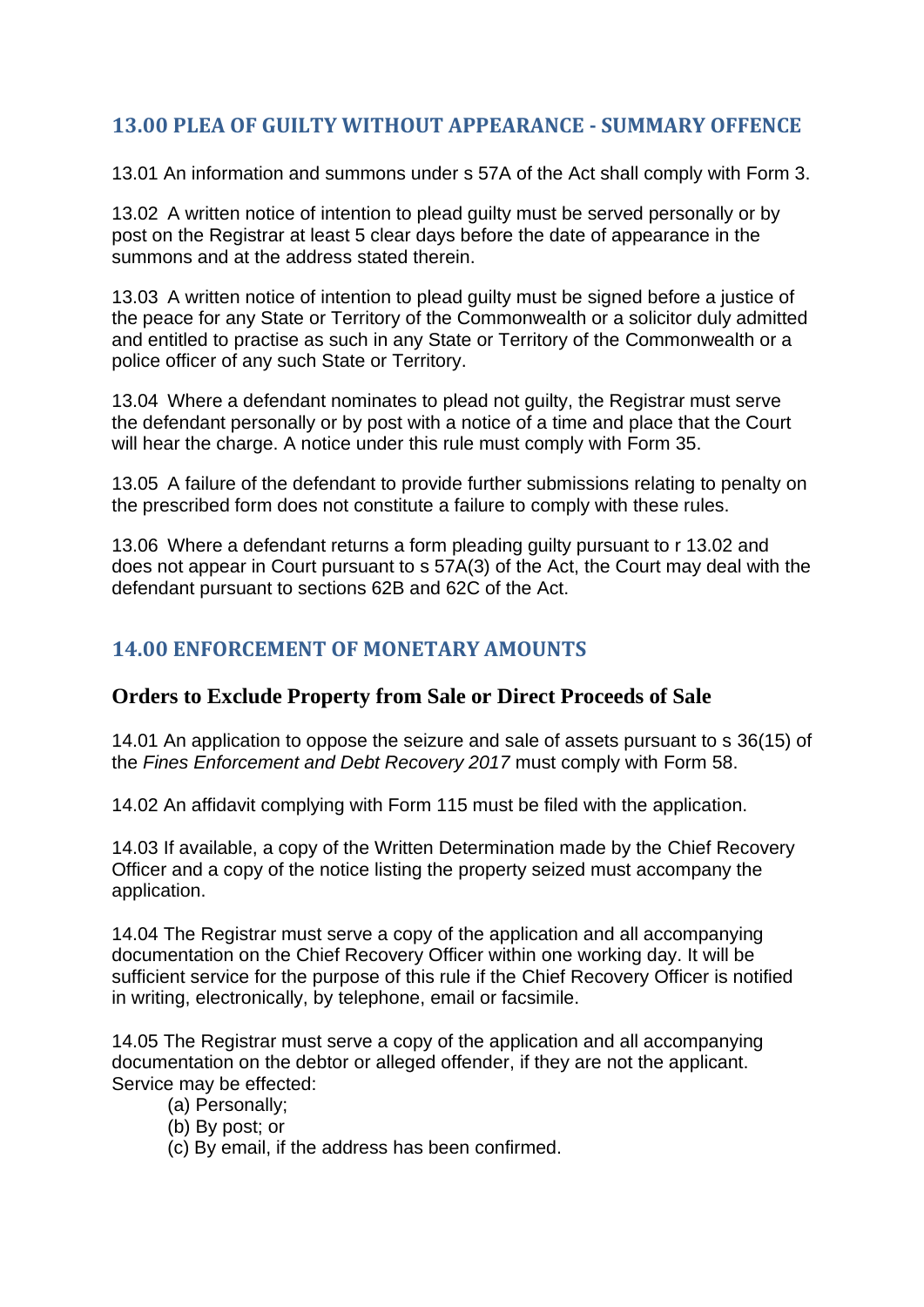14.06 If the Court is satisfied that all reasonable efforts have been made to effect service on the debtor or alleged offender, but those efforts have failed, the Court may hear and determine the application.

14.07 The application must be listed for first mention as soon as practicable.

14.08 The Chief Recovery Officer must be present at the hearing.

14.09 Pending hearing the application, any seized property, the subject of the application, must not be disposed of, but held at such place and in such a manner as the Chief Recovery Officer directs.

14.10 An Order pursuant to section 36(15) of the Act must comply with Form 59.

# **Order to Release a Seized and Clamped or Impounded Vehicle**

14.11 An application to release a seized and clamped or impounded vehicle pursuant to section 42(6) of the *Fines Enforcement and Debt Recovery Act 2017*  must comply with Form 60.

14.12 An affidavit complying with Form 115 must be filed with the application.

14.13 If available, a copy of the Written Determination to clamp or impound and any Notice of Disposal made by the Chief Recovery Officer must accompany the application.

14.14 The Registrar must serve a copy of the application and all accompanying documentation on the Chief Recovery Officer within one working day. It will be sufficient service for the purpose of this rule if the Chief Recovery Officer is notified in writing, electronically, by telephone, email or facsimile.

14.15 The Registrar must also serve a copy of the application and all accompanying documentation on:

- (a) the debtor or alleged offender,
- (b) the interested parties identified on Form 60; and

(c) the registered owner of the vehicle, if they are not the debtor, alleged offender or the applicant.

14.16 Service on any party, other than the applicant and the Chief Recovery Officer may be effected:

- (a) Personally;
- (b) By post; or
- (c) By email, if the address has been confirmed.

14.17 If the Court is satisfied that all reasonable efforts have been made to effect service on a party to the application, but those efforts have failed, the Court may hear and determine the application.

14.18 The application must be listed for first mention as soon as practicable.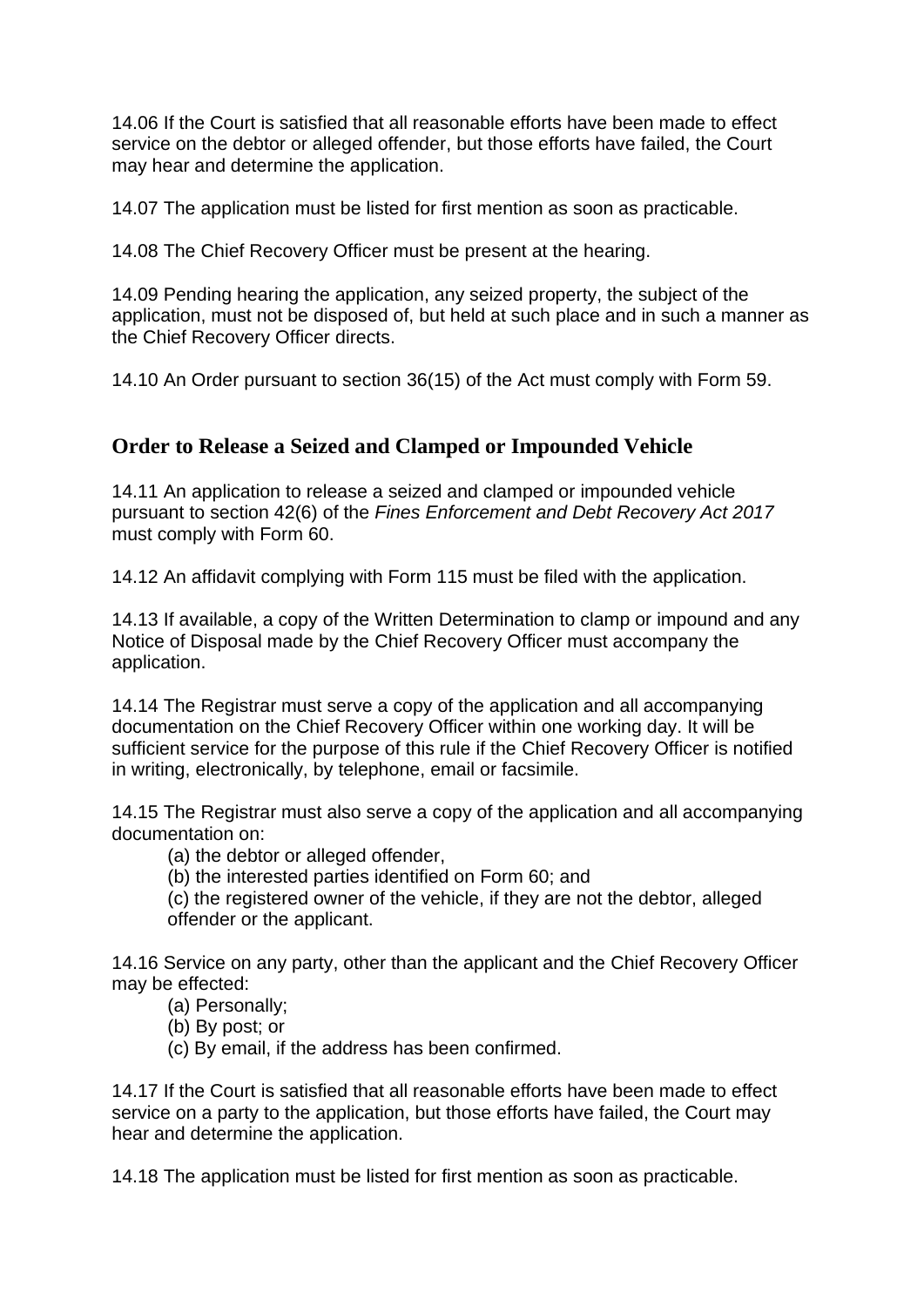14.19 The Chief Recovery Officer is required to search and, on the first mention date, notify the Court of any other interested parties to the application.

14.20 The Registrar must serve a copy of the application and all accompanying documentation on the interested parties identified by the Chief Recovery Officer.

14.21 The Chief Recovery Officer must be present at the hearing.

14.22 Pending hearing the application, any seized property, the subject of the application, must not be disposed of, but held at such place and in such a manner as the Chief Recovery Officer directs.

14.23 An order for the release of a seized and clamped or impounded vehicle must comply with Form 61.

# **Orders for Community Service and/or Completion of an Approved Treatment Program**

14.24 An application for a community service order and/or an order for completion of an approved treatment program pursuant to section 46(1) of the *Fines Enforcement and Debt Recovery Act 2017* must comply with Form 56.

14.25 An outline of the financial circumstances of the debtor or alleged offender must be filed with the application.

14.26 It is sufficient for the Chief Recovery Officer to file Form 56 and an outline of the debtor or alleged offender's financial circumstances by electronic filing.

14.27 The Chief Recovery Officer must serve a copy of the application on the debtor or alleged offender.

14.28 For the purpose of r 14.27, service of the application may be effected:

- *(a)* Personally;
- *(b)* By post; or
- *(c)* By email, if the address has been confirmed.

14.29 The Chief Recovery Officer must be present at the hearing.

14.30 An order for community service and/or the completion of an approved treatment program must not be made in the absence of the debtor or alleged offender unless he or she has been personally served with the application.

14.31 An order for community service and/or the completion of an approved treatment program must comply with Form 62.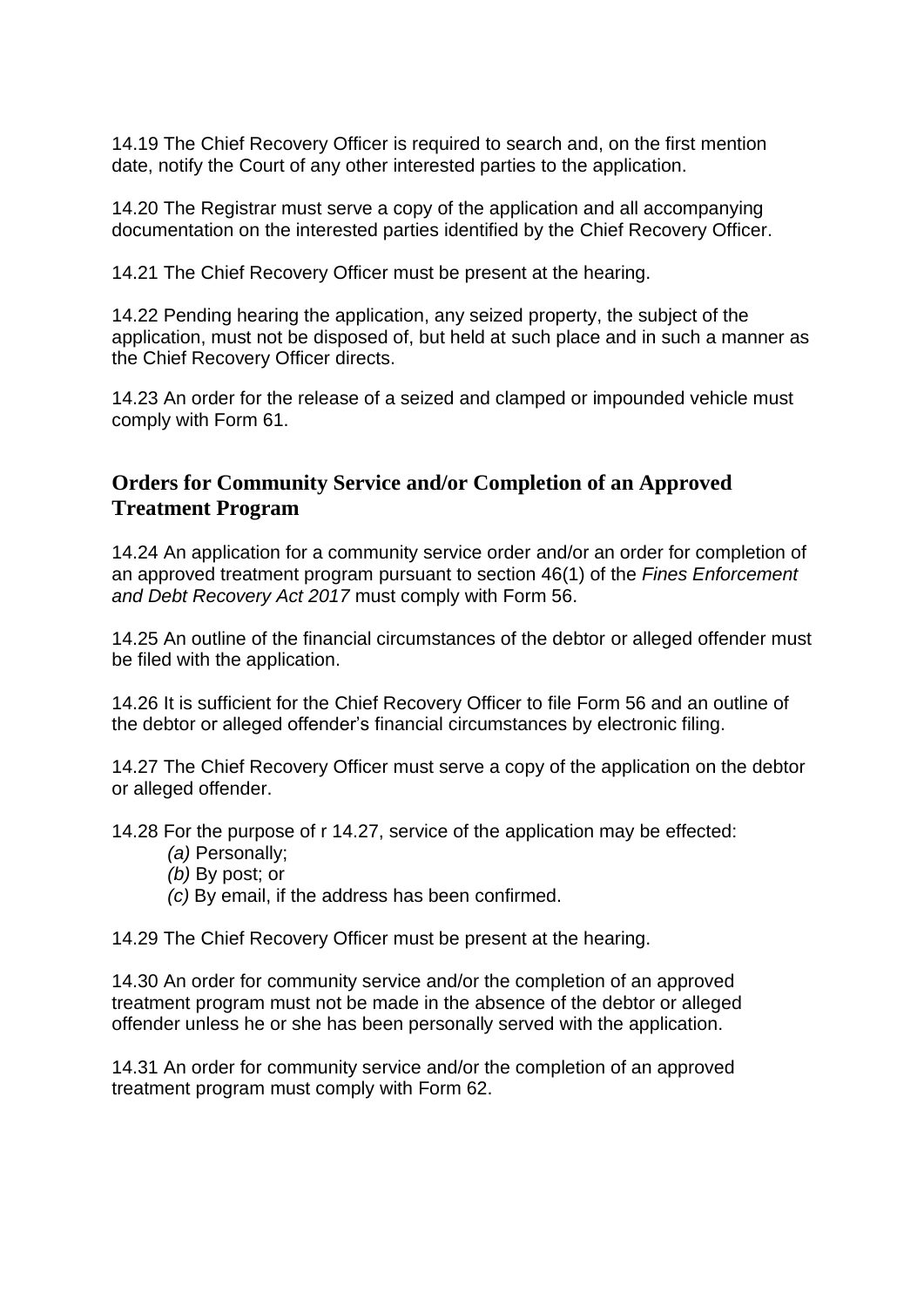# **Order Revoking Community Service and/or an Approved Treatment Program**

14.32 An application to revoke a community service and/or an order for the completion of an approved treatment program pursuant to section 46(11) of the *Fines Enforcement and Debt Recovery Act 2017* must comply with Form 57.

14.33 An outline of the financial circumstances of the debtor or alleged offender must be filed with the application.

14.34 It is sufficient for the Chief Recovery Officer to file Form 57 and an outline of the debtor or alleged offender's financial circumstances by electronic filing.

14.35 The Chief Recovery Officer must serve a copy of the application and hearing details on the debtor or alleged offender.

14.36 For the purpose of r 14.34, service of the application may be effected:

- *(a)* Personally;
- *(b)* By post; or
- *(c)* By email, if the address has been confirmed.

14.37 The Chief Recovery Officer must be present at the hearing and provide the following details:

- (a) the amount of the original monetary amount;
- (b) the amount of the monetary amount paid;
- (c) the number of hours of community service performed;
- (d) the amount of time spent in an approved treatment program and the
- reduction of the monetary amount thereby; and
- (e) the amount of the monetary amount outstanding.

14.38 So long as the debtor or alleged offender has been served, the Court can revoke a community service order and/or an order for the completion of an approved treatment program in the absence of the debtor or alleged offender.

14.39 Where a community service order and/or an order for the completion of an approved treatment program is revoked, an order to restore the monetary amount must comply with Form 63.

# <span id="page-17-0"></span>**15.00 NOTICE BY PROSECUTION OR COURT BEFORE IMPOSITION OF PENALTY**

15.01 When the Court is contemplating making an order that a defendant be disqualified from holding or obtaining a driver's licence and notice is required pursuant to section 62C(2) or section 27C(3) of the Act, the notice shall comply with Form 15.

15.02 A notice pursuant to section 62C(2) or section 27C(3) of the Act, other than a notice to which Rule 15.01 applies, shall comply with Form 16.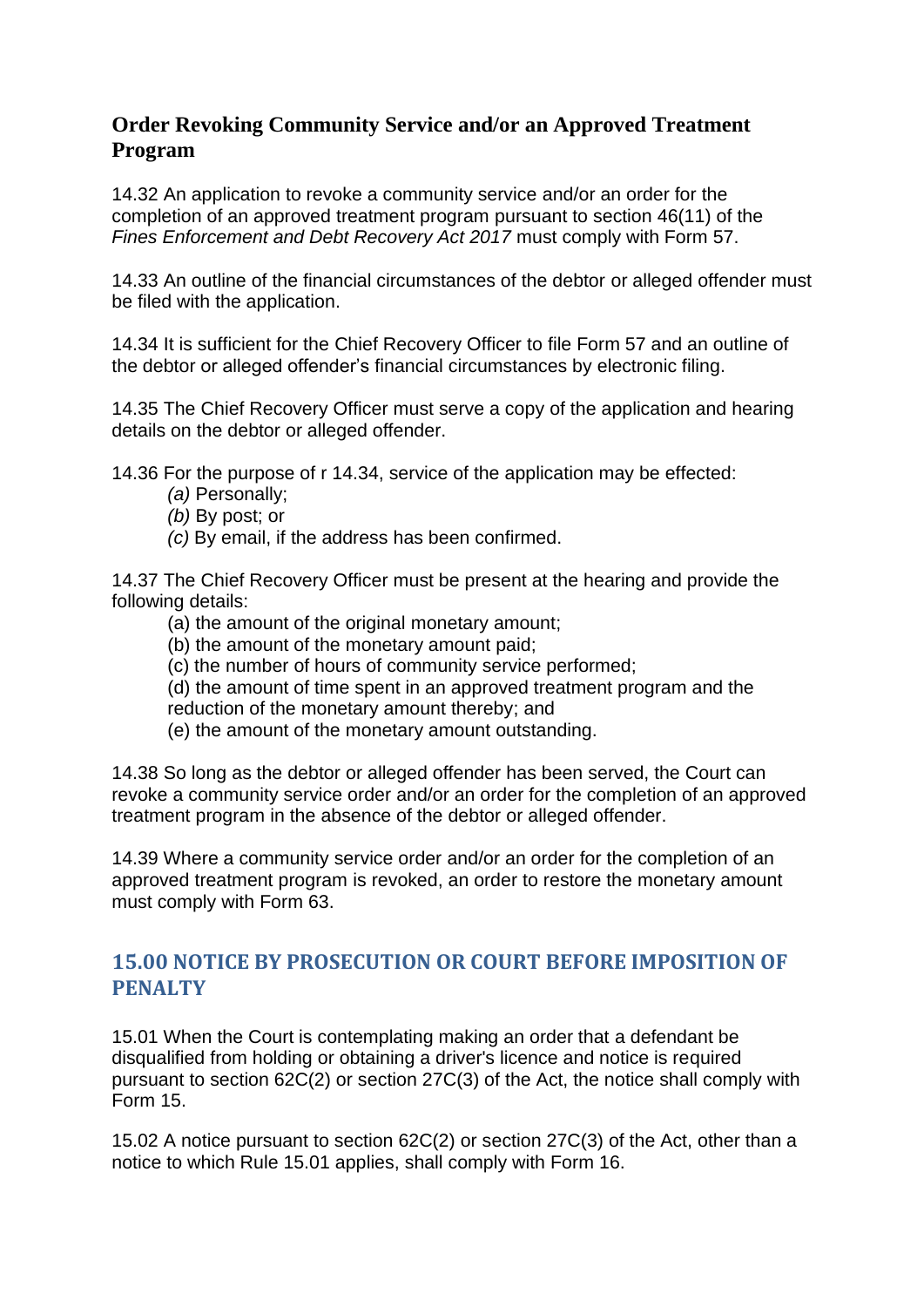15.03 Where an informant seeks an order in the nature of forfeiture, compensation, additional penalty or destruction, the information must so state.

15.04 A summons under section 168 (2) of the *Road Traffic Act 1961*, shall comply with Form 15A

15.05 A notice under section 27C(5) or section 62B(8) of the Act must comply with Form 18.

# <span id="page-18-0"></span>**16.00 PROOF OF PREVIOUS CONVICTIONS**

<span id="page-18-1"></span>16.01 A notice under section 62D of the Act shall comply with Form 17.

# **17.00 APPLICATION TO SET ASIDE**

17.01 An application under section 76A of the Act shall comply with Form 19 or be in a form that appears on the reverse of Forms No 15 or 18.

17.02 A copy of the application shall be served on the other party.

17.03 Service and proof thereof shall be effected as for notices.

17.04 Upon the filing of the application the Registrar shall notify the parties of a hearing date and time.

# <span id="page-18-2"></span>**18.00 INTERVENTION ORDERS, FOREIGN RESTRAINING ORDERS AND CONSEQUENTIAL ORDERS UNDER THE** *INTERVENTION ORDERS (PREVENTION OF ABUSE) ACT 2009***.**

18.01A In this rule:

"private application" means an application for an Intervention Order that is made by a proposed protected person.

"police/third party application" means an application for an Intervention Order that is not a private application.

18.01 Where a police officer issues an interim intervention order he or she must:

- a. state on the interim intervention order her or his identification and rank, the identification of the police officer of or above the rank of sergeant who authorised the issue of the order (if he or she is not of that rank) and the relevant Apprehension Report (AP) number; and
- b. record in writing the factual matters that were the grounds for issuing the order and provide a copy of those grounds to the defendant at the time of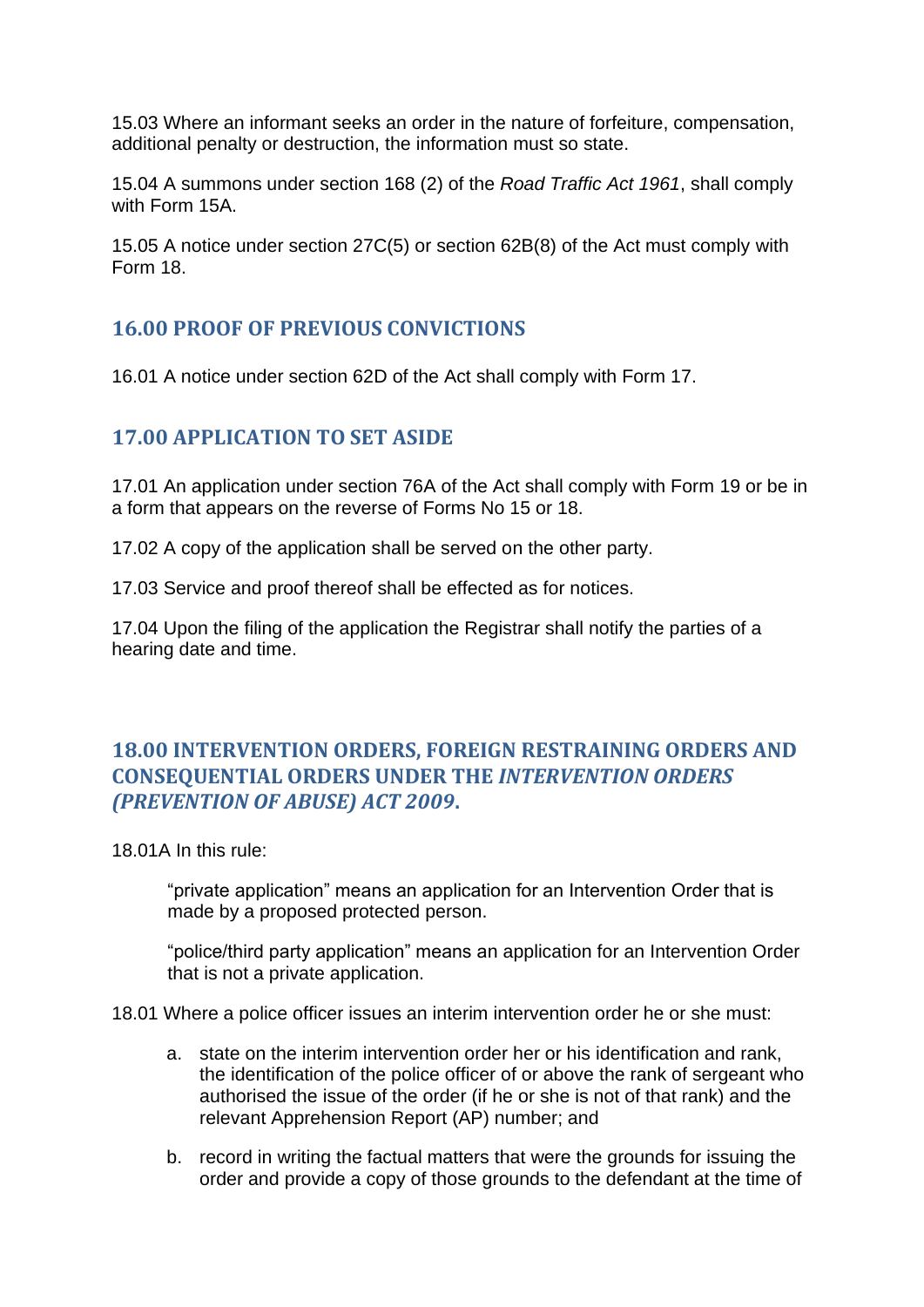serving the interim order and as soon as practicable to the Commissioner of Police must give a copy of them to the Principal Registrar together with a copy or details of the Interim Intervention Order and details of the addresses and date of birth of the protected persons and the defendant, and

- c. at the first return date at Court of the interim intervention order advise the Court of any relevant orders or agreements under the *Family Law Act 1975* (Cth), *Children and Young People (Safety) Act 2017* and other matters under section 20(3) of the *Intervention Orders (Prevention of Abuse) Act 2009*, and
- d. arrange for relevant witnesses to be available for oral examination by the court to provide evidence to establish the factual matters that were the grounds for issuing the order or provide affidavit evidence of those factual matters, and
- e. apply to the court prior to the hearing for any protected person who is available to give evidence to do so by audio visual link or other suitable means and the evidence shall then be heard in accordance with any direction of the court.

18.02 Where the Commissioner of Police revokes an interim intervention order issued by a police officer they must advise the Principal Registrar prior to the first return date with the reference number.

18.03 At the first return of an interim intervention order issued by a police officer:

- (a) the Court will hear evidence about the factual matters that were the grounds for granting the order and must record the evidence and where possible keep an audio visual record so that it can be available to the Court in later hearings;
- (b) subject to any order of the Court to the contrary, if the defendant contests any factual matter, or the issuing of a final order, any evidence given at the first return will be treated as evidence in chief, and further evidence in chief of the witness(es), cross examination and other evidence on behalf of the applicant or the defendant will be adjourned to a later date to be fixed by the Court.

18.04 Except as provided by r 18.04B, a police/third party application must comply with Form 28. The Form 28 Annexure must accompany the application and contain the following details of the protected person(s):

- (a) the person's full name;
- (b) address;
- (c) telephone number;
- (d) email address; and
- (e) preferred method of notification.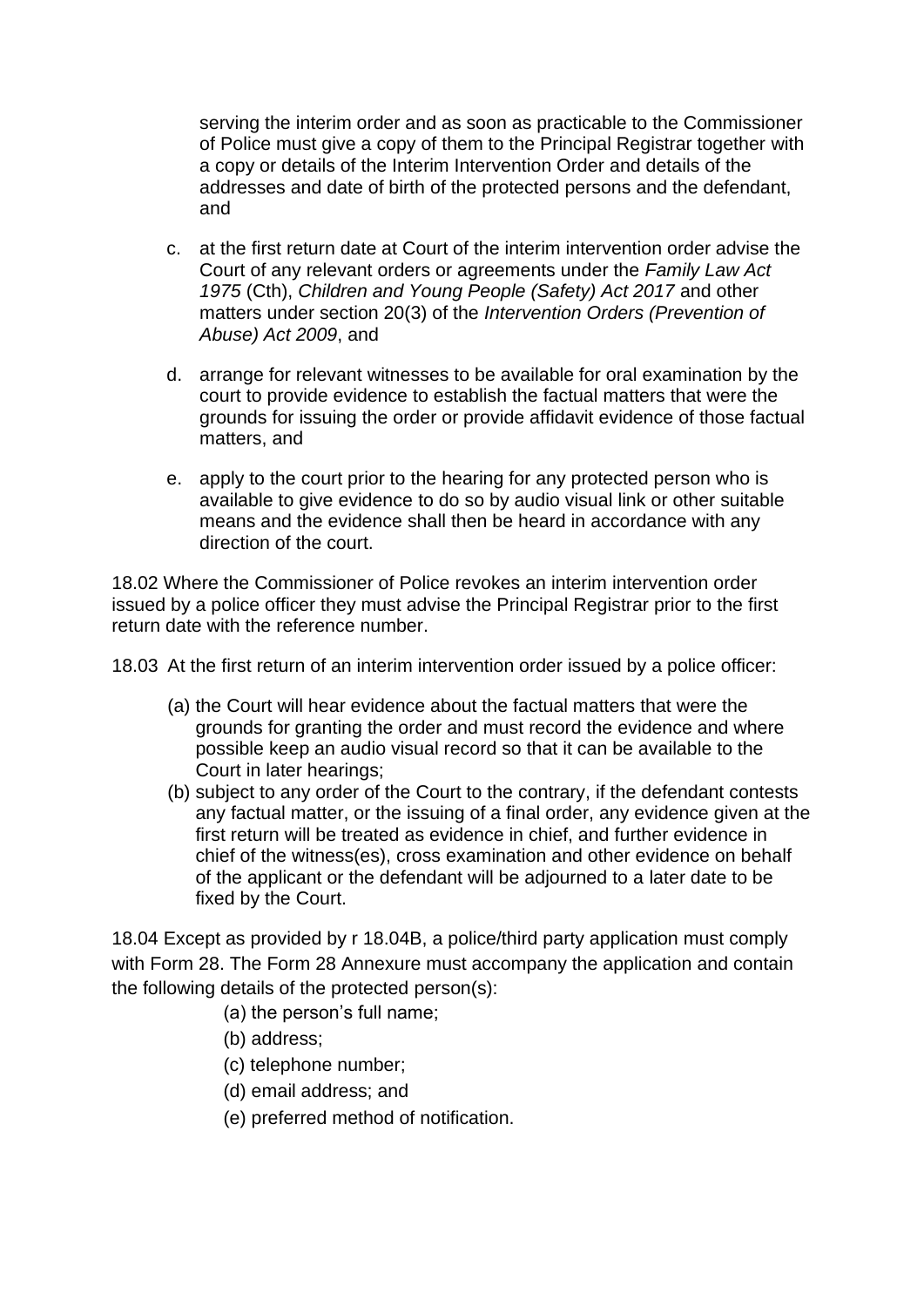18.04A A private application must comply with Form 28AA. The Form 28AA Annexure must accompany the application and contain the following details of the protected person(s):

- (a) the person's full name;
- (b) address;
- (c) telephone number;
- (d) email address; and
- (e) preferred method of notification.

18.04B A police/third party application may be made on a Form 28AA if it is made on behalf of a proposed protected person under ss 20(1)(b) or 20(2)(b) of the *Intervention Orders (Prevention of Abuse) Act 2009* by a person who lives at the same address as the proposed protected person.

18.04C The Form 28 Annexure or Form 28AA Annexure must be stored electronically, separately from the hard file and any hardcopy of the document must be subsequently destroyed.

18.05 An application to the Court for an Intervention Order must be supported by evidence which may consist of an affidavit in Form 45 or oral evidence in person or by video link. The Court must record the evidence and where possible keep an audio-visual record so that it can be available to the Court in later hearings.

18.05AA An application to the Court for the making of an Intervention Order made by a police officer may also be supported by recorded evidence if permitted by the Court at an *ex parte* hearing or another hearing. Any such recorded evidence must be provided to the Court on a USB device delivered in a sealed envelope marked with the following identifying details: court file number or apprehension report number, the name of the defendant and witness and the date the recording was made.

18.05A Where the applicant intends to apply for evidence to be received by video link it must notify the Registrar not later than the day before the first hearing.

18.06 An Interim Intervention Order must comply with Form 29.

18.07 A Final Intervention Order must comply with Form 30.

18.08 An application for variation or revocation of an Intervention Order made by someone other than a person protected under the Order must comply with a Form 31 and must be served personally. The application must be accompanied by the Form 31 Annexure, however the annexure must not be served with the application for variation or revocation.

18.08A An application for variation or revocation of an Intervention Order made by a person protected under the Order must comply with a Form 31AA and must be served personally. The application must be accompanied by the Form 31AA Annexure, however the annexure must not be served with the application for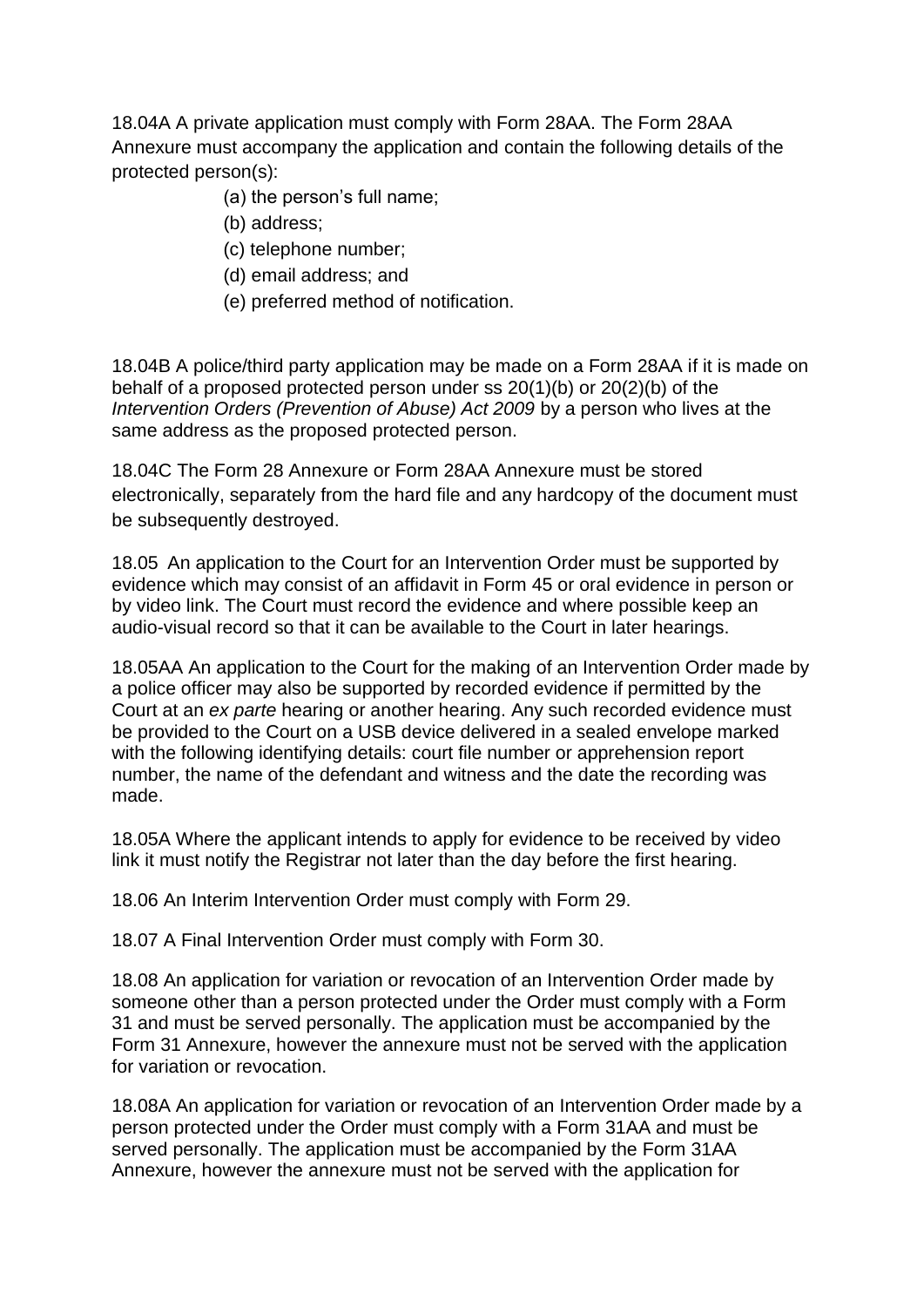variation or revocation. An application to the Court for the variation of an Intervention Order by a police officer may also be supported by recorded evidence upon application to the Court. Any such recorded evidence must be provided to the Court on a USB device delivered in a sealed envelope marked with the following identifying details: court file number or apprehension report number, the name of the defendant and witness and the date the recording was made.

18.08AB An application for an interim variation of a final Intervention Order made by a police officer must comply with a Form 31AB. The application must be accompanied by the Form 31AB Annexure. The annexure must not be served on or provided to a defendant subject to the final Intervention Order. The police applicant may appear in person. A police applicant may also be permitted to appear by telephone to make an application. If such an application is made, compliance with Form 31AB must be made within 8 days after the application. An application to the Court for the interim variation of an Intervention Order by a police officer may also be supported by recorded evidence upon application to the Court. Any such recorded evidence must be provided to the Court on a USB device delivered in a sealed envelope marked with the following identifying details: court file number or apprehension report number, the name of the defendant and witness and the date the recording was made.

18.08B The Form 31 Annexure, Form 31AA Annexure and Form 31AB Annexure, containing the contact details of the protected person(s), must be stored electronically, separately from the hard file and any hardcopy of the document must be subsequently destroyed.

18.09 An order of variation or revocation of an Intervention Order must comply with Form 46.

18.09A An order for interim variation of a final order made by a police officer must comply with Form 46AA.

18.10 A Problem Gambling Order and any variation of it must comply with Form 36.

18.11 Notice of a Problem Gambling Attachment Order must comply with Form 37.

18.12 Notice of intention to assign a Tenancy must comply with Form 38.

18.13 A Tenancy Order and any variation of it must comply with Form 39.

18.14 An application to vary or revoke a Problem Gambling Order must comply with Form 40.

18.15 A request to register a Foreign Intervention Order must comply with Form 41 and may be listed before a Magistrate. The applicant may appear in person or by telephone or file an affidavit explaining why the order should be registered and any reasons to support a request that it not be served. The Magistrate when ordering registration of the order must specify whether it is to be served or not.

18.15A The Form 41 Annexure, containing the contact details of the applicant, must accompany Form 41. The Form 41 Annexure must be stored electronically,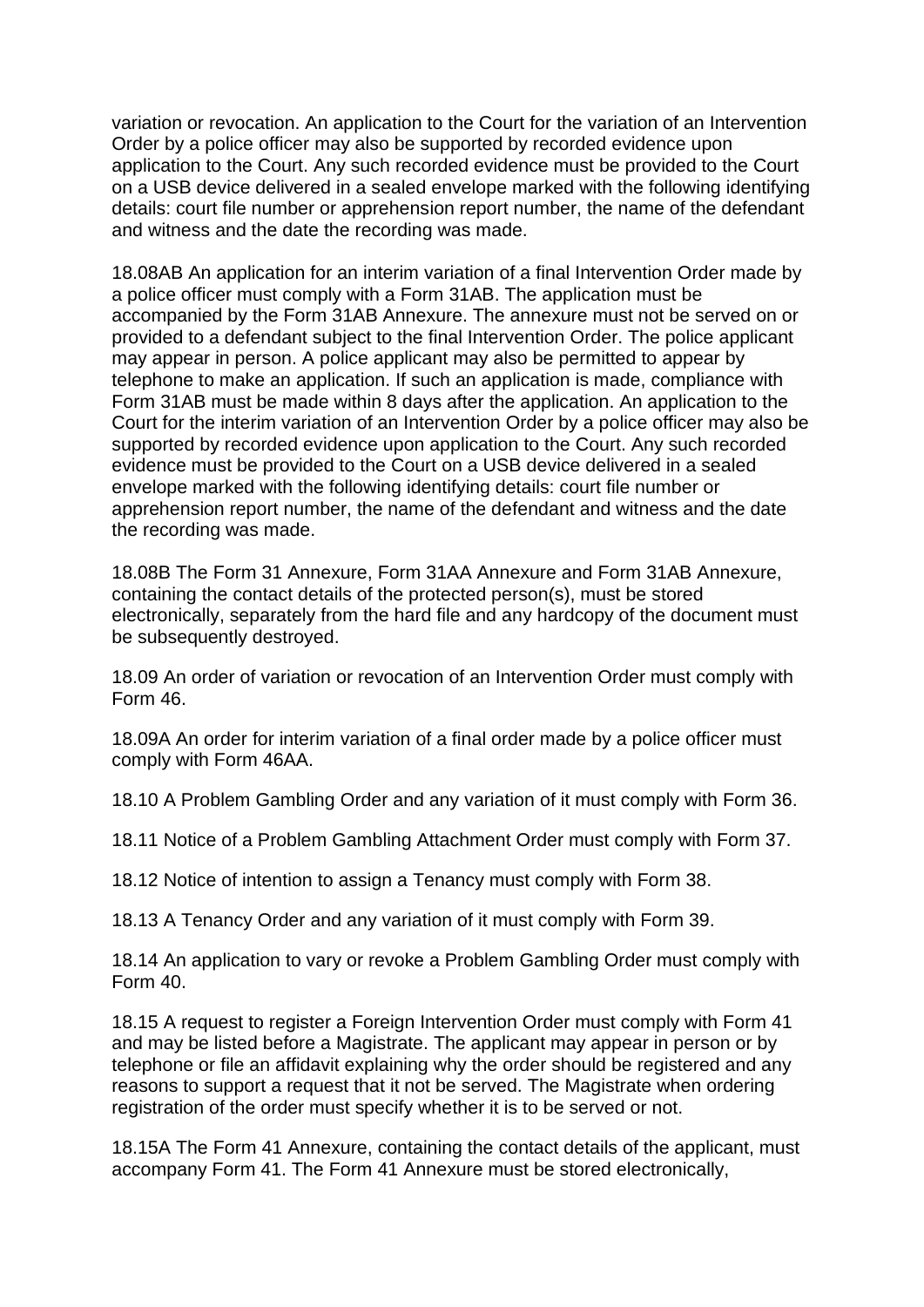separately from the hard file and any hardcopy of the document must be subsequently destroyed.

18.16 A notice of registration of a Foreign Intervention Order must comply with form 42.

18.17 Any Interim Intervention Order, other than an Interim Intervention Order issued by a police officer, or Intervention Order that is served on or provided to a defendant must be served with a multilingual notice in Form 43**.**

18.18 An application by a police officer to extend the time of permitted detention under Section 34 or Section 35 of the *Intervention Orders (Prevention of Abuse) Act 2009* must comply with Form 44.

18.19 A Magistrate may accept an application to make an order by telephone or other electronic means and it shall proceed and be recorded as the Magistrate directs. The applicant must first establish to the Magistrate why particular urgency exists and why the matter cannot be dealt with by any other method contemplated by the *Intervention Orders (Prevention of Abuse) Act 2009*. The Magistrate must reduce any order made to writing, forward a copy to the applicant and the Principal Registrar as soon as possible and ensure it is entered into the Court record on the next business day.

18.20 An applicant who seeks permission to apply for an intervention order on behalf of a person to be protected must file the proposed application with a request that a magistrate give leave for it to be accepted and the application for permission shall be dealt with in accordance with the directions of the magistrate.

18.21 Where an applicant for an intervention order intends to apply for a tenancy order the applicant must seek directions of the court in relation to service of form 38 on the Landlord, the existing tenants and assignees.

18.22 Unless the court orders otherwise, where any aspect of an Intervention Order involving domestic abuse is contested, after no more than one adjournment it must be set for a pretrial conference, at which on the first occasion the matter must resolve, or be set for trial.

18.23 An applicant for an Intervention Order must investigate whether there are circumstances that may require the court to make special arrangements for the taking of the evidence of a witness and if there are, when the trial date is set, apply to the court to make special arrangements. Where a witness suffers from a physical or mental disability the court may require the applicant to obtain professional advice on how best to facilitate the taking of evidence from the witness and to minimise the witness's embarrassment or distress.

18.24 Where a defendant who is not represented by a lawyer contests the granting of an Intervention Order or any of its terms and wishes to ask questions of a person against whom it is alleged he or she has committed or might commit an act of abuse or a relevant child the defendant must submit the proposed questions in writing to the court before the time appointed for the hearing of that evidence. The court may give directions to permit further questions to be submitted as the hearing progresses.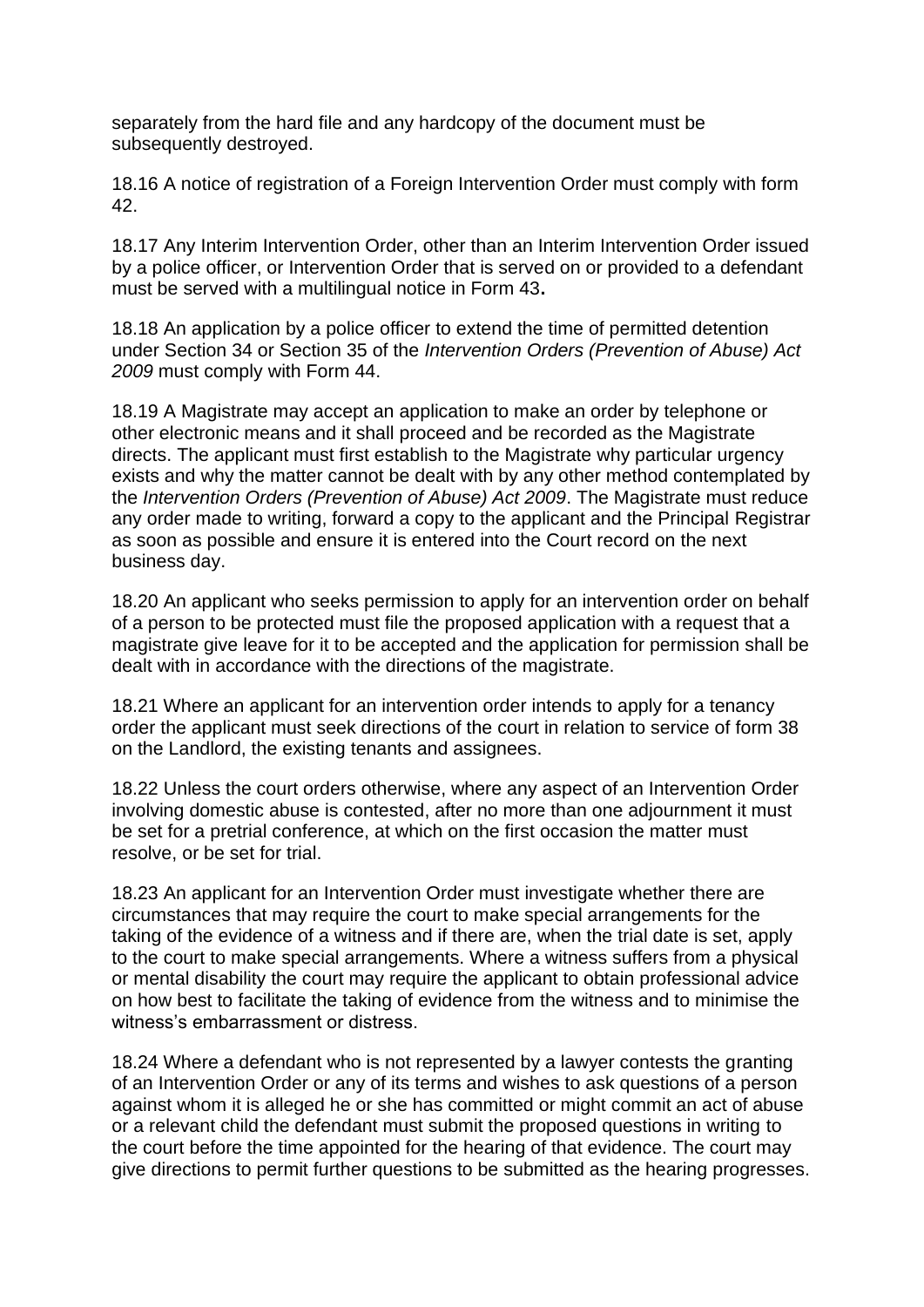18.25 There is no rule 18.25

18.26 The seal of the relevant registry of the Court shall be placed on orders and notices made under the *Intervention Orders (Prevention of Abuse) Act 2009*.

18.27 Where a form in a matter under the *Intervention Orders (Prevention of Abuse) Act 2009* is to be served on a defendant the address details of the protected person (including a protected person who is an applicant) are not to be included in any form that is served unless the address forms part of the order.

18.28 Where the applicant for an Intervention Order is not a police officer and the allegation is not domestic abuse the court at the earliest possible date must provide the opportunity for an assessment as to whether mediation is appropriate in accordance with s 21(4)(a).

18.29 A defendant and/or a defendant's solicitor is entitled, upon request, to be provided with a copy of the audio recording and/or transcript of any audio or audio visual recording of evidence given by a protected person at a preliminary hearing or at trial in relation to an application or an order made by the Court pursuant to the *Intervention Orders (Prevention of Abuse) Act 2009*. The defendant and/or defendant's solicitor is entitled to view an audio visual recording under the supervision of the Registrar.

#### **Nationally Recognised Domestic Violence Orders**

18.30 An application for a declaration that a domestic violence order is a recognised domestic violence order pursuant to s 29ZE of the Intervention Orders (Prevention of Abuse) Act 2009 must comply with Form 46A.

18.31 The Form 46A Annexure containing the contact details of the protected person(s) must be stored electronically, separately from the hard file and any hardcopy of the document must be subsequently destroyed.

18.32 Where the Court makes a declaration pursuant to s 29ZD(1) of the Intervention Orders (Prevention of Abuse) Act 2009, a notice of the declaration must comply with Form 46B.

18.33 Where the Court makes a declaration pursuant to s 29ZD(1) of the Intervention Orders (Prevention of Abuse) Act 2009, the Principal Registrar must, as soon as practicable, notify the prescribed public sector agencies of the declaration.

18.34 Where the Court varies or revokes a nationally recognised domestic violence order that was issued interstate, or declares an interstate domestic violence order to be a recognised domestic violence order, the Principal Registrar must, as soon as practicable, notify the Court in which the order was made of the variation, revocation or declaration.

18.35 A certificate issued pursuant to s 29W(1) of the Intervention Orders (Prevention of Abuse) Act 2009 must comply with Form 45A.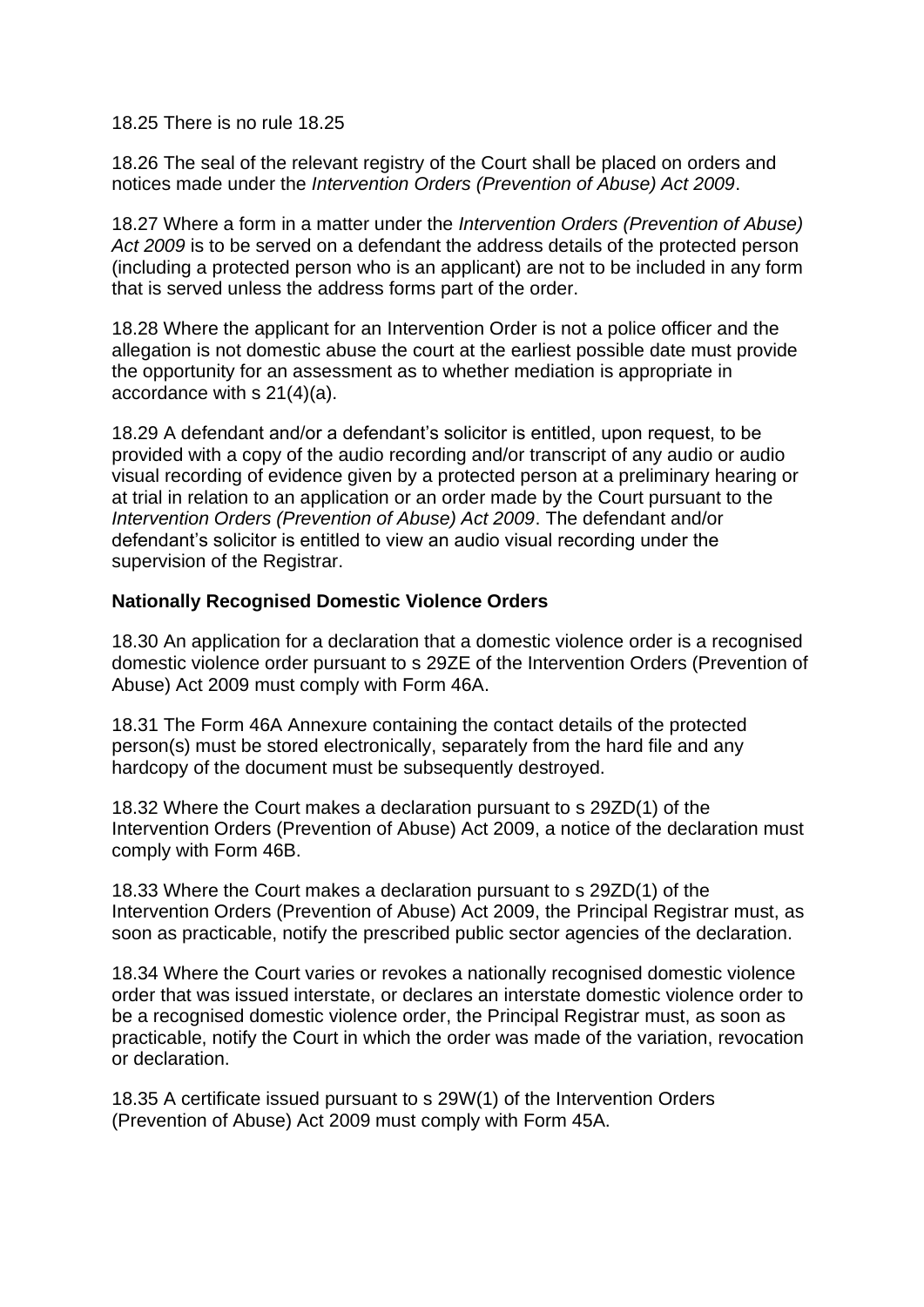# <span id="page-24-0"></span>**18A.00 CHILD PROTECTION RESTRAINING ORDERS AND PAEDOPHILE RESTRAINING ORDERS UNDER THE** *CRIMINAL PROCEDURE ACT 1921***.**

18A.01 An application for a Restraining Order pursuant to s 99AA shall comply with Form 28A.

18A.02 A summons to a defendant on an application for a Restraining Order pursuant to s 99AA shall comply with Form 29A.

18A.03 An application for a Restraining Order pursuant to s 99AAC shall comply with Form 28B.

18A.04 A summons to a defendant on an application for a Restraining Order pursuant to s 99AAC shall comply with Form 29B.

18A.05 A Restraining Order made ex parte pursuant to ss 99AA and 99C(2) of the Act and summons to a defendant shall comply with Form 31A and a final Restraining Order pursuant to s 99AA(1) shall comply with Form 31C.

18A.06 A Restraining Order made ex parte pursuant to ss 99AAC and 99C(2) of the Act and summons to a defendant shall comply with Form 31B and a final Restraining Order pursuant to s 99AAC(2) shall comply with Form 31D.

18A.07 An application pursuant to s 99F (1) to vary or revoke a restraining order shall comply with Form 32.

18A.08 A defendant seeking leave to make such an application shall also file an affidavit setting out details of the substantial change in the relevant circumstances since the order was made or last varied. The Registrar shall serve a copy of the application for leave and affidavit on the original applicant by post directed to the original applicant's last known address. Should leave to make an application to vary or revoke a restraining order be granted, the Form 32 filed shall be treated as the application to vary the order and served with the affidavit. The hearing of the application shall be adjourned to enable the Registrar to serve a copy of the Form 32 on the person or persons for whose benefit the order was made (if they are not the original applicant) by pre-paid post directed to their last known address.

18A.09 An application by an original applicant or a person for whose benefit the order was made, shall be served by the Registrar on the defendant, the applicant and the person or persons for whose benefit the original order was made (if not the applicant), by post directed to their last known address.

18A.10 An order varying a Restraining Order shall comply with Form 33.

18A.11 An order revoking a Restraining Order shall comply with Form 34.

18A.12 A request to register a Foreign Paedophile Restraining Order must comply with Form 41A and may be listed before a Magistrate. The applicant may appear in person or by telephone or file an affidavit explaining why the order should be registered.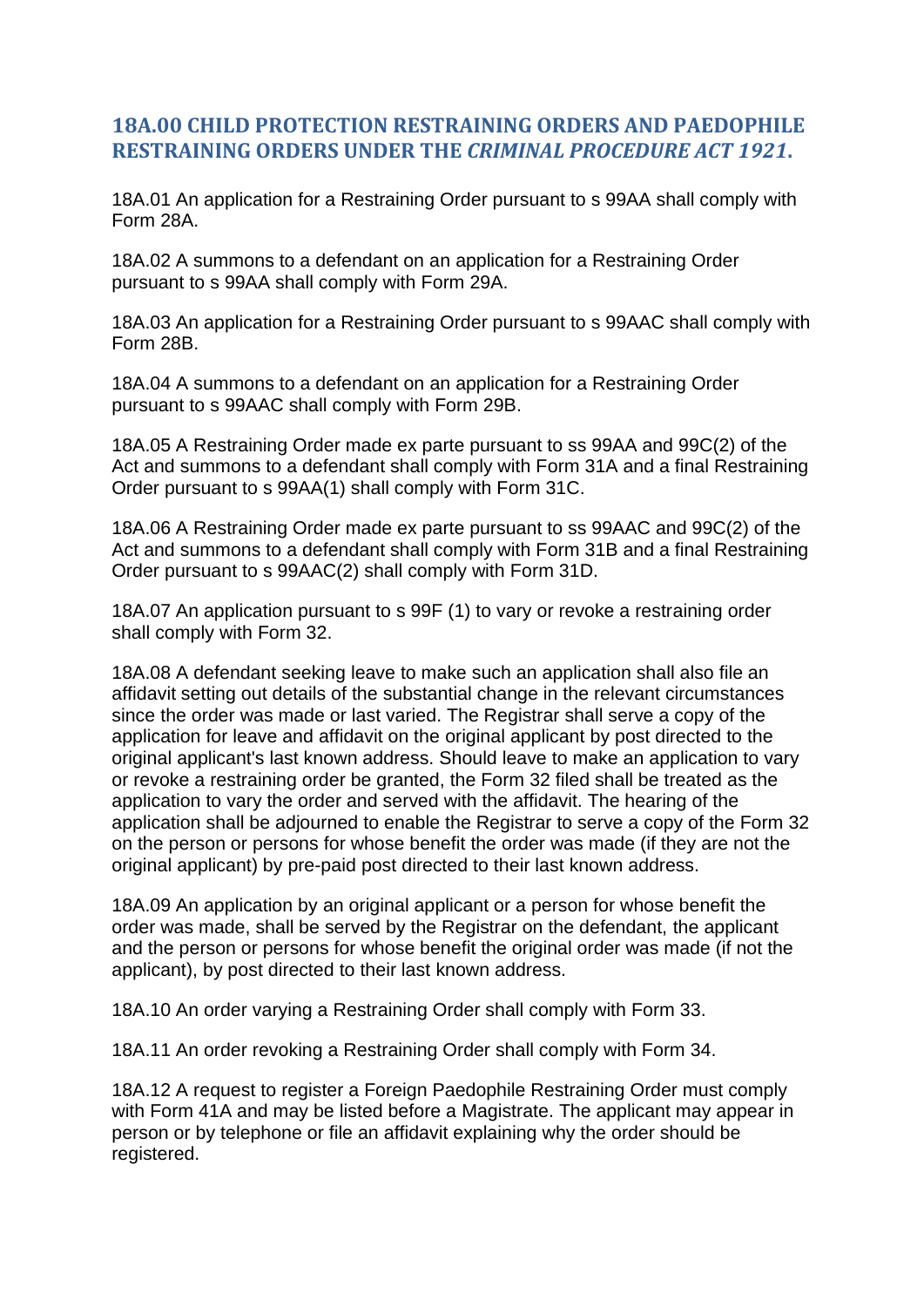18A.13 A notice of registration of a Foreign Paedophile Restraining Order must comply with Form 42A.

18A.14 A request to register a Foreign Child Protection Restraining Order must comply with Form 41B and may be listed before a

Magistrate. The applicant may appear in person or by telephone or file an affidavit explaining why the order should be registered.

18A.15 A notice of registration of a Foreign Child Protection Restraining Order must comply with Form 42B.

### <span id="page-25-0"></span>**18AA.00 INTERVENTION ORDERS UNDER THE** *BAIL ACT 1985*

18AA.01 An intervention order made under s 23A of the *Bail Act 1985* must comply with Form 29AA and must be served on the defendant in accordance with s 21 of the *Intervention Orders (Prevention of Abuse) Act 2009*.

18AA.02 Unless the Court orders otherwise, an intervention order made under s 23A of the *Bail Act 1985* is an interim intervention order.

# <span id="page-25-1"></span>**18AAA.00 INTERVENTION ORDERS UNDER THE** *SENTENCING ACT 2017*

18AAA.01 An intervention order made under s 28 of the *Sentencing Act 2017* must comply with Form 30 and must be served on the defendant in accordance with s 23(5a) of the *Intervention Orders (Prevention of Abuse) Act 2009*.

#### <span id="page-25-2"></span>**18B.00** *CHILD SEX OFFENDERS REGISTRATION ACT 2006*

18B.01 An application pursuant to Section 9 (1a) of the *Child Sex Offenders Registration Act 2006* must comply with Form 23. A copy of the paedophile restraining order relating to the application must also be attached.

18B.02 An application pursuant to section 15A (5) of the *Child Sex Offenders Registration Act 2006* must comply with Form 23.

18B.03 An application pursuant to section 15A (7) of the *Child Sex Offenders Registration Act 2006* must comply with Form 23.

#### <span id="page-25-3"></span>**19.00 ELECTION FOR TRIAL IN SUPERIOR COURT**

19.01 The form of election provided pursuant to s 105(1)(d) of the Act shall comply with Form 8.

19.02 The defendant shall be provided with a form of election—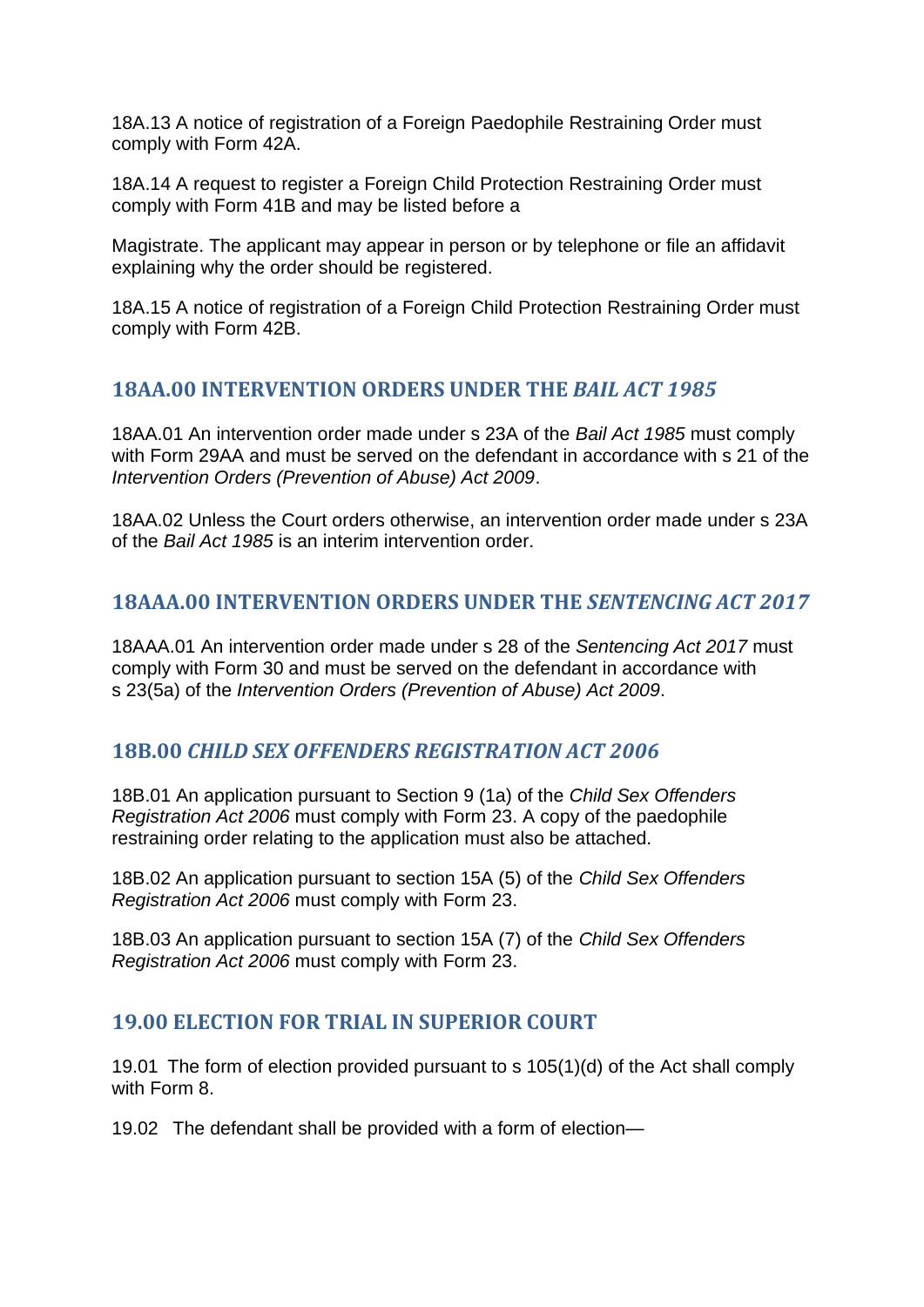(a) where the defendant is served with a summons, at the time of service of the summons;

(b) in any other case when the defendant first appears before the Court.

19.03 An election is made by filing a copy of the information to which the election relates with duly completed form of election annexed thereto.

19.04 An election must be made no later than the defendant's second appearance in the Court.

19.05 Where the defendant elects for trial in a superior court, all of the rules regarding committal proceedings will apply.

19.06 The Registrar shall notify the prosecutor of the filing of an election.

19.07 If an election is made it must be made with respect to all the charges in the information unless the Court orders otherwise.

19.08 Except for sub-rule 19.07 this Rule does not apply to an election made pursuant to s 115(3)(b)(ii) of the Act.

# <span id="page-26-0"></span>**19A.00 PRE-COMMITTAL**

19A.01 The preliminary brief required to be filed by SA Police pursuant to s 106(1)(c)(ii) of the Act shall where possible be filed through the e-briefs portal. If the preliminary brief is unable to be filed electronically, it must be filed in triplicate.

19A.02 An application for a pre-committal subpoena pursuant to s 107 of the Act must comply with Form 11.

19A.03 SA Police may file the preliminary brief in duplicate, but only if SA Police have provided a copy of the preliminary brief to the Office of the Director of Public Prosecutions prior to filing under this rule.

# <span id="page-26-1"></span>**20.00 COMMITTAL PROCEEDINGS**

20.01 For the purposes of s 106(1)(e) of the Act, the Director of Public Prosecutions must notify

- (a) the Court; and
- (b) either defence counsel (if known) or, if practicable, the defendant

in writing as to whether a charge determination has been made no later than two working days prior to the defendant's second appearance.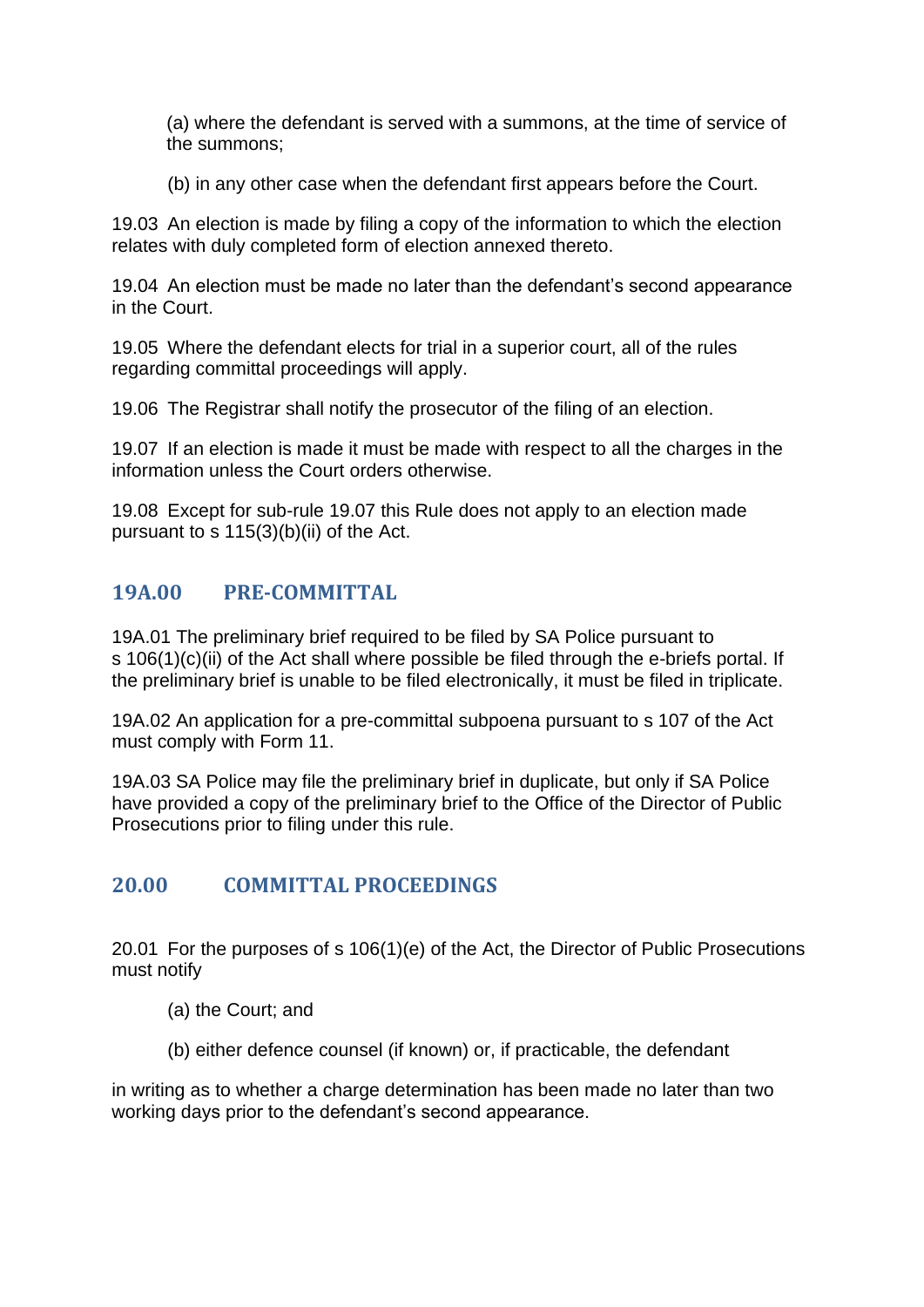20.02 A notice filed pursuant to s 112(1) or s 112(2) of the Act must be filed in the Court no later than 5 working days prior to the date appointed for the answer charge hearing.

20.03 The committal brief required to be filed by the prosecutor pursuant to s 111 of the Act shall be where possible filed through the e-briefs portal and shall be accompanied by a document:

- (a) containing the names of the witnesses providing each statement; and
- (b) identifying exhibits and other evidentiary material.

Material that is sensitive or in relation to which privilege is claimed need not be filed through the e-briefs portal.

If the committal brief and accompanying document are unable to be filed electronically, they must be filed in triplicate.

20.04 SA Police may file the committal brief and the accompanying document in duplicate, but only if SA Police have provided a copy of the committal brief and accompanying document to the Office of the Director of Public Prosecutions prior to filing under this rule.

# <span id="page-27-0"></span>**21.00 CALLING MATTER ON FOR GUILTY PLEA**

21.01 A defendant seeking to have their matter called on for the purpose of entering a guilty plea must notify the Court using Form 9B within the period of 4 weeks after the committal appearance pursuant to s 110(3) of the Act.

21.02 A defendant otherwise seeking to have their matter called on for the purposes of entering a plea of guilty must notify the Court in writing.

21.03 If the Court receives a notification pursuant to this rule, the Registrar must notify the prosecution and the defendant as to the date and time fixed for the hearing.

# <span id="page-27-1"></span>**22.00 WRITTEN PLEA OF GUILTY WHERE INFORMATION LAID**

22.01 A written plea pursuant to section 113(1)(a) of the Act shall comply with Form 9.

22.02 A written plea can only be made if it is a plea of guilty to all charges.

22.03 The defendant shall be provided with the form at the time the defendant is provided with a copy of the information.

22.04 The Form shall be signed by the defendant in the presence of a solicitor who shall certify that the defendant has had legal advice before signing the form.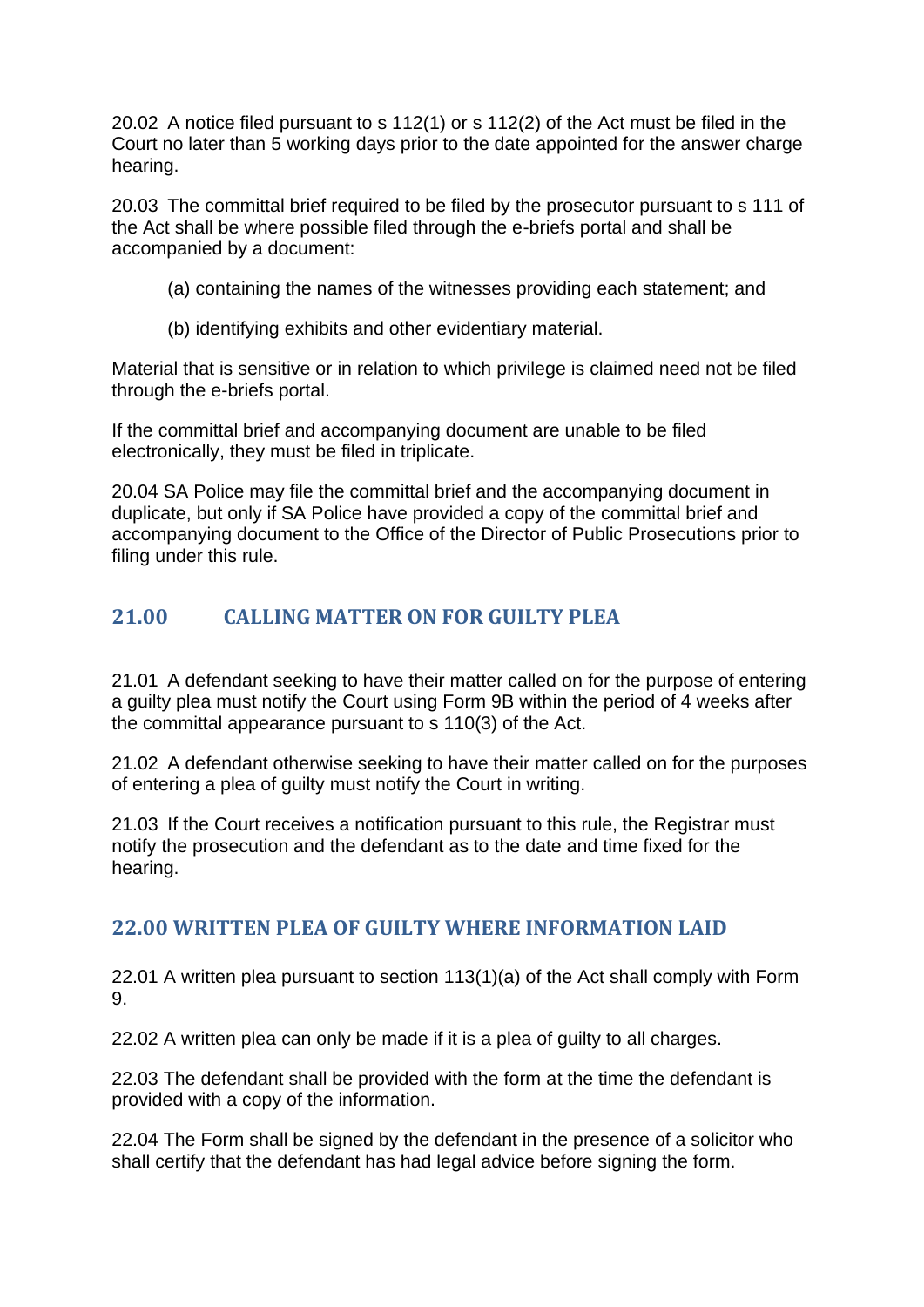22.05 A defendant who provides a written plea pursuant to this rule must indicate on Form 9 whether they seek to be excused from personally attending on the next hearing date. If a defendant does so indicate, they must file Form 9 at least 14 days before the next hearing date.

22.06 Immediately upon receipt of a duly completed Form 9, the Registrar shall provide a copy to the prosecutor.

22.07 A prosecutor who receives a copy of a duly completed Form 9 pursuant to rule 22.06 must indicate on the Form 9 whether they consent to the defendant's nonattendance at the next hearing and must return the completed Form 9 to the Registrar as soon as practicable.

22.08 Upon receipt of a duly completed Form 9 in accordance with rule 22.07, the Registrar must place the form before a Magistrate for their approval. The Registrar must inform the defendant and the prosecutor of the Magistrate's decision and, if approval is given for the defendant to be excused, the Registrar must ensure that the court file is endorsed to this effect.

22.09 Unless advised to the contrary, a defendant who has provided a duly completed Form 9 pursuant to this rule is not excused from attending court on the next hearing date.

22.10 Where a defendant is excused from attending pursuant to rule 22.08, they must be represented at court on the next hearing date by a legal practitioner.

22.11 A defendant who does not appear after duly pleading guilty in writing shall be informed of the outcome by the Registrar by service on the defendant or the defendant's representative of a notice which shall comply with Form 20.

# <span id="page-28-0"></span>**22A.00 ADMISSION AND CONSENT TO SENTENCE OF MAJOR INDICTABLE OFFENCE IN MAGISTRATES COURT**

22A.01 An admission by a defendant of a charge of a major indictable offence and the consent of both the defendant and the Director of Public Prosecutions pursuant to s 116(1) of the Act must comply with Form 9A.

22A.02 Once completed, the form must be lodged with the Court either at the time the defendant appears before the Court or when the defendant returns a written plea admitting the charge.

### <span id="page-28-1"></span>**23.00 NOTICE UPON COMMITTAL**

23.01 The written statement referred to in s 115(4) of the Act shall, in the case of an information being prosecuted by the Director of Public Prosecutions of South Australia, comply with Form 21A.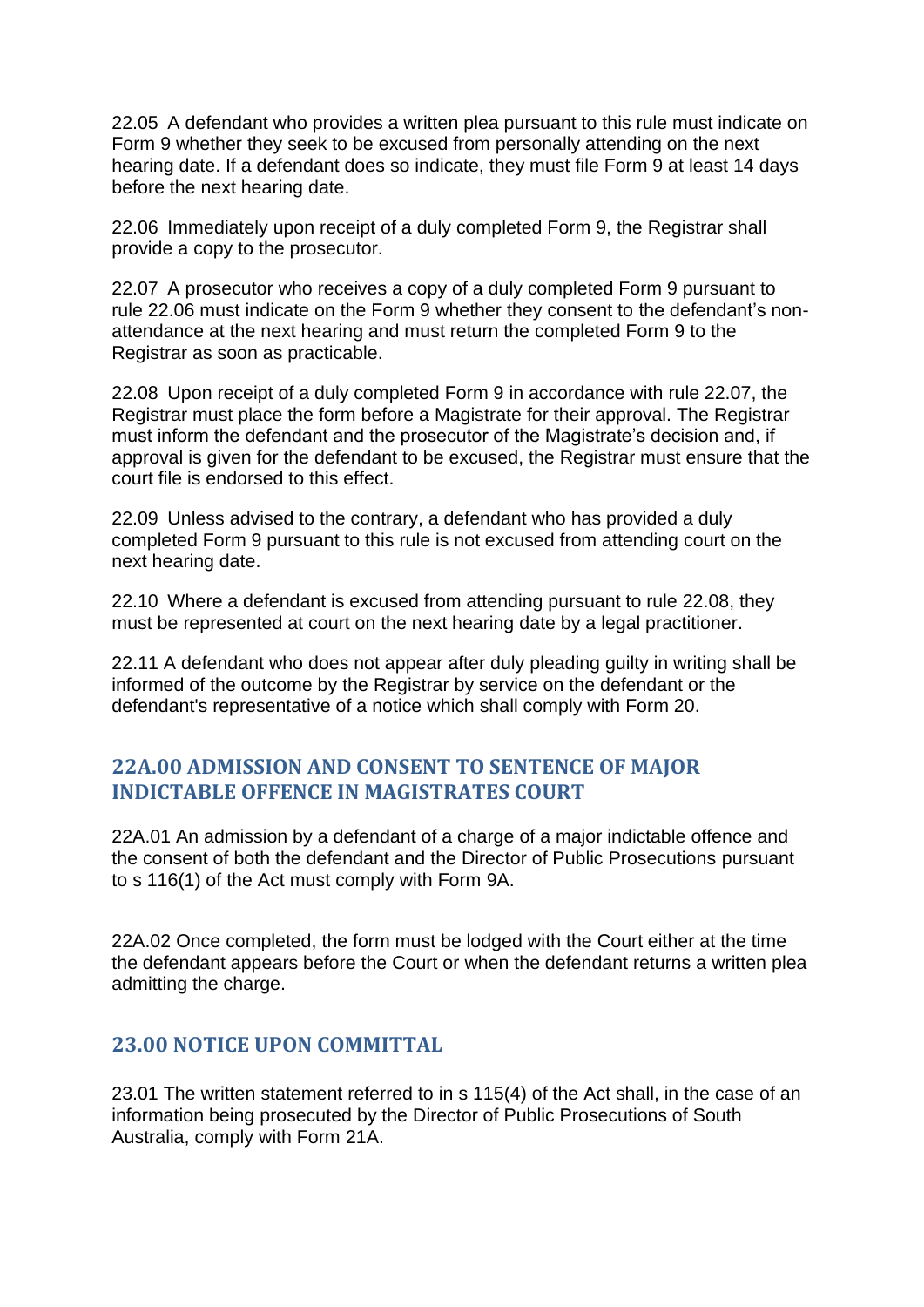23.02 The written statement referred to in s 115(4) of the Act shall, in the case of an information being prosecuted by the Director of Public Prosecutions for the Commonwealth, comply with Form 21B.

# <span id="page-29-0"></span>**24.00 PROCEDURAL PROVISIONS**

24.01 The following provisions of the *Criminal Law Consolidation Act 1935* apply (with necessary adaptations and modifications) to the trial or sentencing of a person charged with a minor indictable offence :

Sections 19B(3), 19B(4a), 19B(5), 25

24.02 The following provisions of the *Criminal Procedure Act 1921* apply (with necessary adaptations and modifications) to the trial or sentencing of a person charged with a minor indictable offence:

Sections 128(2)-(4), 133, 140

### <span id="page-29-1"></span>**25.00 ORDER OF COMMITTAL**

25.01 An order of committal for trial or sentence shall comply with Form 10.

25.02 A Warrant remanding a defendant for trial or sentence to a superior Court under s 113 of the Act or s 9(7) of the *Magistrates Court Act 1991* shall comply with Form 7.

# <span id="page-29-2"></span>**26.00 PRE-TRIAL PREPARATION**

26.01 Prior to any matter being listed for summary trial the parties must have ascertained the precise matters in issue both as to fact (in detail) and law so as to :

- (a) fully explore the possibility of disposing of the charge other than by way of trial;
- (b) enable the duration of the hearing to be estimated as accurately as possible,
- (c) determine what evidence if any may be proved by affidavit;
- (d) facilitate the course of the trial,

and shall inform the Court as to each of the above.

26.02 To the extent necessary to comply with this Rule the parties must confer fully and frankly.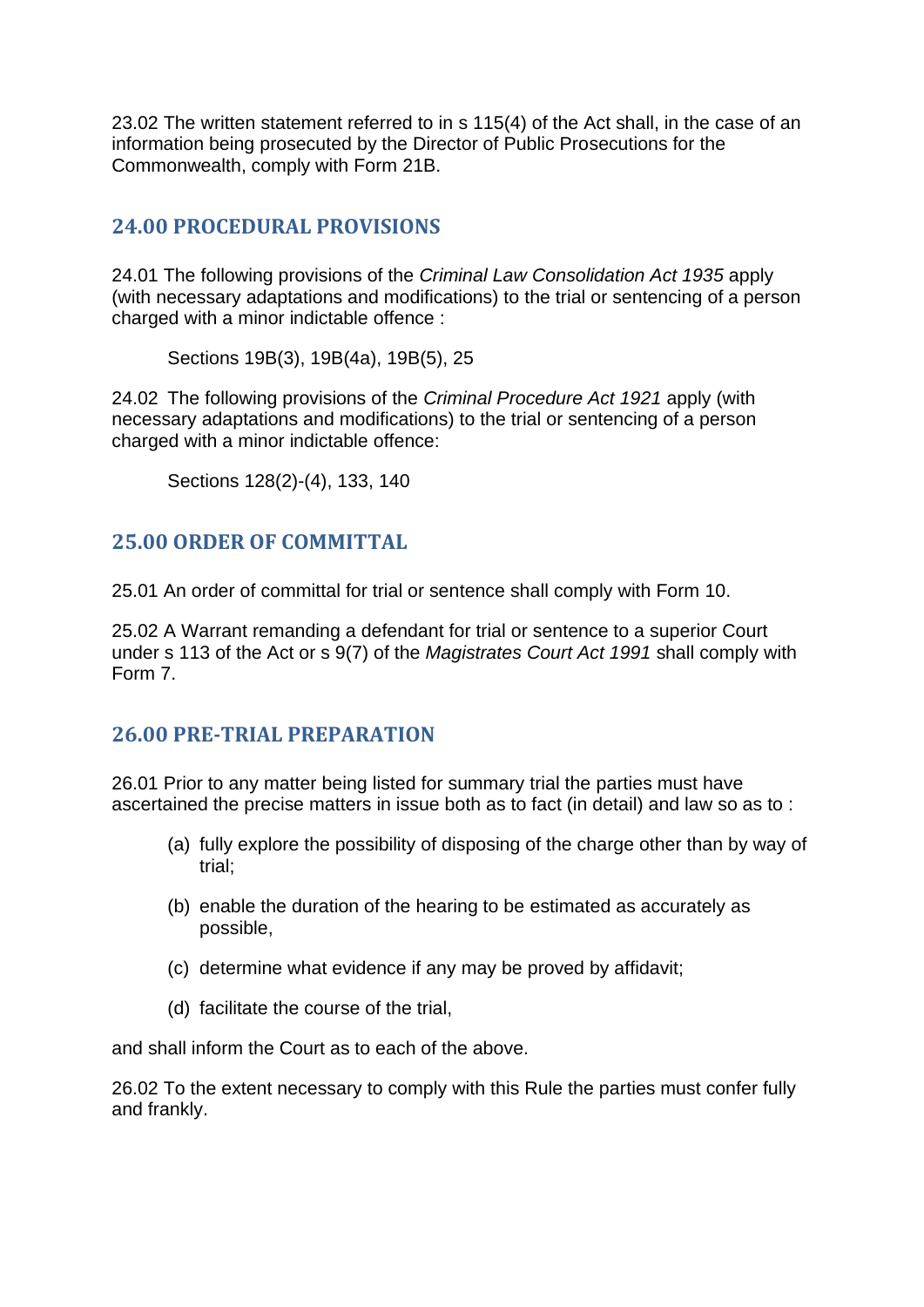26.03 Prior to a matter being set down for hearing the defence must give notice to the prosecution if evidence of alibi may be called. The notice must give details of the proposed evidence including the name and address of the witnesses.

26.04 Insufficient compliance with this Rule must be taken into account on the question of costs.

26.05 To ensure compliance with Rule 8 and this Rule the Court may on notice to the parties require that they attend a pre-trial conference.

26.06 A pre-trial conference:

- (a) shall be attended by counsel briefed to appear at the trial (or, if the attendance of any party's counsel is not practicable, by that party's solicitor);
- (b) shall not be open to the public unless the Court directs to the contrary;
- (c) may be presided over by such person as the Court may nominate.

26.07 Nothing said by or on behalf of a defendant at a pre-trial conference and no failure by a defendant or a defendant's representative to answer a question at a pretrial conference shall be used in any subsequent trial or shall be made the subject of any comment at that trial.

26.08 Where in the course of any criminal proceedings:

- (a) a person seeks separate trials of different charges alleged against him or her in the same information;
- (b) a person seeks a separate trial from that of another person and charged in the same information;
- (c) a party desires to make an application which, if granted, would have the effect of postponing or delaying a trial which has been listed for hearing;
- (d) a Magistrate directs that a written application should be made,

the application shall be made by issuing and serving an application in Form 23.

26.09 Where an application is made under Rule 26.08 it shall state:

- (a) the order or orders sought;
- (b) sufficient particulars of the grounds relied upon to enable any other party to have proper notice of whether the calling of evidence will be necessary in order to resolve the issues raised;
- (c) the nature of any question of law sought to be raised.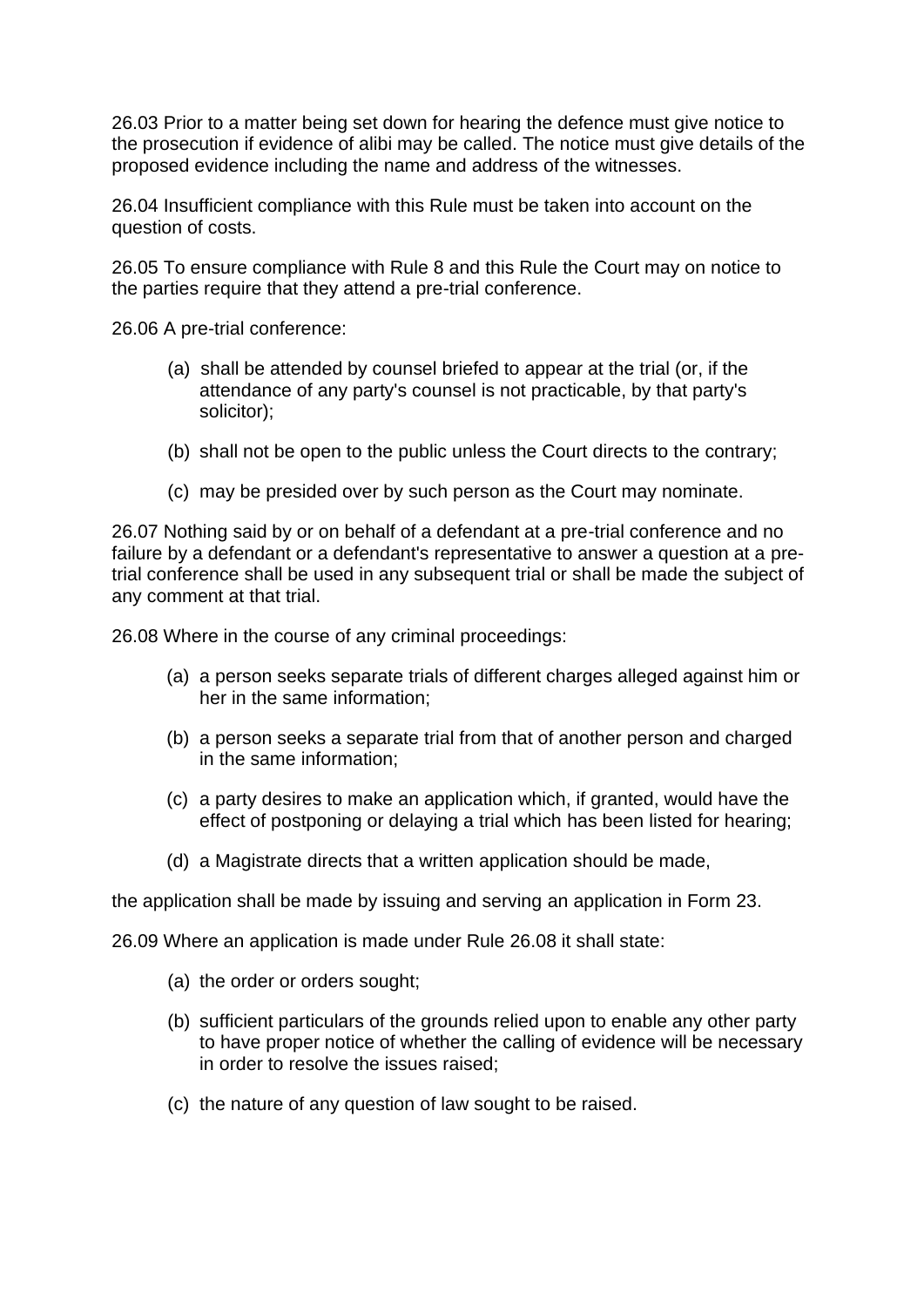26.10 An application under Rule 26.08 shall be filed and served on all other parties not less than 14 days prior to the date fixed for the hearing of the trial in such proceedings.

26.11 Subject to any Act and these Rules, on the filing of an application under Rule 26.08, the Registrar must fix a date, time and place for the hearing of the application and give at least 21 days notice of the hearing by providing a copy of the application to the person(s) nominated by the applicant to be the person(s) to be served.

26.12 Where a date for trial has already been fixed, the Registrar may endorse the application that it is to be heard by the trial Magistrate at or immediately prior to the commencement of the trial.

26.13 Where a party seeks to adduce evidence to establish a particular propensity or disposition of the defendant as circumstantial evidence of a fact in issue under s 34P of the *Evidence Act 1929*, a Notice of Intention must be filed with the Court and service on all other parties to the proceedings:

- (a) in the case of a Notice by the Prosecuting Authority, in compliance with Form 102A, within 21 days following the date on which the proceedings are fixed for trial; and
- (b) in the case of a Defendant, in compliance with Form 102B, at least 21 days before the trial date.

26.14 Where a party intends to object to the admission of proposed evidence of discreditable conduct, a written Notice of Objection, in compliance with Form 102C, must be filed with the Court and served on all other parties to the proceedings:

- (a) in the case of an objection to evidence proposed by the Prosecuting Authority, no later than 28 days after the filing of the Prosecuting Authority's Notice;
- (b) in the case of an objection to evidence proposed by a Defendant, at least 7days before the listed trial date.

26.15 The Court may vary the time within which any Notice under this rule may be filed and served.

26.16 If a party seeks to rely upon a recorded interview, pursuant to s 13BB of the *Evidence Act 1929*, they must disclose and serve an electronic copy on all other parties not less than 7 days before the pre-trial conference. An electronic copy of the transcript of the recording must be disclosed and served not less than 14 days before the trial. A recorded interview provided pursuant to s 13BB must be provided to the Court on a USB device delivered in a sealed envelope marked with the following identifying details: court file number or apprehension report number, the name of the defendant and witness, and the date the recording was made.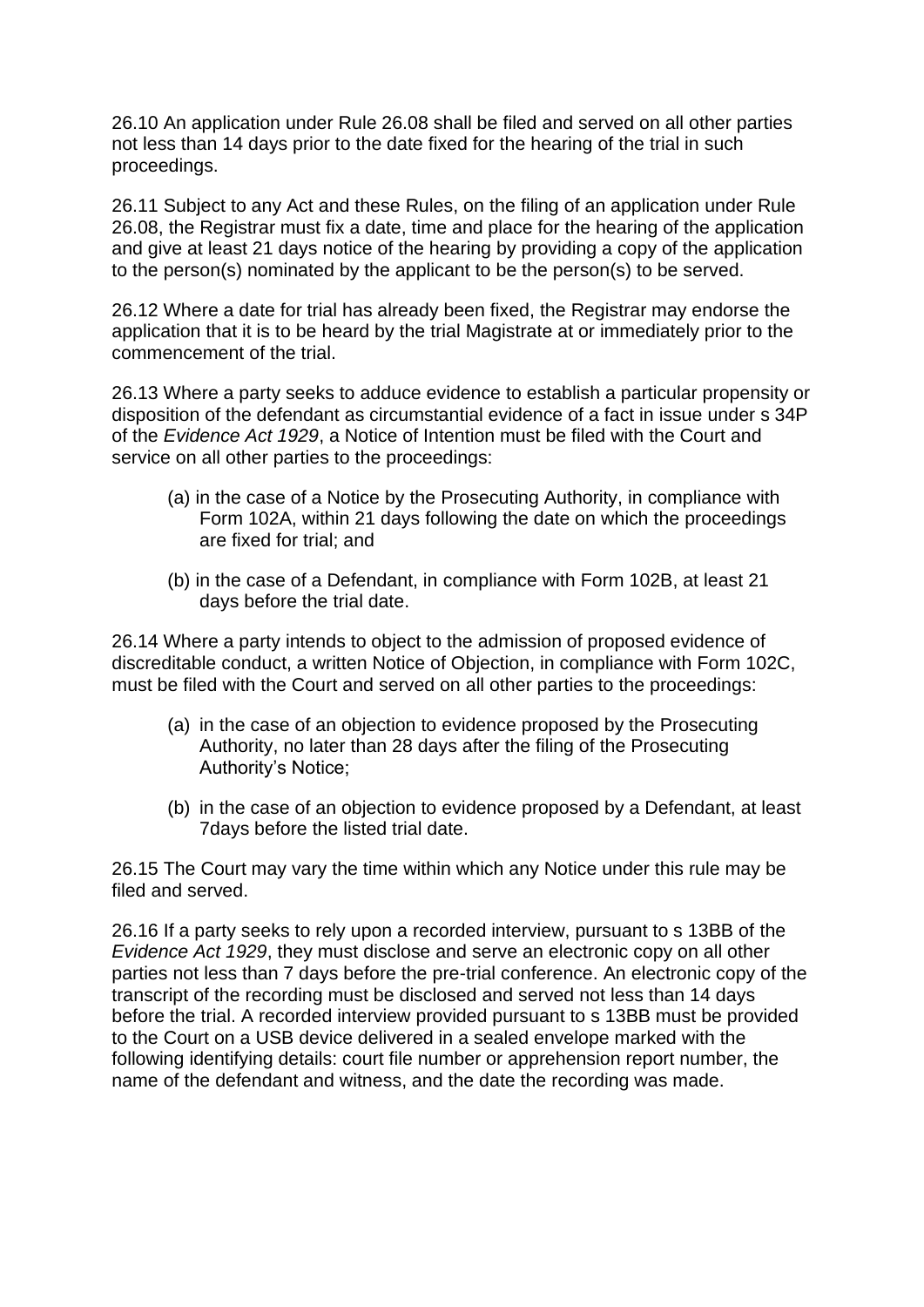# <span id="page-32-0"></span>**26A.00 PROTECTION OF IDENTITY OF ALLEGED VICTIMS OF SEXUAL OFFENCES IN COMMITTAL PROCEEDINGS**

26A.01 The following Rule applies to committal proceedings for sexual offences. For the purposes of this Rule, a sexual offence includes any offence involving a sexual act or an attempt to commit a sexual act.

26A.02 The name of the alleged victim shall not be read aloud in Court. The alleged victim can be referred to as 'another person' or by other suitable non identifying language.

### <span id="page-32-1"></span>**27.00 SUMMONS TO DEFENDANT**

27.01 Unless otherwise provided a summons to a defendant must be in hardcopy in triplicate and shall comply with Form 2, Form 3, or Form 5 as the case may require.

### <span id="page-32-2"></span>**27A.00 POLICE ISSUED SUMMONSES**

27A.01 A summons to a defendant to attend the Magistrates Court in relation to a summary offence may be issued by a member of SA Police acting in the execution of his or her duty.

27A.02 A summons issued by a member of SA Police must be in triplicate and comply with Form 4A. The summons must be completed by the issuing member of SA Police. The copies of the summons must be distributed as follows:

- (a) one copy must be retained by SA Police; and
- (b) one copy must be personally served on the defendant; and
- (c) one copy must be filed in the Court no later than 10 working days prior to the hearing date on the summons.

27A.03 An information complying with rule 12 relating to the offence(s) listed in the summons and a Certificate of Service must be filed at the same time as the copy of the summons in the Court.

27A.04 The hearing date and location on the summons will be selected by SA Police from a set of dates and locations that have been provided by the Registrar to SA Police. The hearing date selected will be no less than 1 month and no more than 4 months from the date of issue of the summons, or if the Court will not be sitting at that location with that period, the next sitting date of the Court.

27A.05 Any summons purportedly issued with a hearing date and location that has not been provided by the Registrar will be void and of no effect.

27A.06 The number of summonses issued by SA Police bearing the same hearing date and location must not be more than 20.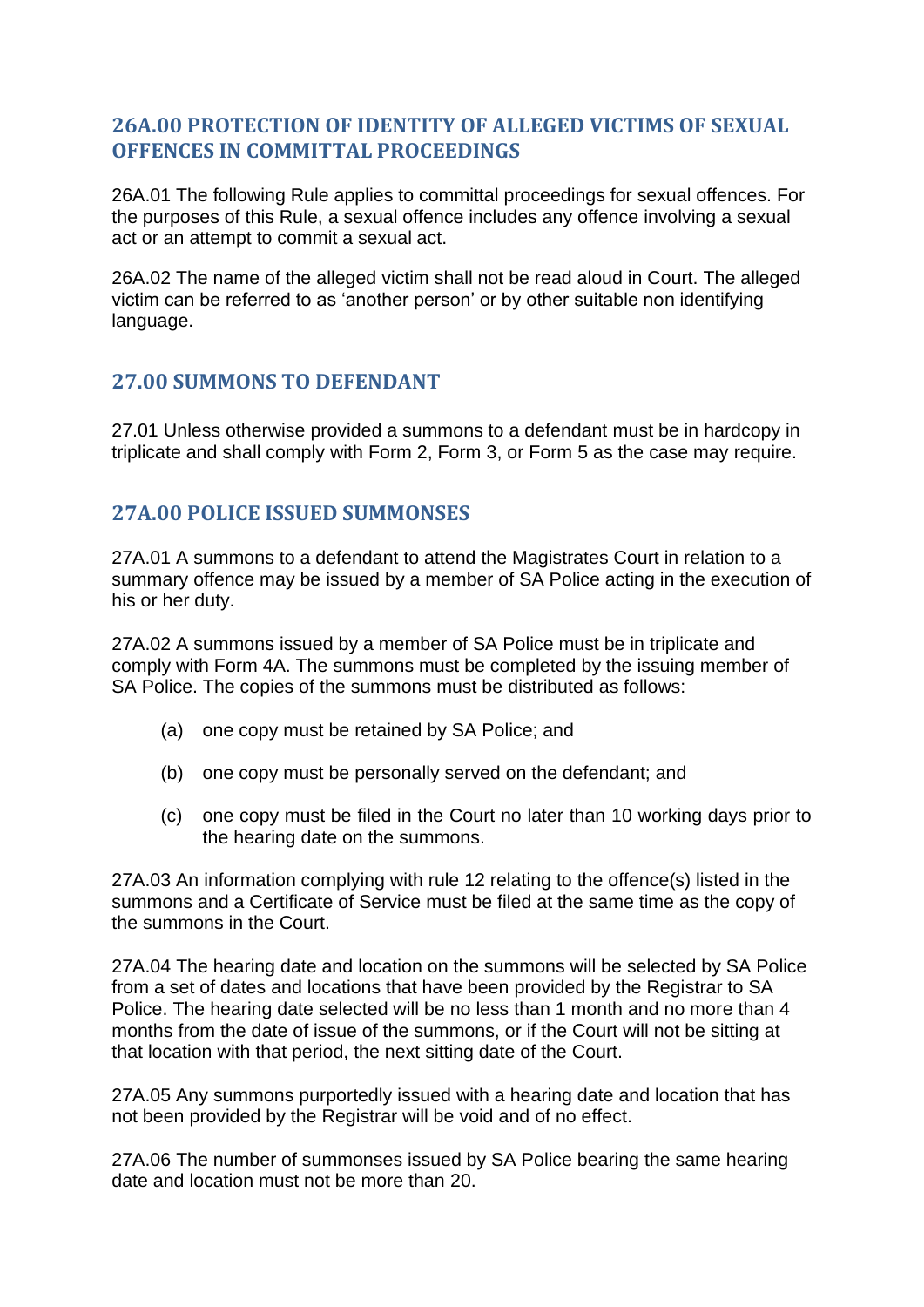27A.07 The number of summonses issued by SA Police bearing the same hearing date and location must not be more than 10 during a declared major emergency under section 23(1) of the *Emergency Management Act 2004.*

# <span id="page-33-0"></span>**28.00 POLICE DISQUALIFICATION**

28.01 Where a member of the police force gives a person a notice of immediate licence disqualification under section 45D(2) or 47IAA(2) of the *Road Traffic Act 1961* and has made a determination pursuant to section 45D(6) or 47IAA(7a)(a), then if an information is laid, it must be filed in the court within a reasonable time. The information must note the fact that a notice of immediate licence disqualification or suspension has been given and include the relevant notice 'I' number.

28.02 An application to have the disqualification or suspension lifted or reduced under section 47IAB shall comply with Form 79. An application to have the disqualification or suspension lifted under section 45E shall comply with Form 79A.

28.03 Once an application to have the disqualification or suspension lifted or reduced is filed it shall be listed for a directions hearing before a magistrate immediately. If no magistrate is available in the registry where it is filed the directions hearing may be heard by a magistrate by telephone.

28.04 The registrar must advise the criminal justice section of SAPOL who deal with matters in the registry when and where the directions hearing will be heard but if the police do not attend the directions hearing it may be heard in the absence of the police.

28.05 At the directions hearing the magistrate may appoint a time and place for hearing the application and give directions as to the service of the application and notice of hearing and other matters.

28.06 Service on the criminal justice section of SAPOL who deal with matters in the registry where the application will be heard shall be deemed to be service on the Commissioner of Police.

28.07 Once the Commissioner of Police is served with an application, an apprehension report detailing the police case must be available at the hearing of the application.

28.08 When hearing an application the court may take any failure to provide an information or an apprehension report into account in assessing the merits of the application.

# <span id="page-33-1"></span>**28A.00 WHEEL CLAMPING; SEIZURE OF MOTOR VEHICLE**

28A.01. In this Rule "the Act" means the *Criminal Law (Clamping, Impounding and Forfeiture of Vehicles) Act 2007*.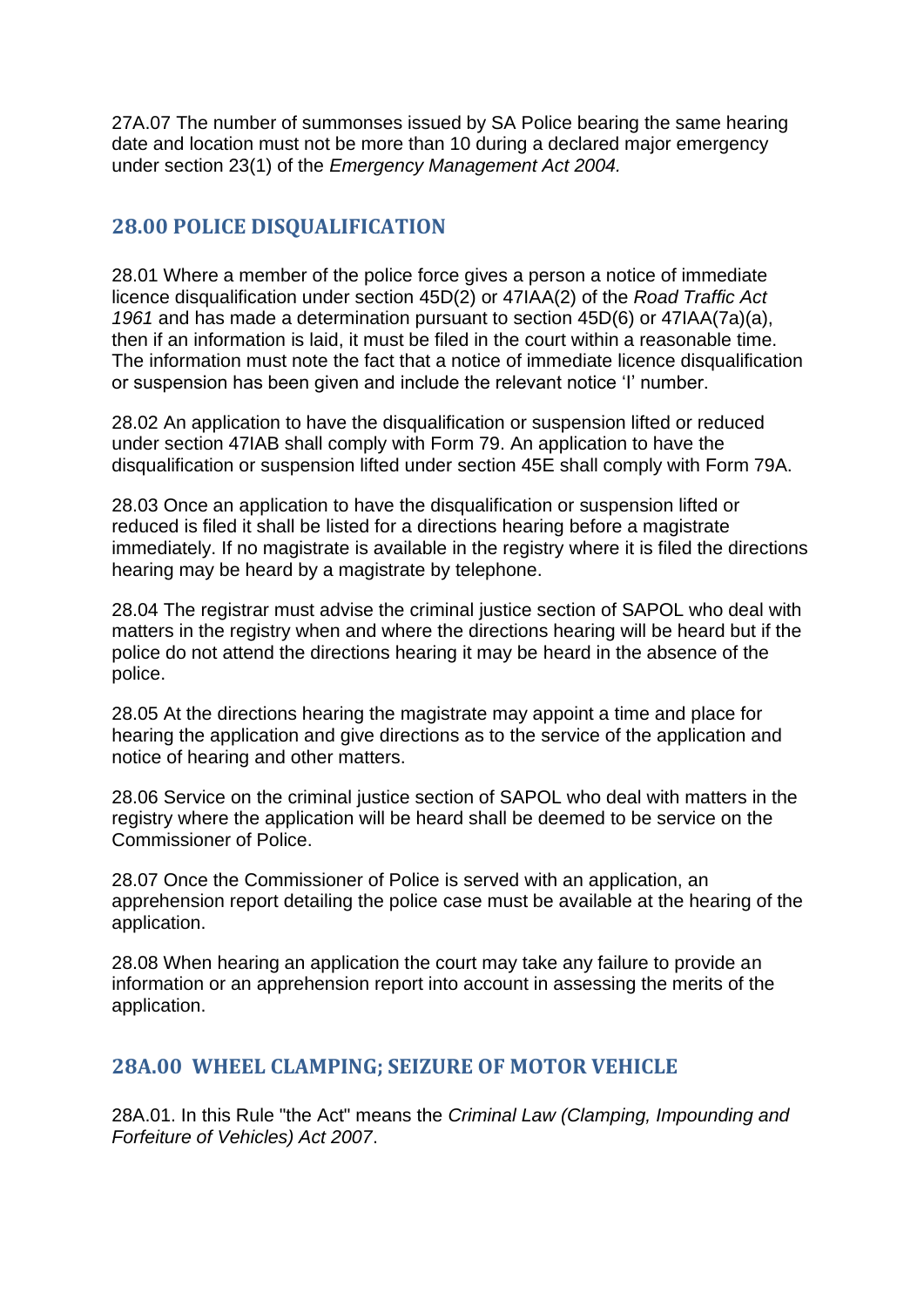28A.02. An application made pursuant to s 7, s 12 or s 21 of the Act shall comply with Form 83.

28A.03. An order to extend a clamping period or to impound or forfeit a motor vehicle shall comply with Form 84.

28A.04. An order for relief shall comply with Form 85.

28A.05. An application for a warrant to seize a motor vehicle pursuant to s 17 must comply with Form 86.

28A.06. A warrant to seize a motor vehicle must comply with Form 87.

28A.07. A warrant to seize a motor vehicle after a telephone application must comply with Form 88.

28A.08. A duplicate warrant made pursuant to s 17(6)(f) must comply with Form 89.

28A.09. An application made under this Act and notice of the hearing date must be served by the Registrar on all the registered owners of the motor vehicle, anyone who holds a registered security interest in respect of the motor vehicle under the *Personal Property Securities Act 2009* (Cth) and any person known to the prosecution or credit provider who claims ownership of the motor vehicle or who is likely to suffer financial or physical hardship as a result of the making of the order.

28A.10. If an application for relief is made by a credit provider, the application and notice of the hearing date must also be served by the Registrar on the Commissioner of Police (if the motor vehicle is clamped or impounded under Part 2) or the Sheriff (if the motor vehicle is impounded or has been forfeited under Part 3).

# <span id="page-34-0"></span>**29.00 APPLICATIONS**

29.01 The jurisdiction of the Court pursuant to section 10 of the *Magistrates Court Act 1991* may be invoked on application complying with Form 23 and supported by an affidavit with Form 115.

29.02 An application may be served and service thereof proved in the same manner as for a summons.

29.03 If the Court is satisfied that:

- (i) an application has been duly served, and
- (ii) the respondent does not appear at any hearing thereof,

the Court may hear and determine the application in the absence of the respondent.

29.04 An application to quash or stay proceeding (including an application made on the grounds of an abuse of process) must be filed and served 14 days prior to the date set for trial.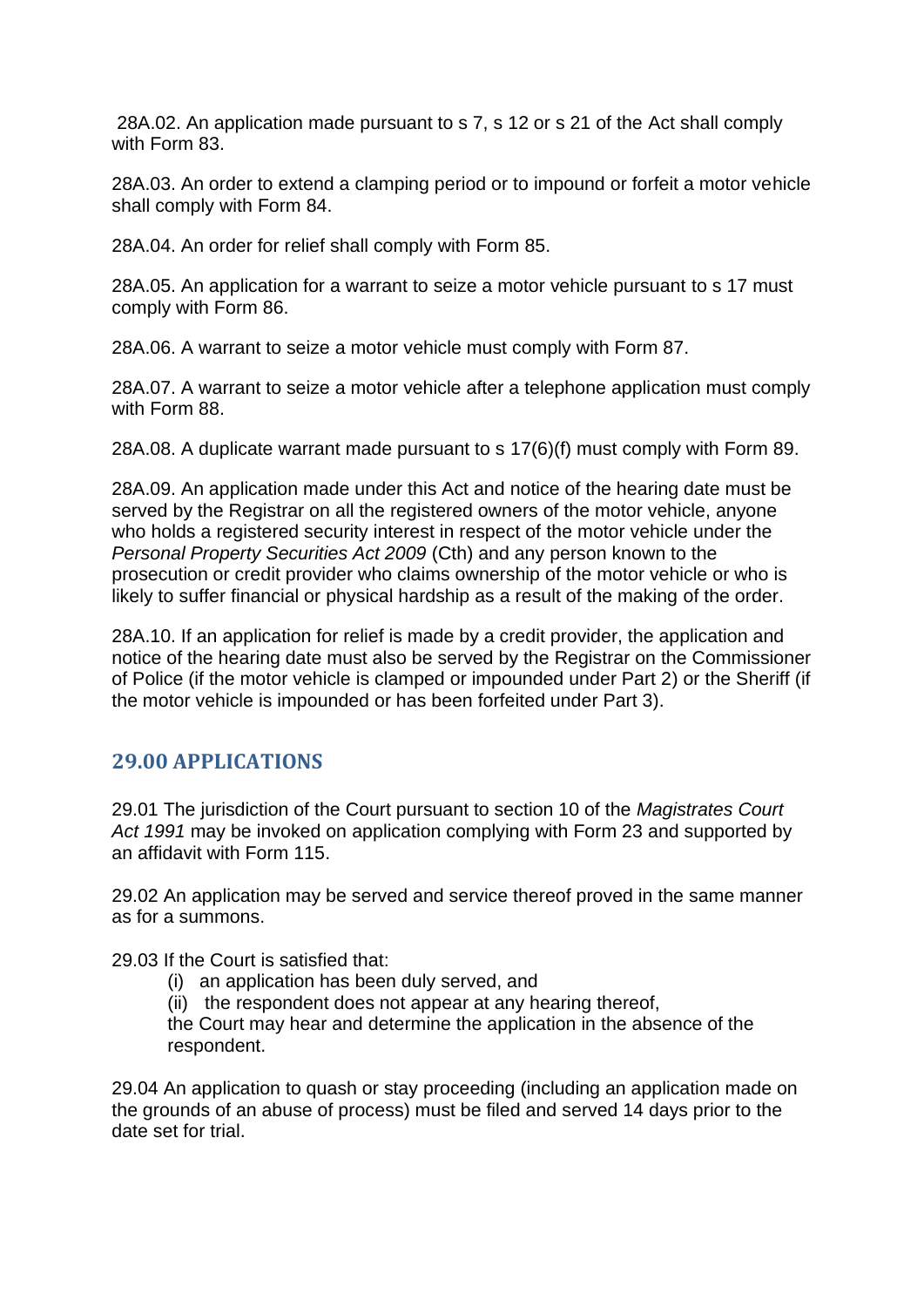29.05 The applicant must serve a copy of the application and supporting affidavit on the interested parties and file a proof of service of the application prior to the hearing.

### <span id="page-35-0"></span>**29B.00 PRELIMINARY HEARINGS**

29B.01 When in the course of any criminal proceedings:

- (a) a person charged with an offence set for trial seeks separate trials of different charges alleged against him in the same information;
- (b) a person charged with an offence set for trial seeks a separate trial from that of another person charged with an offence set for trial and charged in the same information;
- (c) a party seeks to raise any question relating to the admissibility of evidence or any other question of law affecting the conduct of the trial prior to the opening of the case for the prosecution or the calling of witnesses;
- (d) a party desires to make application which, if granted would have the effect of postponing or delaying a trial which has been listed for hearing;
- (e) a party seeks admission of evidence in the form of an audio-visual record under s 13BA of the *Evidence Act 1929;*
- (f) a party seeks admission of evidence in the form of an audio record or audio-visual record made by a police officer under s 13BB of the *Evidence Act 1929;*
- (g) a party seeks an order for communication assistance for a witness under s 14A of the *Evidence Act 1929*;
- (h) a close relative of the accused seeks an exemption from giving evidence under s 21 of the *Evidence Act 1929*;
- (i) a party desires to make some other application which cannot be reasonably made without notice to the other party or parties; or
- (j) a Magistrate directs that a written application should be made;

the application is to be made by issuing and serving an application using Form 23.

29B.02 When an application is made under Rule 29B.01 it is to state:

- (a) the order or orders sought;
- (b) sufficient particulars of the grounds relied upon to enable each other party to consider whether evidence will be necessary in order to resolve the issues raised;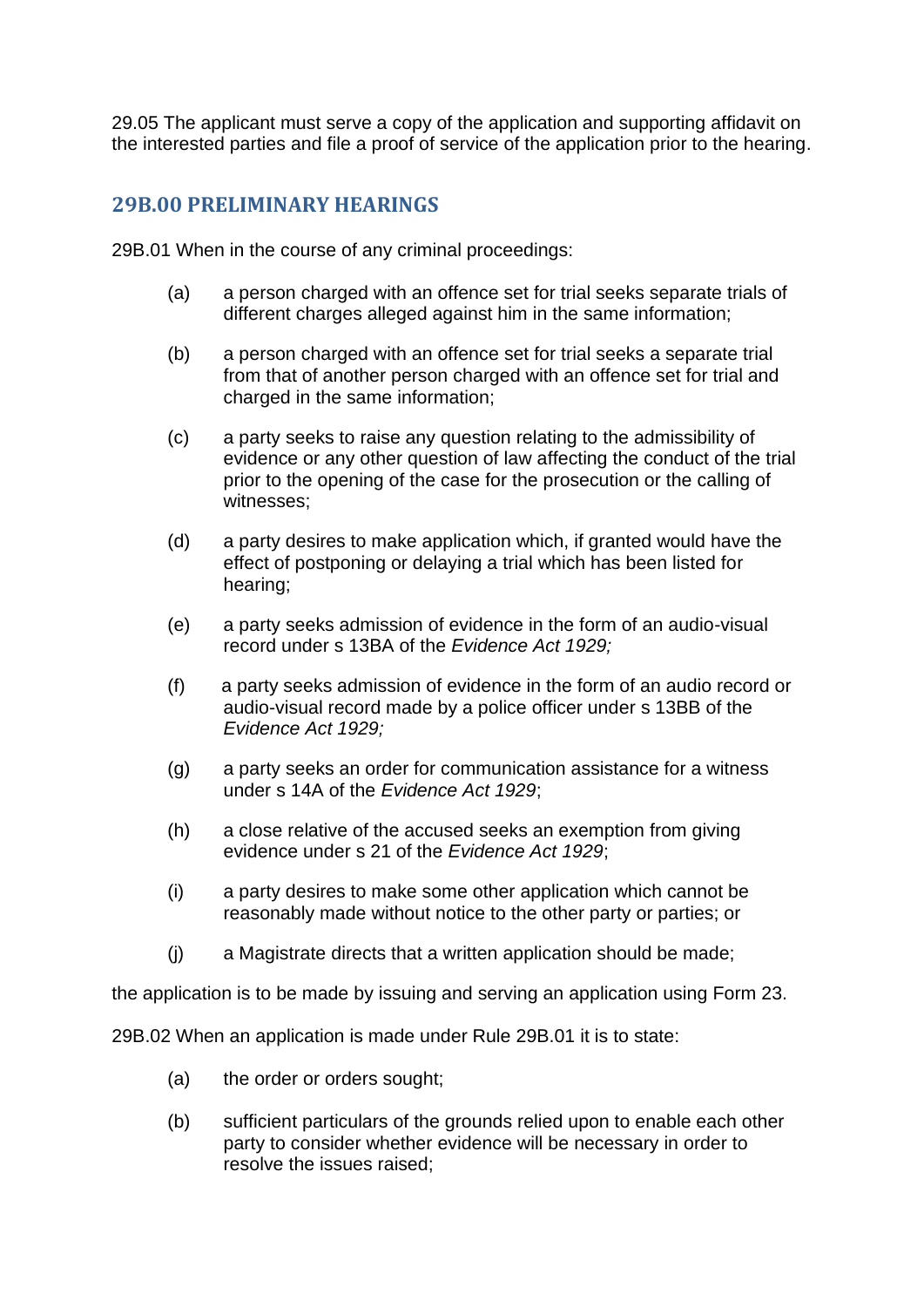(c) the nature of any question of law sought to be raised.

29B.03 An application under Rule 29B.01 is to be filed and served on all other parties not less than 14 days prior to the date fixed for the hearing of the trial in such proceedings.

29B.04 No question or matter of a kind referred to in Rule 29B.01 is to be raised at the trial of the proceedings unless an application has been made in accordance with Rule 29B.00 or unless the Magistrate considers that there are circumstances which justify waiving compliance with the Rule.

29B.05 A written application for the admission of evidence in the form of an audiovisual record under s 13BA of the *Evidence Act 1929* must be supported by an affidavit.

# <span id="page-36-0"></span>**29D.00 Pre-Trial Special Hearings**

29D.01 An application for a pre-trial special hearing under s 12AB of the *Evidence Act 1929* must:

- (a) be made by filing and serving an application in Form 23;
- (b) be filed and served at least 21 days prior to the matter being listed for trial; and
- (c) be supported by an affidavit.

29D.02 A notice objecting to a pre-trial special hearing must be made on a Form 23A and must be filed and served within 14 days of the objecting party being served with the application for a pre-trial special hearing.

# <span id="page-36-1"></span>**30.00 CONTACT INFORMATION**

30.01 An address for personal service and the telephone number of the party filing or serving a document must appear on the document unless the Court, a Registrar or Deputy Registrar directs otherwise.

# <span id="page-36-2"></span>**31.00 CONTEMPT – WARRANT**

31.01 A Warrant of Commitment for contempt under section 46 of the *Magistrates Court Act 1991* shall comply with Form 24.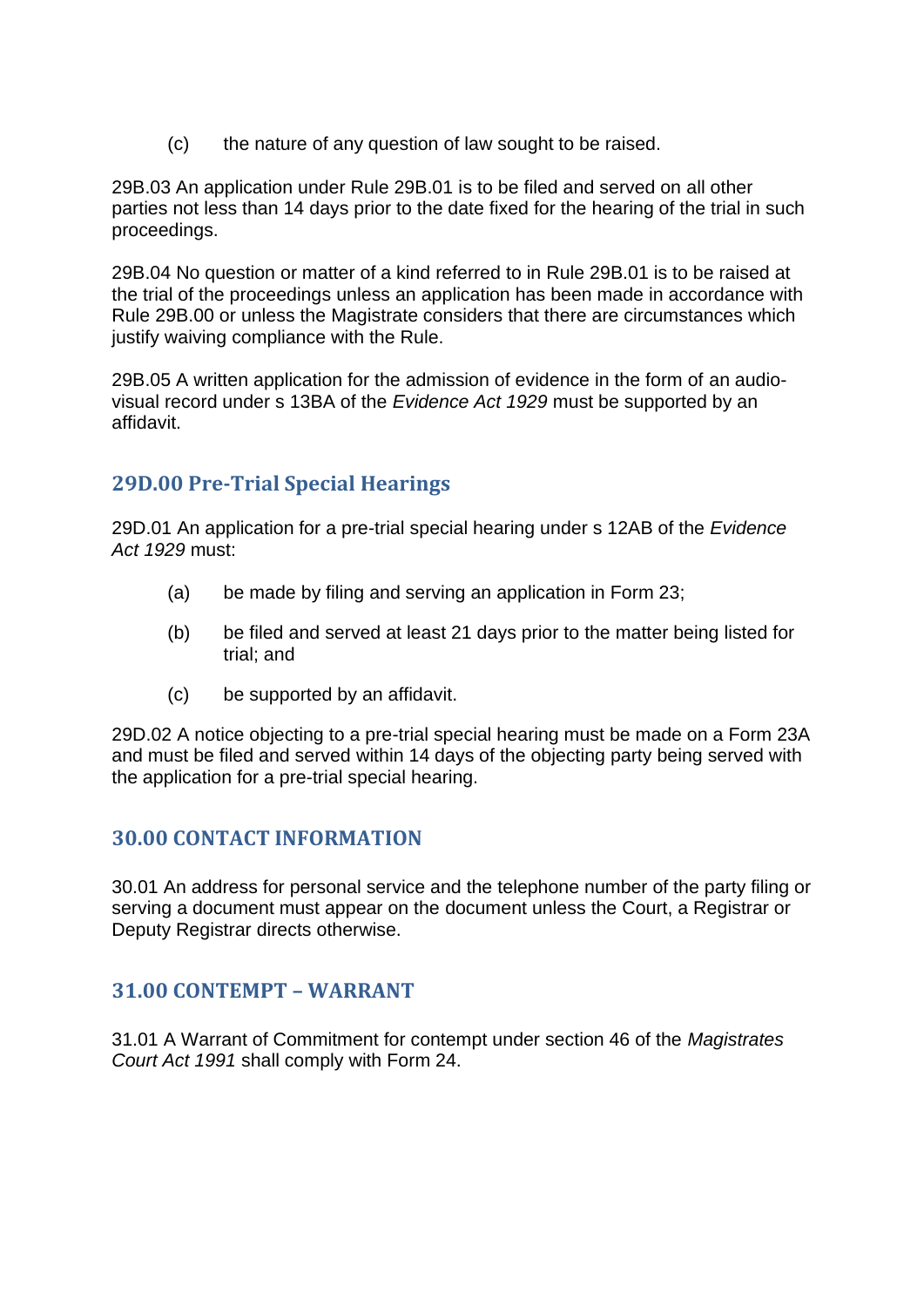# <span id="page-37-0"></span>**32.00 LEGAL REPRESENTATION**

32.01 The legal representative of a party to proceedings must inform the Court of that status and of any change therein as soon as practicable.

### <span id="page-37-1"></span>**33.00 PROCEEDINGS BROUGHT FORWARD**

33.01 Notwithstanding that proceedings are listed for a future date and time the Court may of its own motion or on the application of a party bring the proceedings forward.

#### <span id="page-37-2"></span>**34.00 SUBSTANTIATION ON OATH**

34.01 Where it is necessary for an information to be substantiated on oath or affirmation before a warrant to arrest can issue it is not necessary that the substantiation be by the informant.

# <span id="page-37-3"></span>**35.00 AFFIDAVIT EVIDENCE**

35.01 In any proceedings before the Court unless the Court directs otherwise any matter may be proved by affidavit without the necessity of calling oral evidence unless the other party objects.

35.02 The party intending to rely on the affidavit must serve the other party with a copy thereof at least 21 days before the hearing together with a copy of this Rule.

35.03 The party upon whom the affidavit is served may object by notice in writing (giving detailed reasons therefore) to the party intending to rely on it at least 10 days before the hearing.

35.04 Service of the affidavit or notice may be effected by post either on the party or the party's legal representative.

35.05 The manner of service must be endorsed on a copy of the affidavit or notice.

35.06 The Court may order costs against a party unreasonably objecting to the use of an affidavit.

35.07 The Court may if it is not satisfied that a genuine dispute exists between the parties or that compliance with the rules of evidence might involve unreasonable expense or delay direct that certain evidence be given by way of affidavit.

35.08 Where any proceedings before the Court or a Registrar may be dealt with, without notice to any other party, any matter may be proved by affidavit filed in the registry without service on any other party.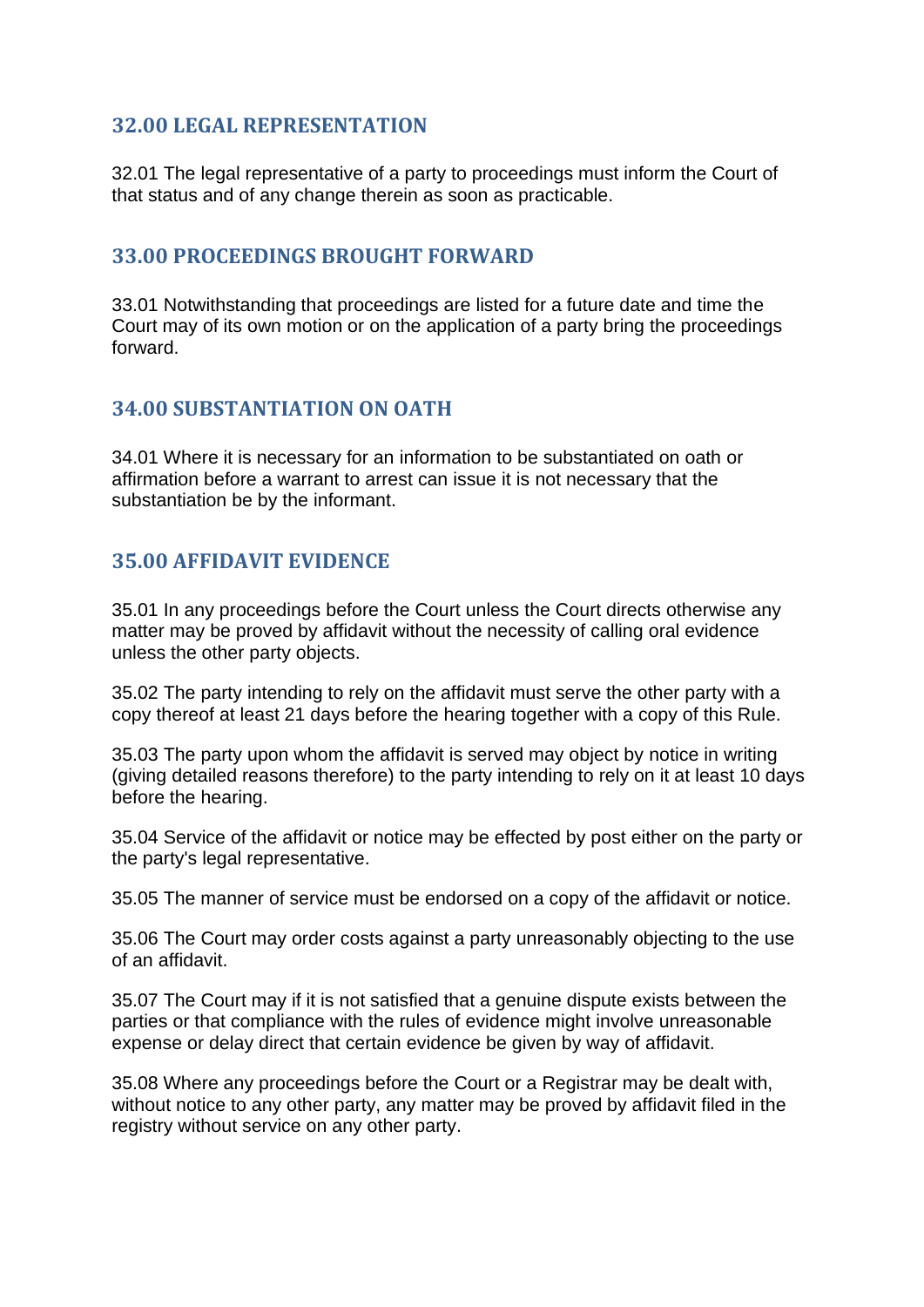# <span id="page-38-0"></span>**36.00 PRACTICE AND PROCEDURE**

36.01 Subject to these Rules the practice and procedure of the Court in its Criminal Division shall be that which pertained immediately prior to the commencement of the *Justices Amendment Act 1991*.

36.02 The Court may direct that any person or persons may attend any hearing by means of a video link or telephone.

36.03 In deciding whether to conduct a court in the manner described in Rule 36.02, the judicial officer constituting the court shall have regard to:

- (a) the nature of the proceedings;
- (b) the day, or time of day at which they are being conducted;
- (c) the location of the various parties;
- (d) the urgency of the matter before the court;
- (e) the cost and inconvenience in having the person attend before the court;
- (f) the health of the person wishing to appear by telephone or video link, or the effect on their health if they were required to attend before the court;
- (g) the attitude of the parties to the matter being dealt with in that way; and
- (h) any other matter that the court thinks is relevant.

36.04 A hearing conducted in accordance with Rule 36.02

- (a) shall be deemed to have taken place at the place at which the judicial officer constituting the court is, unless the judicial officer orders otherwise; and
- (b) need not be open to the public.

#### <span id="page-38-1"></span>**37.00 ELECTRONIC RECORDS**

37.01 The Registrar may keep the record of the Court in an electronic form.

37.02 A minute or memorandum of a conviction or order required to be made by section 70 of the Act may be made, recorded, authenticated and maintained in an electronic form.

#### <span id="page-38-2"></span>**38.00 FORMS**

38.01 Forms not provided for herein may be prepared at the direction of the Court or by the Registrar on behalf of the Court.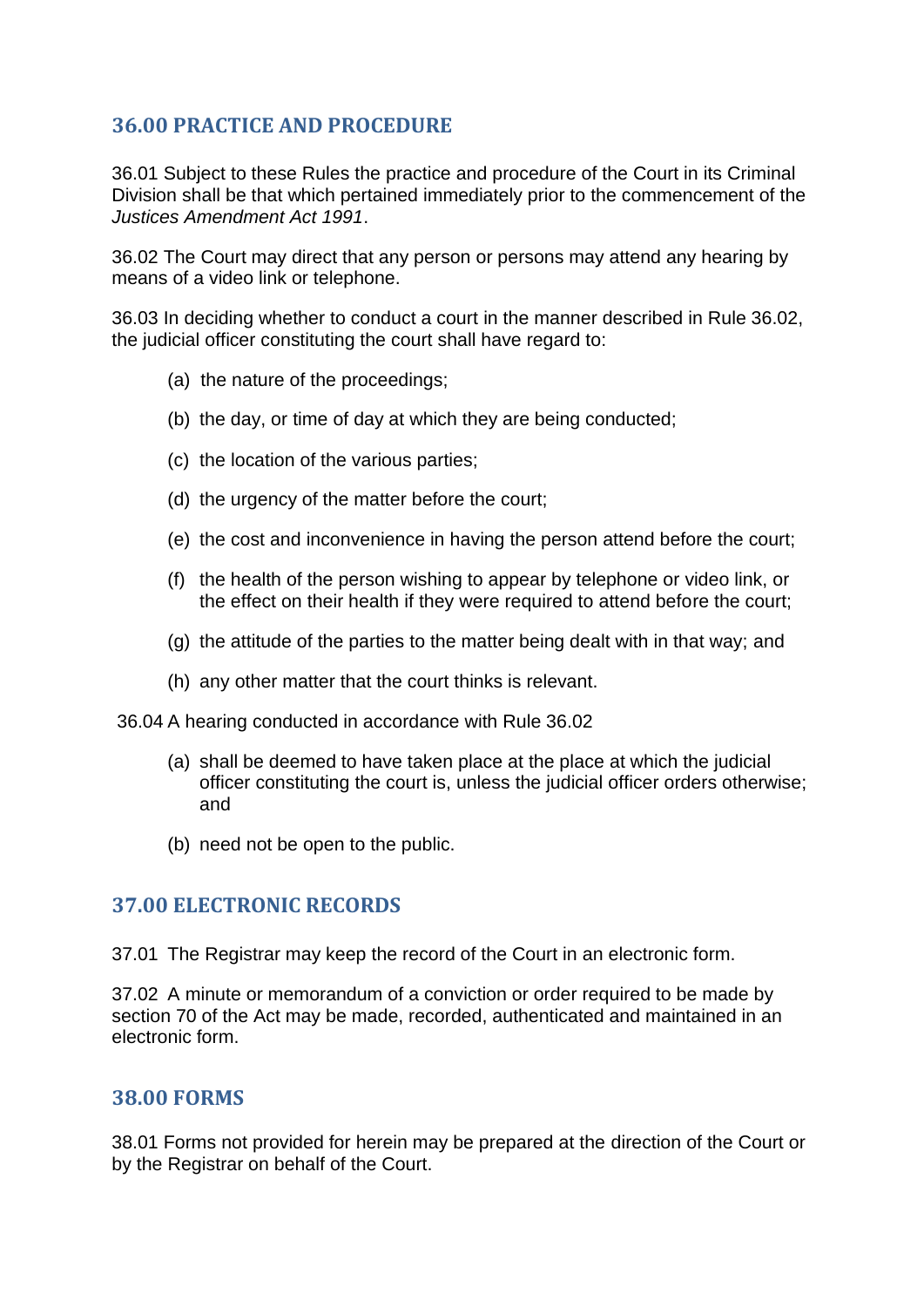38.02 The party instituting a proceeding or process shall prepare the requisite form and shall provide such number of copies thereof as the Registrar directs.

38.03 Forms under the following sections of the Act shall comply with the corresponding forms set out hereunder:

| Sections 58 and 104(b)(i)  | Warrant of Apprehension Form 6 |        |
|----------------------------|--------------------------------|--------|
| Sections 59,104 and 120(2) | Warrant of Remand              | Form 7 |

### <span id="page-39-0"></span>**39.00 ENFORCEMENT OF ORDER AGAINST BODY CORPORATE**

39.01 A request for the registration of an Order to which section 188 of the Act applies shall comply with Form 25.

39.02 Upon registration, such an Order may be enforced as if it were an order of a Court in South Australia

# <span id="page-39-1"></span>**40.00 RELIEF FROM COMPLIANCE WITH RULES**

40.01 The Court may relieve any party from compliance with the Rules if the justice of the case requires it and on such terms as the Court orders.

### <span id="page-39-2"></span>**41.00** *SENTENCING ACT 2017*

41.01 In this rule 'the Act' means the *Sentencing Act 2017*.

41.02 The powers of the Court must be exercised by a magistrate in:

- (a) proceedings under s 115(3) of the Act where failure to comply with a community service order is disputed.
- (b) applications under s 116 of the Act.

41.03 Where a court

- (a) orders that a defendant enter into a bond, extends or varies a bond in any way, pursuant to the provisions of the Act; or
- (b) orders that a defendant enters into a recognisance or undertaking of any kind, or extends or varies a recognisance or undertaking of any kind;

the bond, recognisance, or undertaking may be entered into, varied or extended before a Registrar or Justice of the Peace.

41.03A Where a defendant is required to acknowledge the terms of a Community Service Order, a Home Detention Order or an Intensive Correction Order, the order may be acknowledged, varied or extended before a Registrar or Justice of the Peace.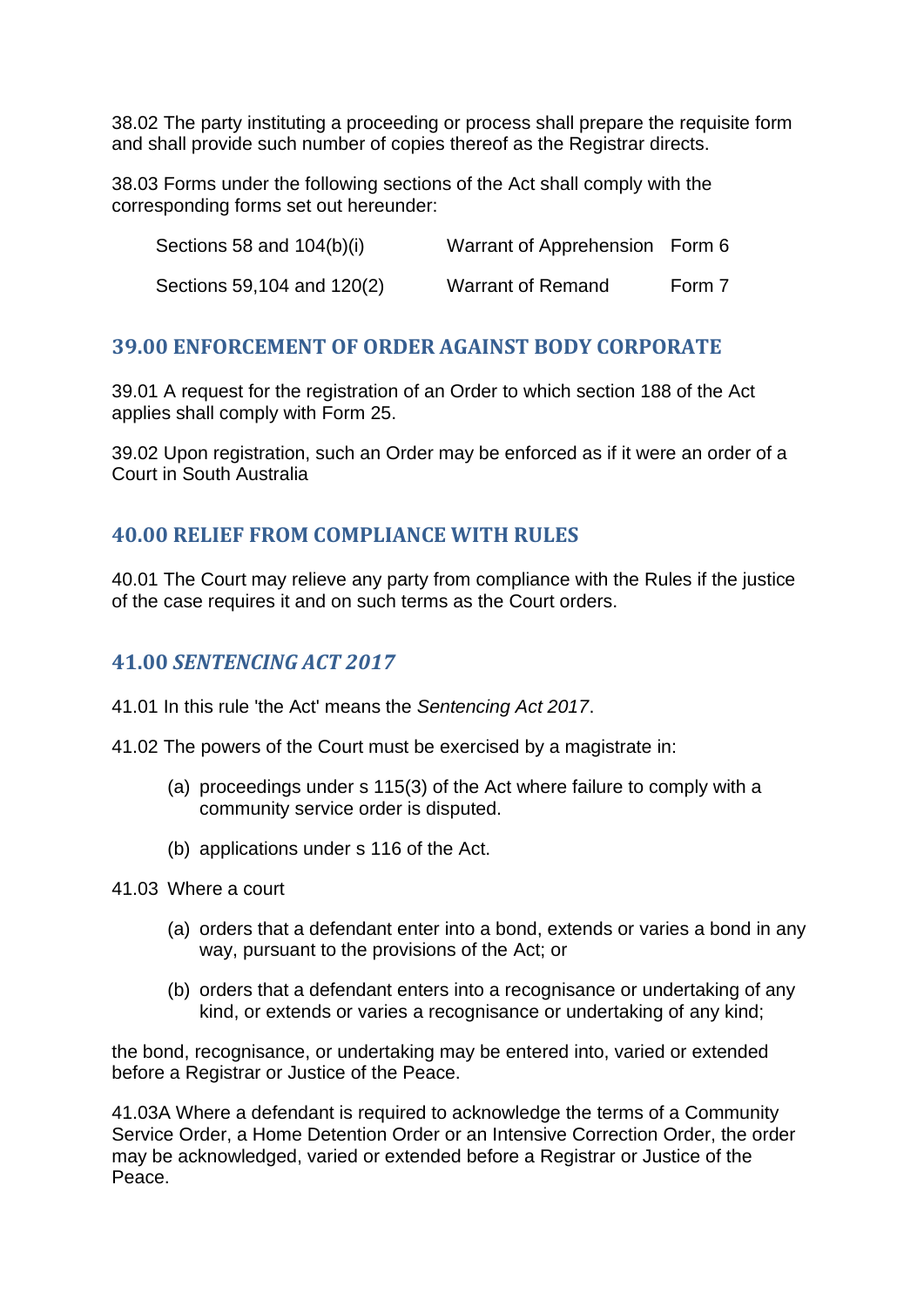41.03B Where a defendant is required to acknowledge the terms of a Part 8A licence, the licence may be acknowledged, varied or extended before a Registrar, Justice of the Peace or a mental health worker.

- 41.04 (a) A person wishing to furnish the Court with a victim impact statement pursuant to s 14 of the Act shall provide such statement in writing either to the Director of Public Prosecutions (the DPP), or to the Officer in Charge of Prosecution Services of South Australia Police (SAPOL) whoever shall have the conduct of the prosecution.
	- (b) A copy of the statement shall be provided to the presiding magistrate upon the defendant pleading guilty to, or being found guilty of, the offence or offences to which the statement relates.
	- (c) The presiding magistrate after consideration may appoint the time at which the statement will be read to the Court and may refuse to postpone the reading of the statement if the resulting delay would be unreasonable in the circumstances.
	- (d) If the person providing the statement is not in the Court when the presiding magistrate gives directions pursuant to sub-rule 41.04(c), the DPP or SAPOL shall advise the person of the time fixed by the Court for the reading of the statement.
	- (e) Subject to sub-rule 41.04(f), the person making the statement may amend it at any time prior to the time at which it is read to the Court.
	- (f) The presiding magistrate may direct that irrelevant material in the statement not be read out to the Court.
	- (g) A person who has furnished a statement in accordance with s 14(1) of the Act may at any time withdraw the statement as a victim impact statement provided pursuant to that section in which event the statement will not be read out to the Court.
	- (h) A statement which is withdrawn pursuant to sub-rule 41.04(g) may be furnished to the court by the prosecutor pursuant to s 13 of the Act.

41.05 A warrant for commitment made under this Act shall comply with Form S1, except for a warrant for commitment for non-compliance with a non-pecuniary order, which shall instead comply with Form S2.

41.06 Forms under the following sections of the Act shall comply with the corresponding Forms set out hereunder:

| Section 25         | Notice of Community Service Order                            | Form S <sub>3</sub> |
|--------------------|--------------------------------------------------------------|---------------------|
| Section 47(3), (7) | Application to Fix or Extend a Non-Parole Form S22<br>Period |                     |
| Section 71(1)      | Home Detention Order                                         | Form S <sub>5</sub> |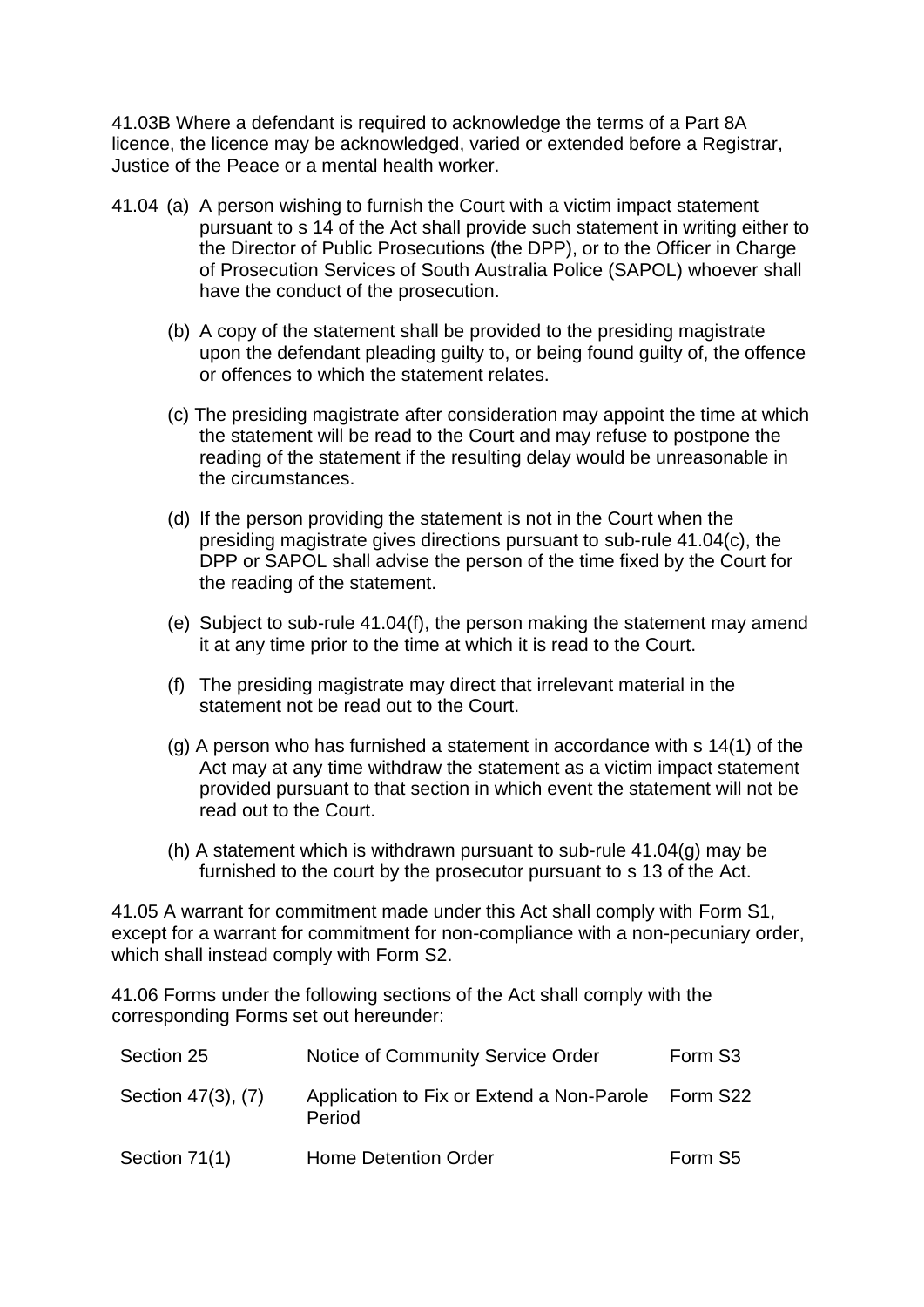| Section $73(5)(a)$        | Summons                                                                   | Form S6  |
|---------------------------|---------------------------------------------------------------------------|----------|
| Section 73(5)(b), (7)     | <b>Warrant of Apprehension</b>                                            | Form S7  |
| Section 81(1)             | <b>Intensive Correction Order</b>                                         | Form S8  |
| Section $83(5)(a)$        | <b>Summons</b>                                                            | Form S9  |
| Section 85(5)(b), (7)     | Warrant of Apprehension                                                   | Form S10 |
| Section 96                | <b>Suspended Sentence Bond</b>                                            | Form S11 |
| Section 97                | <b>Good Behaviour Bond</b>                                                | Form S12 |
| Section 97, 100           | <b>Guarantee of Good Behaviour Bond</b>                                   | Form S13 |
| Section 103               | Application to Vary or Revoke a Condition<br>of Bond or to Discharge Bond | Form S14 |
| Section 110(2)            | Application to Vary a Community Service<br>Order                          | Form S15 |
| Section $113(1)(a)(i)$    | <b>Summons</b>                                                            | Form S16 |
| Section 113(1)(a)(ii)     | Warrant of Apprehension                                                   | Form S17 |
| Section 115(3)(a)         | <b>Notice to Show Cause</b>                                               | Form S18 |
| Section 115(3)(b)         | <b>Warrant of Arrest</b>                                                  | Form S19 |
| Section 113(2),<br>115(4) | <b>Warrant of Arrest</b>                                                  | Form S20 |
| Section 125               | Certificate for Victim of Identity Theft                                  | Form S21 |

41.07 In accordance with s 32(3) of the Act a copy of a List of Additional Charges, as filed in the Court, must be given to the defendant by the prosecutor.

41.08 The Registrar must serve a copy of an Application to Vary a Community Service Order on the Minister for Police, Emergency Services and Correctional Services and the person subject to the Community Service Order.

41.09 An application for a summons under s 113 of the Act, must be accompanied by a copy of the signed bond relating to the application.

# <span id="page-41-0"></span>**42.00** *BAIL ACT 1985*

42.01 (1) Subject to subrules (2) and (4) and (5), a bail application must not be made to the Court without the permission of a Magistrate of the Court if—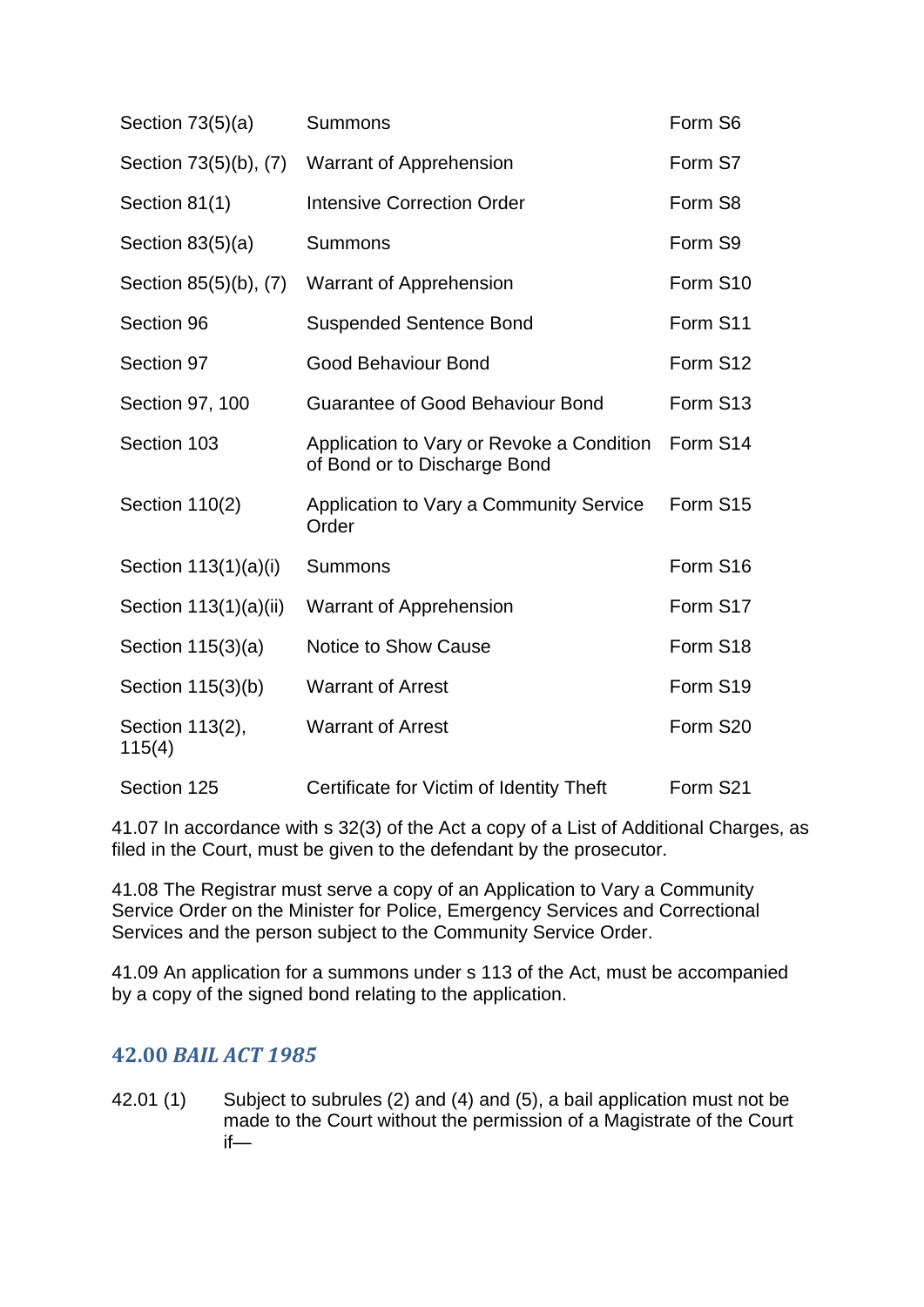- (a) the bail application relates to a charge in an information laid in the Youth Court;
- (b) the bail application relates to a charge in an information laid in the Supreme Court or District Court; or
- (c) the bail application relates to a charge in an information laid in a court and the defendant the subject of the charge has been committed for trial or sentence in the Supreme Court or District Court.
- (2) Subrule (1) does not apply if the charge is the subject of an order transferring the proceeding to the Court or a remand of the defendant to be dealt with by the Court for a breach of bond.
- (3) A bail application—
	- (a) that relates to a charge in an information laid in the Court—must be made by bail form 01, 06, 07 or 08 as applicable;
	- (b) otherwise— must be made by Application for an Order of the Court Form 23.
- (4) A person who is required by subrule (1) to obtain permission before making a bail application—
	- (a) may apply for permission by Application for an Order of the Court Form 23; and
	- (b) must include the proposed application relating to bail in the originating application contingently on permission being granted.
- (5) If an application for permission is made under subrule (4), the application relating to bail is contingent on permission being granted and, if permission is refused, the application relating to bail lapses.
- 42.02 If a bail application is made to the Court in respect of a proceeding in another court, the Court may request the Registrar of the other court to send to the Court such documents as the Court requires for the purpose of hearing and determining the bail application.
- 42.03 A warrant of arrest under s 18(1)(a) of the *Bail Act 1985* shall comply with Form 6.

# <span id="page-42-0"></span>**42A.00** *DOG AND CA MANAGEMENT ACT 1995*

42A.01 An application pursuant to sections 47(4) or 59 of the *Dog and Cat Management Act 1995* shall be made in the Criminal Division of the Court.

# <span id="page-42-1"></span>**43.00 AFFIDAVITS**

- 43.01 An affidavit must be in accordance with Form 115.
- 43.02 In this rule the jurat is called "the witnessing clause".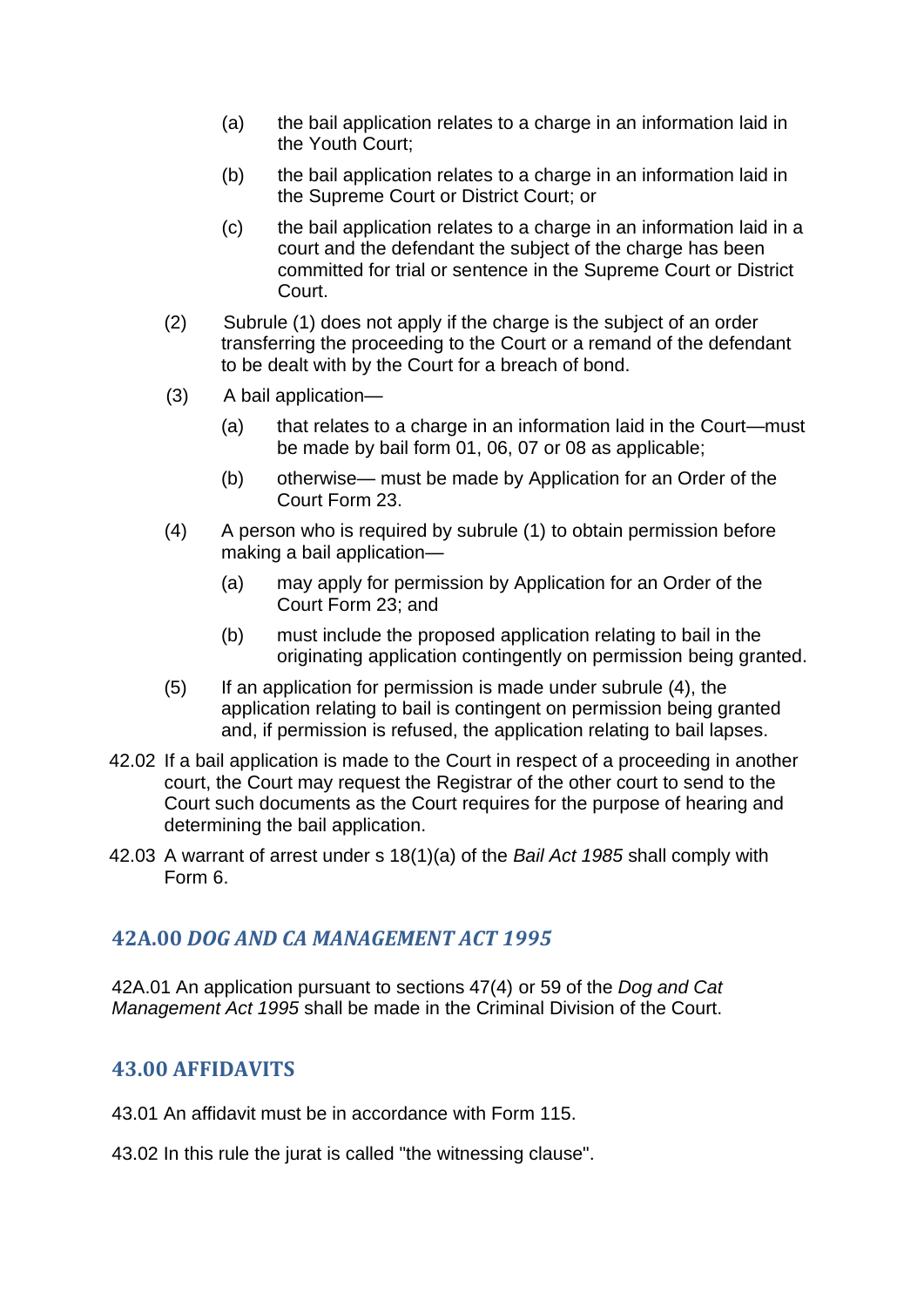43.03 The body of an affidavit shall be divided into paragraphs numbered consecutively, each paragraph being as far as possible confined to a distinct portion of the subject matter.

43.04 An affidavit used in interlocutory proceedings may contain statements based on information received and believed by the person making the affidavit to be true with the sources and the grounds thereof.

43.05 Except as provided by sub-rule 43.04, or unless the Court otherwise orders, an affidavit shall contain only such facts as the person making the affidavit is able of his or her own knowledge to prove.

43.06 Where an affidavit is made by two or more persons, it shall have the full name of each person stated in the witnessing clause, or if sworn separately in separate witnessing clauses.

43.07 Where an affidavit is filed on behalf of a corporate party which does not have a solicitor acting for it, the affidavit shall be sworn by a director, secretary or other person duly authorised by the body corporate to make the affidavit on its behalf.

43.08 Where it appears to the witness before whom an affidavit is sworn that the person is illiterate or blind, that witness shall certify in or below the witnessing clause that at the time the affidavit was sworn -

- (a) the affidavit was read to the person making the affidavit; and
- (b) the person making the affidavit seemed to understand the affidavit.

43.09 Where it appears to the witness before whom an affidavit is sworn that the person is by reason of physical incapacity incapable of signing the affidavit, the person shall certify in or below the witnessing clause that-

- (a) the affidavit was read by or to the person making the affidavit
- (b) the person making the affidavit seemed to understand the affidavit; and
- (c) that the person making the affidavit swore the affidavit.

43.10 Where an affidavit is made by a person who does not have an adequate command of the English language -

- (a) the affidavit and the oath or affirmation to be taken shall be translated to the person making the affidavit by an interpreter into a language which the person making the affidavit understands; and
- (b) the interpreter in writing state his/her full name and shall certify in or below the witnessing clause that paragraph (a) has been complied with.

43.11 Where an affidavit is made by:-

(a) an illiterate or blind person;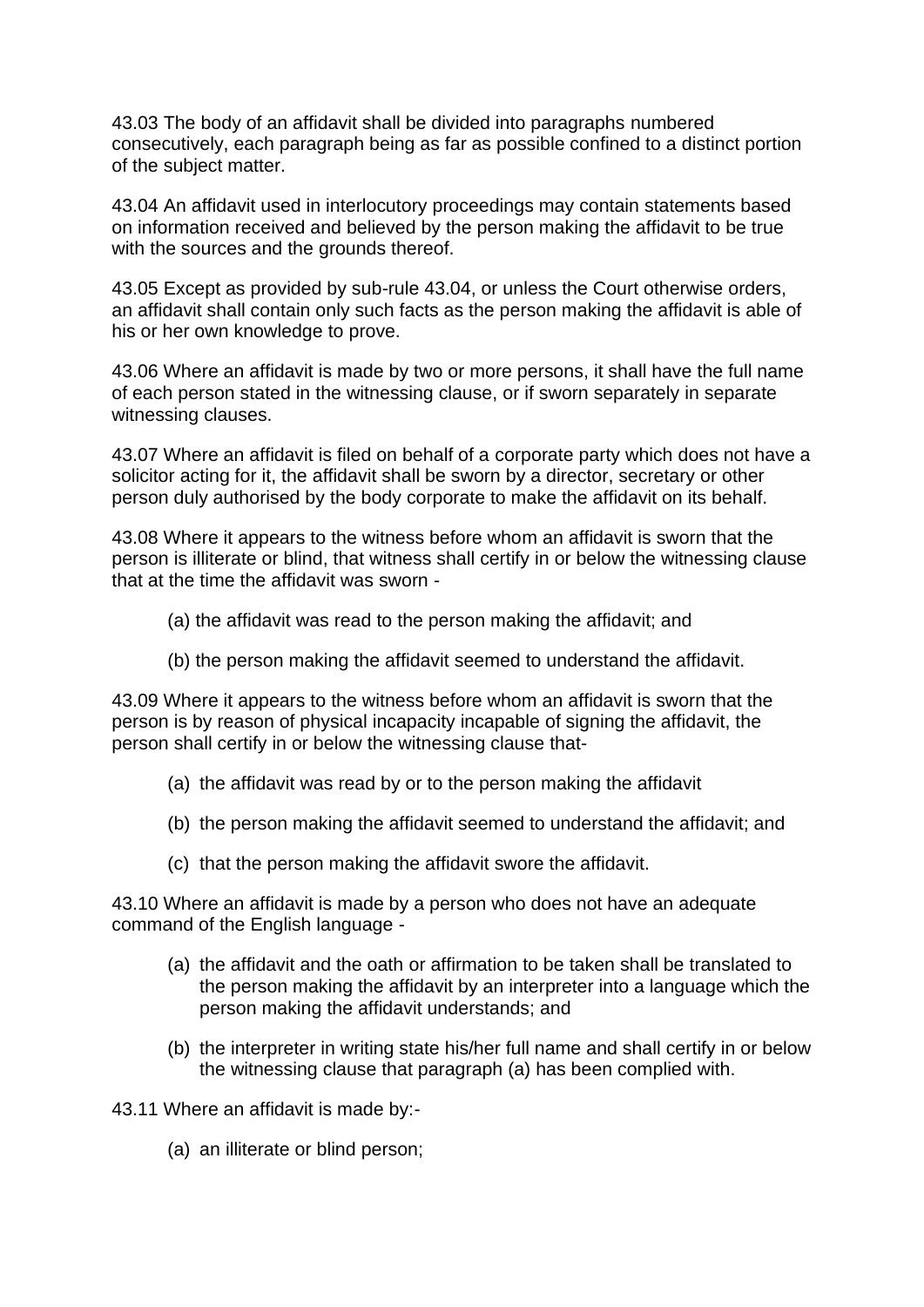- (b) a person making the affidavit who by reason of physical incapacity is incapable of signing the affidavit; or
- (c) a person who does not have an adequate command of the English language,

and the certificate required by sub-rule 43.08, 43.09 or 43.10 has not been provided, the affidavit may not be used unless the Court is satisfied that the affidavit was read or translated to the person making the affidavit, as the case requires, and the person making the affidavit seemed to understand it.

43.12 Subject to sub-rule 43.14, each page of an affidavit shall be signed and dated by the person making the affidavit and the witness before whom it is sworn.

43.13 Subject to sub-rule 43.14, alterations, interlineations or erasures in an affidavit shall be initialled by the person making the affidavit and the witness before it is sworn.

43.14 It shall not be necessary for a person making the affidavit who is physically incapable of signing the affidavit to do so, or to initial alterations, interlineations or erasures but the witness before whom the affidavit is sworn shall initial alterations interlineations or erasures.

43.15 A document to be used in conjunction with an affidavit may be annexed and not exhibited.

43.16 An annexure or exhibit to an affidavit shall bear an endorsement, signed by the witness before whom the affidavit is sworn, that identifies the annexure as the particular annexure referred to in the affidavit.

43.17 An affidavit may, unless the court otherwise orders, be received in evidence notwithstanding any irregularity in form.

43.18 The Court may, at any stage of proceedings, order to be struck out any matter in an affidavit which -

- (a) is unnecessary, irrelevant, prolix, scandalous or argumentative; or
- (b) sets out opinions other than opinions of persons properly qualified to give them.

43.19 An affidavit may be sworn within South Australia before a Registrar, a Deputy Registrar, a Notary Public, a commissioner for taking affidavits in the Supreme Court, a Justice of the Peace for this State, a commissioned office of the South Australian Police Force, an Officer-in-Charge of a Police Station of, or above, the rank of Sergeant or as permitted by the *Evidence (Affidavits) Act 1928*.

43.20 An affidavit may be sworn outside South Australia before any of the persons specified in section 66 of the *Evidence Act 1929*.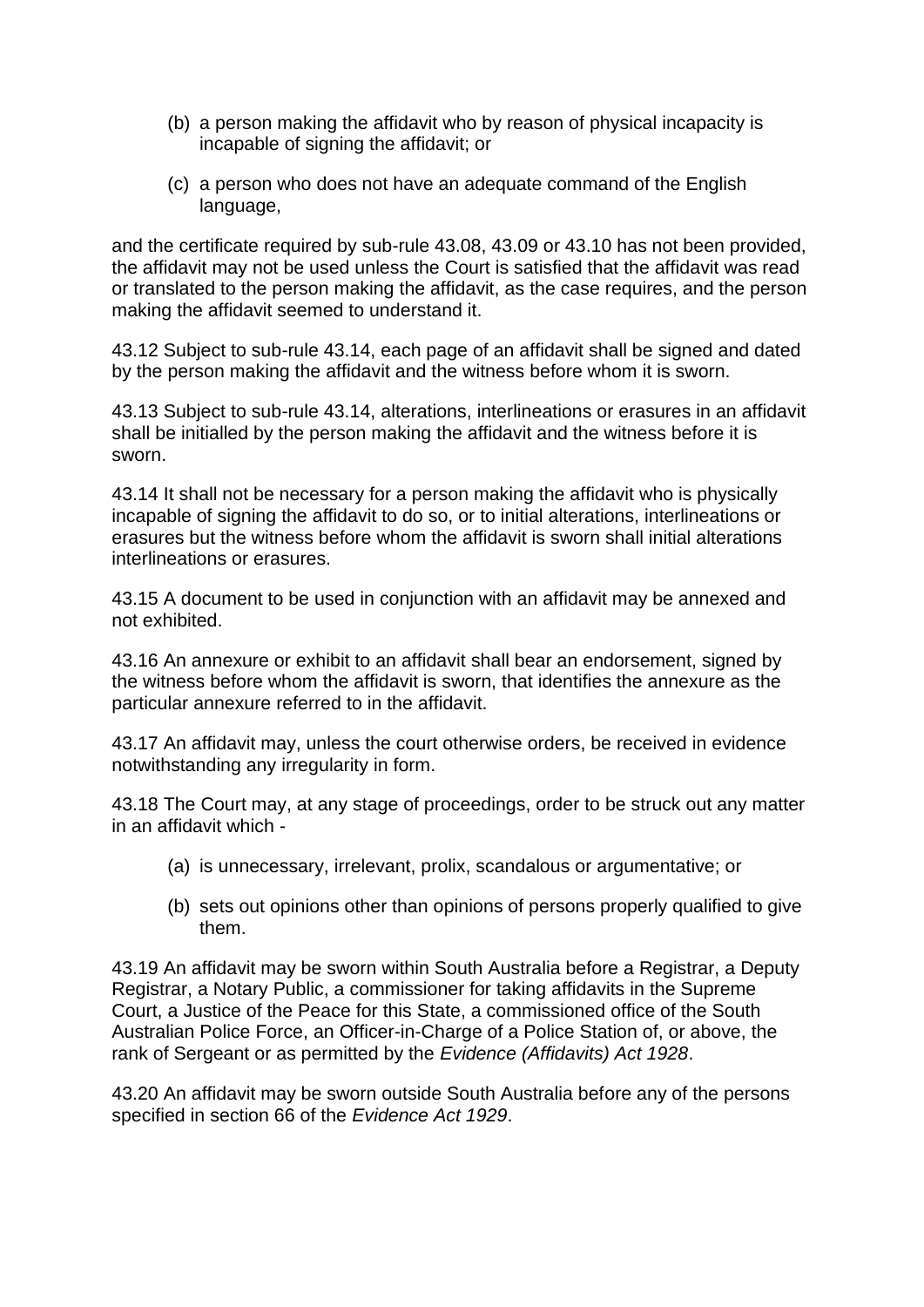# <span id="page-45-0"></span>**44.00 PRACTICE DIRECTIONS**

44.01 The Chief Magistrate may issue, vary or revoke a Practice Direction and the practice and procedure of the Court, subject to these Rules, must be in conformity with any Practice Direction.

44.02 The Principal Registrar and each Registrar of the Court must maintain registers of all Practice Directions.

### <span id="page-45-1"></span>**45.00 CUSTODY OF RECORDS**

45.01 The Registrar has the custody of all records and proceedings of the Court and of all evidentiary material filed with, or submitted to the Court.

45.02 Subject to an order of the Court, the Registrar has custody of all exhibits until the expiration of any relevant appeal or review period. Following the expiration of any such period, the Registrar shall return the exhibit to the person who produced the exhibit, or the solicitor for the party tendering the exhibit. The person to whose custody any exhibit is returned shall be liable for any costs incurred by the Registrar in returning the exhibit.

45.03 In the event that the Registrar is unable to return an exhibit in accordance with sub-rule 45.02, the Court may make any order as it thinks fit for the custody or disposal of the exhibit.

45.04 The Registrar may keep a record of proceedings of the Court in electronic form.

#### <span id="page-45-2"></span>**46.00 VIDEOLINKS**

46.01 In this rule 'the Act' means the *Evidence Act 1929*.

46.02 The court may receive evidence or submissions from a person not physically present in the courtroom by means of an audio visual link or an audio link in accordance with section 59IQ of the Act.

46.03 Subject to section 59IQ(5) of the Act, the personal attendance of a defendant who is in custody prior to trial is not required where facilities exist for dealing with the proceedings by audio visual link.

46.04 Audio visual link facilities used pursuant to this Rule must be operated in a manner which ensures two way audio and visual communication between the court room and the person in custody.

46.05 Facilities must be available for private audio communication between a person in custody and the person's representative at the Court in accordance with section 59IR of the Act.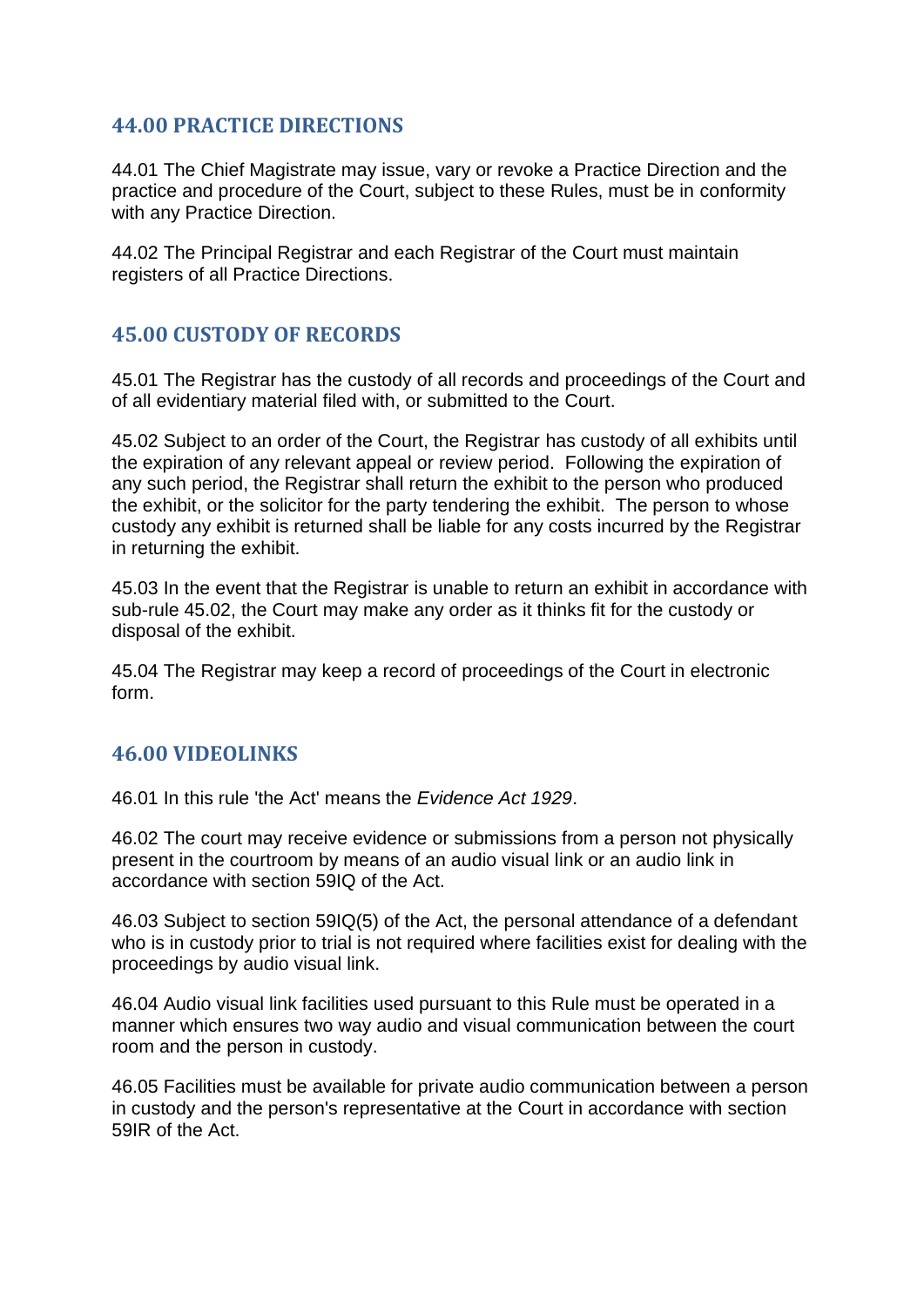46.06 No person shall, be any means, listen to, intercept or record any such private communications.

46.07 Should a party in proceedings to which this Rule applies wish to be brought to the courtroom, notice of not less than 2 working days must be given to the Court.

46.08 If audio visual link facilities fail in the course of proceedings, the Court may adjourn the proceedings and may make such other order as is appropriate in the circumstances as if a person present in the room in which the audio visual link facilities are located were in the presence of the Court.

### <span id="page-46-0"></span>**47.00 REFUSAL TO REVOKE ENFORCEMENT DETERMINATION: SECTION 23** *FINES ENFORCEMENT AND DEBT RECOVERY ACT 2017*

47.01 An application to review a decision of the Chief Recovery Officer to refuse to revoke an enforcement determination pursuant to section 22 of the *Fines Enforcement and Debt Recovery Act 2017* must comply with Form 55.

47.02 An affidavit complying with Form 115 must be filed with the application.

47.03 If available, a copy of the application to Chief Recovery Officer for revocation of the Enforcement Determination, the decision of the Chief Recovery Officer refusing the application and the expiation notice must accompany the application.

47.04 The Registrar must serve a copy of the application and all accompanying documentation on the Chief Recovery Officer and the issuing authority.

47.05 If the application does not include the documents referred to in Rule 47.03 upon service of the application the Chief Recovery Officer should file the documents no later than 7 days before the hearing.

47.06 Where the issuing authority or the Chief Recovery Officer wishes to oppose the application, they must file and serve a Notice of Intention no later than 7 days before the hearing, and appear at the hearing.

47.07 The issuing authority or Chief Recovery Officer is not required to attend the hearing if the applicant has not applied for a review of the enforcement determination with the Chief Recovery Officer pursuant to section 22 of the *Fines Enforcement and Debt Recovery Act 2017* on the grounds specified in section 22(10)(b) or 22(10)(c) of the *Fines Enforcement and Debt Recovery Act 2017*.

47.08 If the issuing authority or Chief Recovery Officer does not attend the hearing pursuant to rule 47.07, it must file an affidavit complying with Form 115 outlining the reasons for its non-attendance.

47.09 It will be sufficient service for the purpose of this rule if the Chief Recovery Officer and the issuing authority are notified in writing, electronically, by telephone, email or facsimile.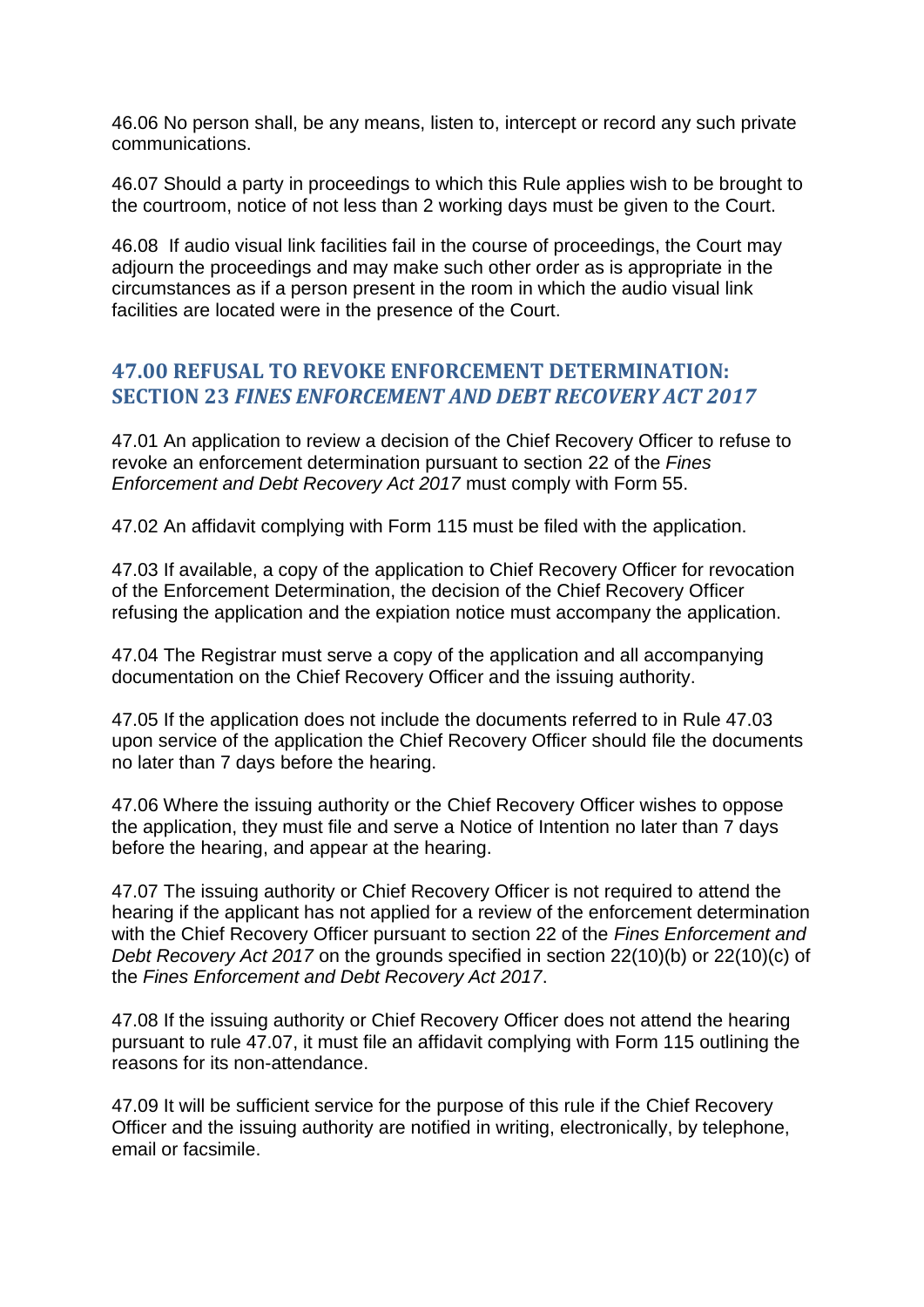# <span id="page-47-0"></span>**48.00 ORDER FOR THE ATTENDANCE OF A PRISONER AT COURT**

48.01 An order pursuant to section 28 (2) of the *Correctional Services Act 1982* shall comply with Form 13.

# <span id="page-47-1"></span>**49.00** *CRIMINAL LAW (FORENSIC PROCEDURES) ACT 2007*

49.01 The applicant for a warrant under section 29 of the *Criminal Law (Forensic Procedures) Act 2007* must file a copy of the application for the procedure, the order authorising the procedure, and if it was an order of special urgency made under section 18, a note of the time when it was made, the direction under section 29(1) and an affidavit giving details of the identity of the suspect or offender, the notification of the direction given to the suspect or offender and the failure(s) to comply with the direction.

49.02 A Warrant issued under section 29(3) shall comply with Form 74 and must have the order authorising the forensic procedure attached to it.

# <span id="page-47-2"></span>**49A.00 WARRANT –** *ROAD TRAFFIC ACT 1961*

49A.01 An application for a warrant made pursuant to section 41B of the *Road Traffic Act* shall comply with Form 90.

49A.02 A warrant issued pursuant to section 41B shall comply with Form 91.

49A.03 A duplicate warrant made pursuant to regulation 10(4)(e) of the *Road Traffic (Miscellaneous) Regulations 2014* shall comply with Form 92.

49A.04 When filing an application for a warrant, the applicant must also file with the court an affidavit verifying the grounds for the application.

49A.05 When an application for the issue of a warrant is made by facsimile, the applicant must send an affidavit verifying the grounds for the application with the application form.

49A.06 If a warrant is issued after an application by telephone or facsimile, the warrant, or a copy of the warrant, the duplicate warrant (if applicable) and the affidavit must be filed in the Court on the next working day. The relevant court registry shall be that closest to the location of the premises which are the subject of the warrant. Should this not be practicable, it shall be that to which the Magistrate is assigned.

# <span id="page-47-3"></span>**50.00** *CRIMINAL LAW CONSOLIDATION ACT***, PART 8A – MENTAL IMPAIRMENT PROVISIONS**

50.01 An order for the detention of a person pursuant to section 269O or 269U of the *Criminal Law Consolidation Act 1935* shall comply with Form 73.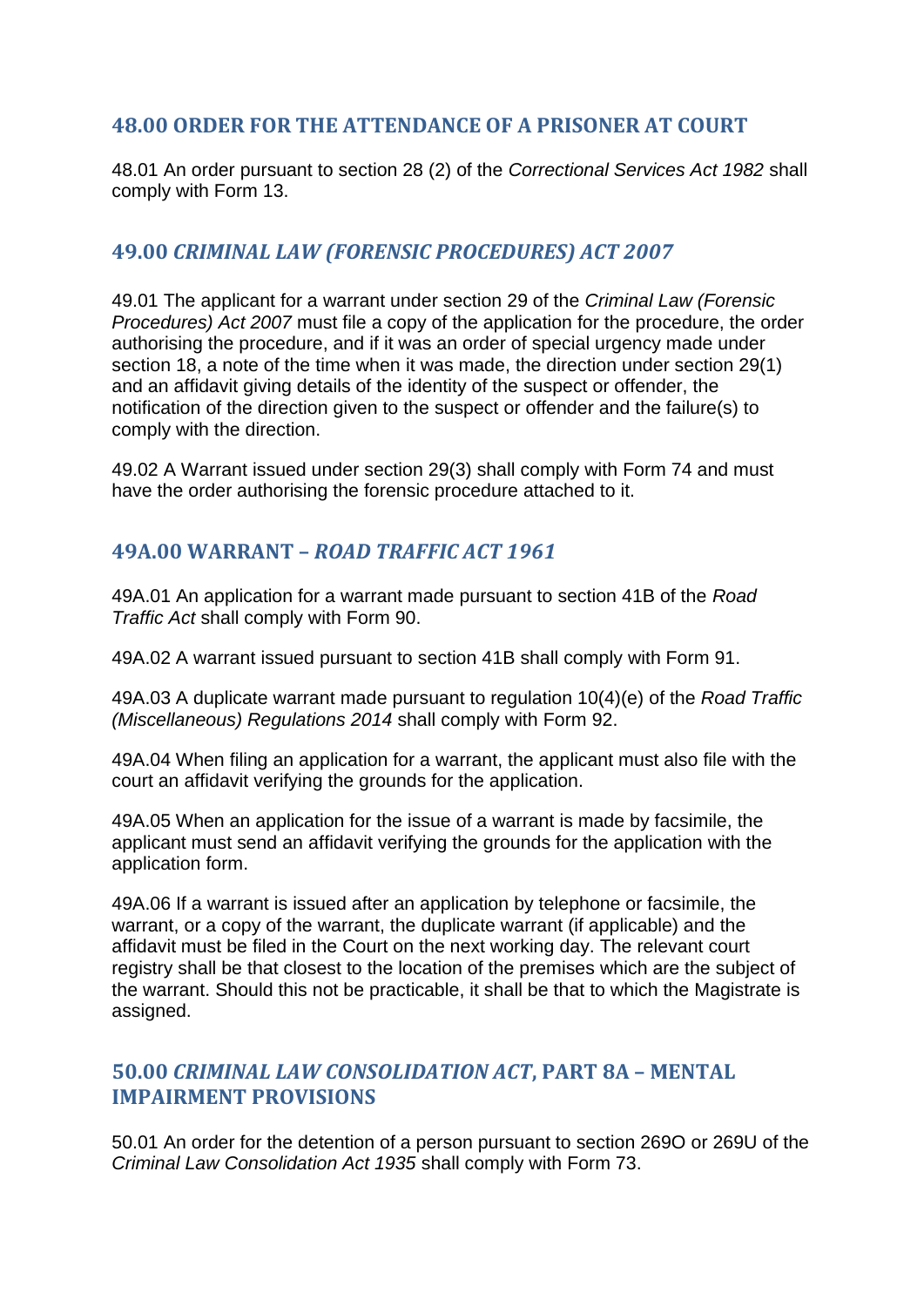50.02 An application pursuant to s 269ND or s 269P(1) must comply with Form 23.

# <span id="page-48-0"></span>**51.00 COSTS**

51.01 Subject to these Rules, the provisions of any Act, or to an order of the Court, a successful party in an action is entitled to costs against an unsuccessful party.

51.02 For the purpose of this Rule a successful party includes a party who instigates proceedings that are admitted by plea of guilty, and a party who defends proceedings that are withdrawn or dismissed as a result of no evidence being tendered.

51.03 Subject to any order of the court to the contrary, the scale of costs set out in the first schedule shall apply.

### <span id="page-48-1"></span>**52.00 PAYMENT OF ADVISORS, ELDERS AND EXPERTS**

52.01 The Court may appoint such cultural advisors, Aboriginal elders and experts within any field as it sees fit to advise it in the conduct of its work and pay them in accordance with rates determined by the Principal Registrar from time to time.

### <span id="page-48-2"></span>**53.00 NATIONAL ELECTRICITY LAW AND NATIONAL GAS LAW**

53.01 An application for a search warrant issued pursuant to section 21 of the National Electricity Law or section 35 of the National Gas Law shall comply with Form 93.

53.02 A search warrant shall comply with Form 94.

53.03 An application for extension of period of retention made pursuant to section 26 of the National Electricity Law or section 40 of the National Gas Law shall comply with Form 95.

#### <span id="page-48-3"></span>**54.00** *ANIMAL WELFARE ACT 1985*

54.01 An application for a warrant issued pursuant to Part 2 shall comply with Form 52.

54.02 A warrant issued pursuant to Part 2 shall comply with Form 53.

54.03 A duplicate warrant shall comply with Form 54.

#### <span id="page-48-4"></span>**55.00 FORTIFICATION REMOVAL ORDERS**

55.01 An application for a fortification removal order shall comply with Form 23.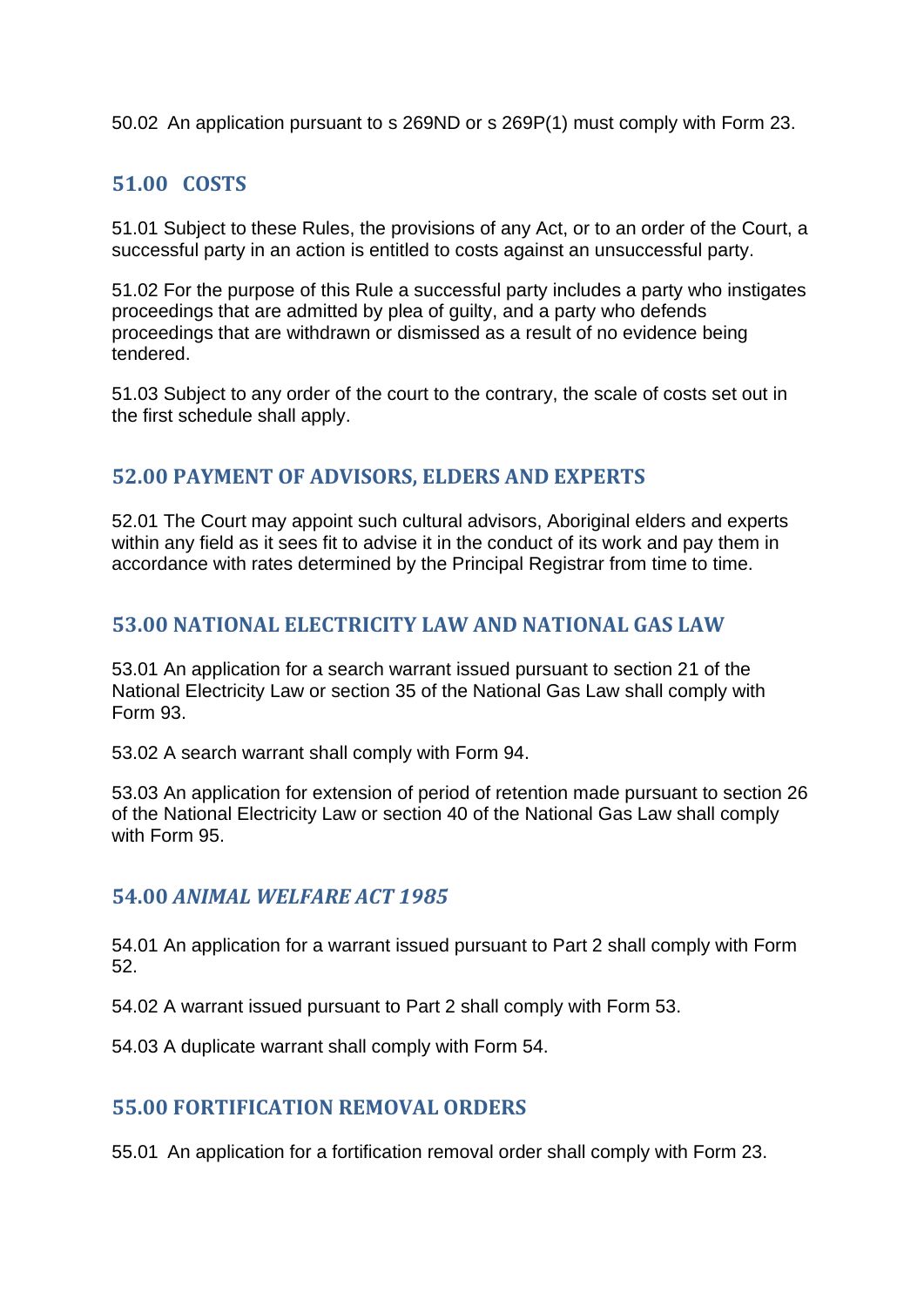55.02 A fortification removal order issued pursuant to section 74BB of the *Summary Offences Act 1953* shall comply with Form 75.

55.03 A notice of objection pursuant to section 74BE shall comply with Form 76.

55.04 A withdrawal notice lodged pursuant to section 74BH shall comply with Form 77.

55.05 When filing an application for an order, the applicant must also file with the court an affidavit verifying the grounds for the application.

55.06 The application form must be served by the Registrar on the occupier/s and owner/s of the premises which are the subject of the application unless the applicant can show sufficient grounds why notice should not be given. Such grounds must be included in the affidavit accompanying the application form and the application form must state that the applicant seeks leave of the court for notice not to be served.

55.07 If necessary, the court may conduct a hearing in private to determine whether notice of the application should be given to any other party.

# <span id="page-49-0"></span>**56.00** *RAIL SAFETY NATIONAL LAW (SOUTH AUSTRALIA) ACT 2012*

56.01 An application for a search warrant issued pursuant to Paragraph 150 of the Schedule⎯Rail Safety National Law of the *Rail Safety National Law (South Australia) Act 2012* must comply with Form 96.

56.02 A search warrant must comply with Form 97.

56.03 A duplicate warrant must comply with Form 98.

# <span id="page-49-1"></span>**57.00 FIREARMS PROHIBITION ORDERS**

57.01 A firearms prohibition order made pursuant to s 66 of the *Firearms Act 2015* or s 180 of the *Criminal Procedure Act 1921* must comply with Form 99.

57.02 When the court makes a firearms prohibition order, the Registrar must as soon as practicable, but not later than 4pm on the following working day, cause a copy of the order to be served electronically on the Registrar of Firearms.

#### <span id="page-49-2"></span>**57A.00** *FIREARMS ACT 2015*

57A.01 An application pursuant to ss 59(2), 63 or 66(3)(b) of the *Firearms Act 2015* must comply with Form 23.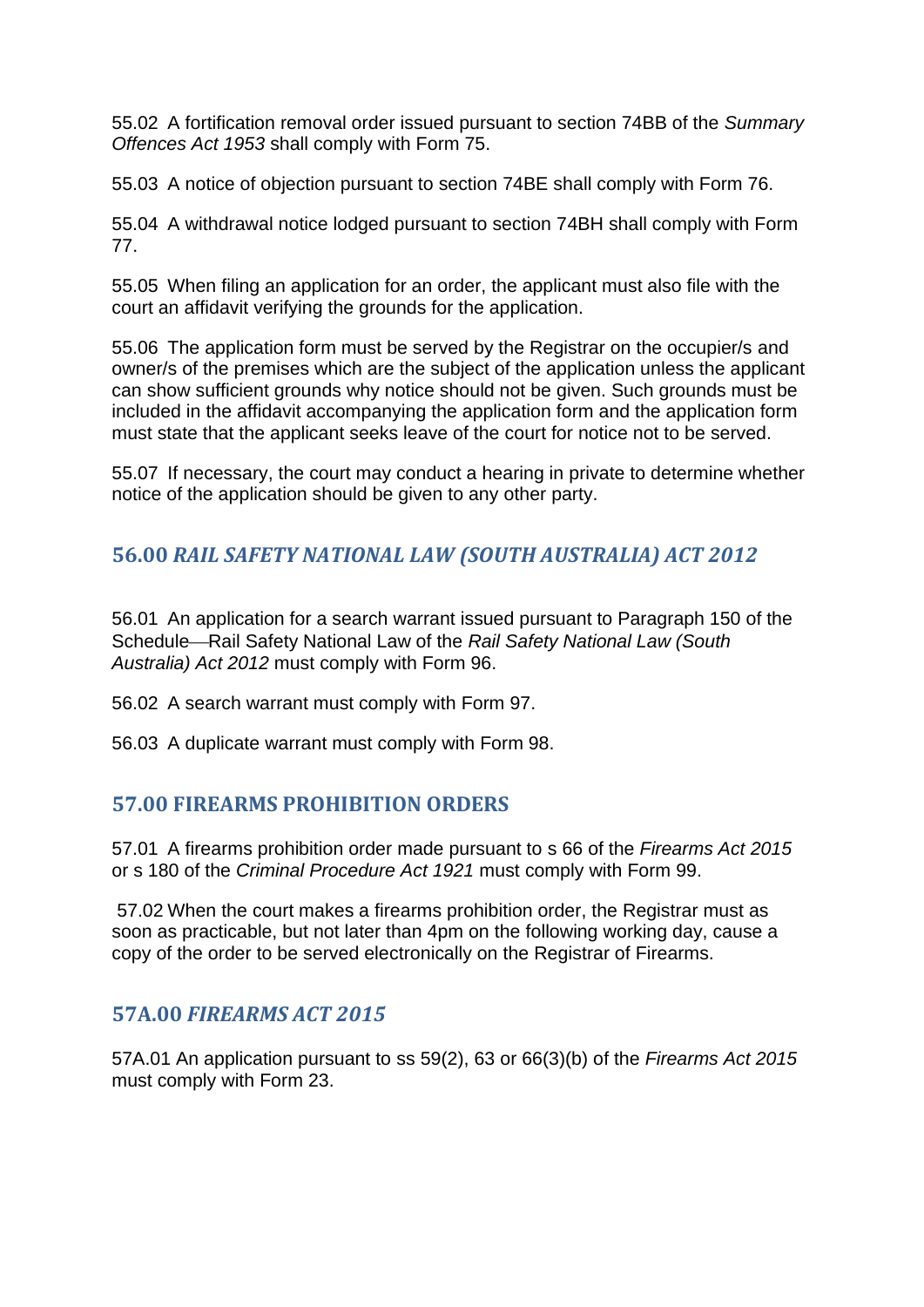# <span id="page-50-0"></span>**58.00** *CRIMINAL INVESTIGATION (COVERT OPERATIONS) ACT 2009*

58.01 In the rule 'the Act' means the *Criminal Investigation (Covert Operations) Act 2009*.

58.02 An application pursuant to section 40(1) of the Act shall comply with Form 100.

58.03 A suppression order issued pursuant to section 40(6) of the Act shall comply with Form 101.

# <span id="page-50-1"></span>**59.00** *CORRECTIONAL SERVICES ACT 1982*

59.01 An application for a warrant issued pursuant to Section 76 or 76A of the *Correctional Services Act 1982* must comply with Form 103.

59.02 A warrant must comply with Form 104.

59.03 An order upon notification pursuant to Section 76B must comply with Form 105.

# <span id="page-50-2"></span>**60.00 NON-ASSOCIATION AND PLACE RESTRICTION ORDERS**

60.01 An Interim Non-Association or Place Restriction Order pursuant to Section 80(2) of the *Criminal Procedure Act 1921* must comply with Form 106.

60.02 A Non-Association or Place Restriction Order must comply with Form 107.

60.03 Where service is required under Section 81, the Order must be served by a police officer.

60.04 Applications for the variation or revocation of an order pursuant to Section 82 must comply with Form 108.

60.05 An Order for variation or revocation of a Non-Association or Place Restriction Order must comply with a Form 108A.

# <span id="page-50-3"></span>**61.00** *SPENT CONVICTIONS ACT 2009*

61.01 An application for a spent conviction order pursuant to section 8A of the *Spent Convictions Act 2009* or an application for an exemption order pursuant to section 13A of the *Spent Convictions Act 2009* must comply with Form 110 and a National Police Check must be attached. Only a National Police Check processed within 6 months before the date of filing a spent conviction order application or exemption order application will be accepted.

61.02 A spent convictions order or exemption order must comply with Form 111.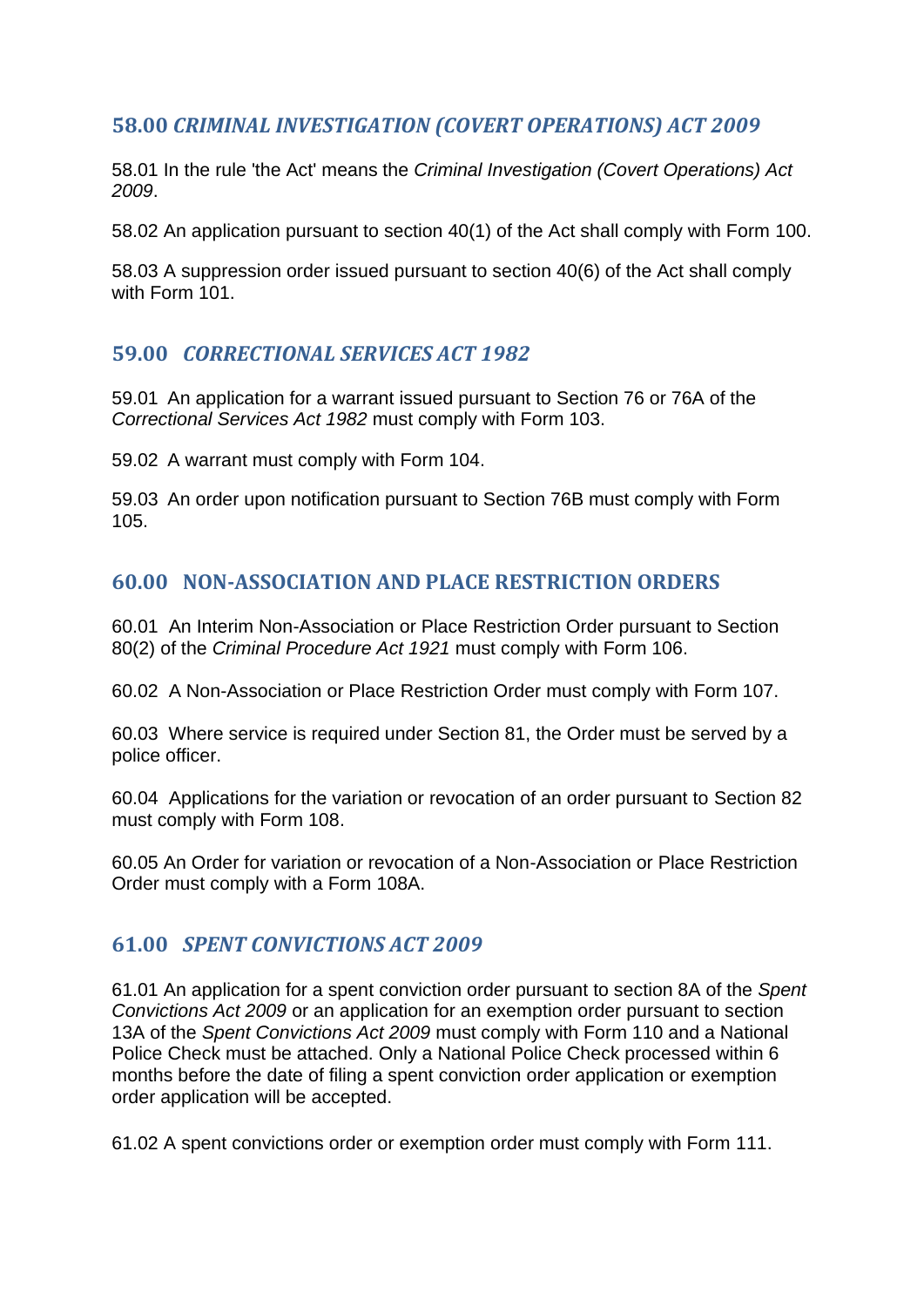61.03 The Registrar must serve a copy of the application on the Attorney-General and the Commissioner of Police at least 4 weeks before the hearing date.

61.05 Where an application for an exemption order relates to Clause 7 of Schedule 1, the Registrar must also serve a copy of the application on the Minister for Human Services at least 4 weeks before the hearing date.

61.06 No parties are required to attend the chambers hearing unless:

- (a) The Attorney-General, the Commissioner of Police or another Minister wishes to intervene in the proceedings; or
- (b) The qualified Magistrate requires the applicant to attend.

61.07 Where the Attorney-General, the Commissioner of Police or another Minister wishes to intervene they must notify the applicant and the Registrar in writing 7 days before the hearing date.

61.08 Where a qualified Magistrate requires the attendance of the applicant, the Registrar must notify the potential parties at least 7 days before the hearing date.

# <span id="page-51-0"></span>**62.00** *HEAVY VEHICLE NATIONAL LAW (SOUTH AUSTRALIA) ACT 2013*

62.01 An application for a warrant made pursuant to clause 506 of the Schedule of the *Heavy Vehicle National Law (South Australia) Act 2013* must comply with Form 112.

62.02 A search warrant issued pursuant to clause 507 of the Schedule must comply with Form 113.

62.03 A duplicate search warrant made pursuant to clause 508(5) of the Schedule must comply with Form 114.

# <span id="page-51-1"></span>**63.00 RECORDING EVENTS IN COURT**

63.01 Subject to this rule and to any contrary direction of the Court, the making of a record of persons, things, or events in court is not permitted.

63.02 Rule 63.01 does not apply to Courts Administration Authority staff acting in the course of their office or employment.

63.03 Despite rule 63.01:

(a) a party to a proceeding which is being heard by the Court, a legal practitioner, law clerk, student or a bona fide member of the media may make a handwritten or electronic note of persons, things or events in court; and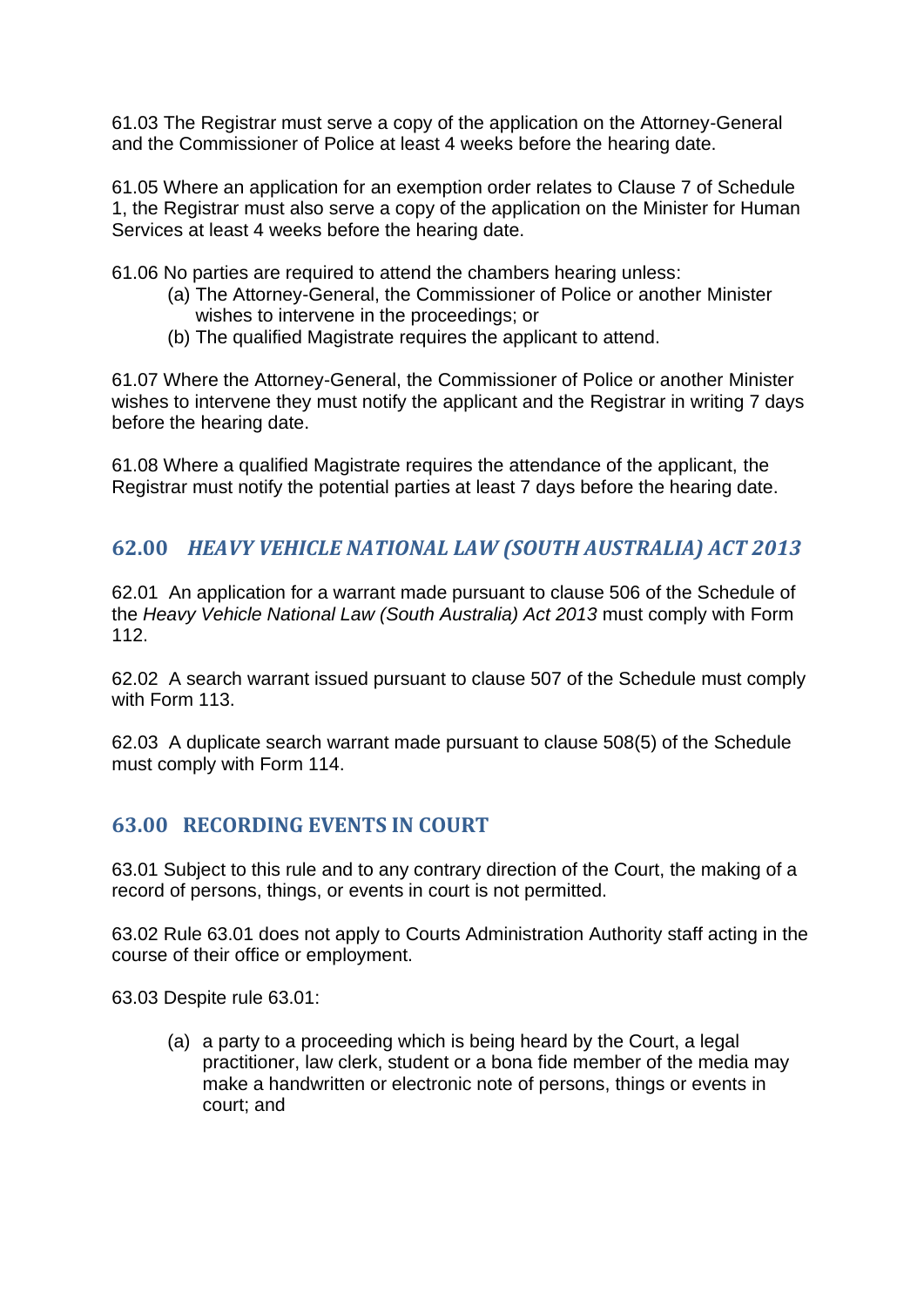(b) a bona fide member of the media may make an audio recording of proceedings for the sole purpose of verifying notes and for no other purpose.

63.03a A party to proceedings must seek leave of the Court prior to using an electronic device.

63.04 Any record made in court permitted by this Rule must:

- (a) be made in a manner which does not interfere with court decorum, not be inconsistent with court functions, not impede the administration of justice, and not interfere with the proceedings;
- (b) not interfere with the Court's sound system or other technology; and
- (c) not generate sound or require speaking into a device.

63.05 Any audio recording made by a member of the media under rule 63.03(b):

- (a) must not record any private conversation occurring in court;
- (b) must not be made available to any other person or used for any other purpose; and
- (c) must be erased entirely within 48 hours of the recording.

63.06 For the purpose of this Rule, 'record' means a record by any means whatsoever, including by handwriting, other physical means, audio and/or visual recording or electronic record.

<span id="page-52-0"></span>63.07 For the purpose of this Rule, 'electronic note' means a text based note.

# **64.00 ELECTRONIC COMMUNICATIONS IN COURT**

64.01 Subject to this rule and to any contrary direction of the Court, communication by means of an electronic device to and from a court room during the conduct of proceedings is not permitted.

64.02 Rule 64.01 does not apply to Courts Administration Authority staff acting in the course of their office or employment.

64.03 Despite rule 64.01 and subject to rules 64.04 and 64.05, a party to a proceeding which is being heard by the Court, a legal practitioner or a bona fide member of the media may communicate by means of an electronic device to and from a court room during the conduct of proceedings.

64.04 Any electronic communication permitted by this Rule must: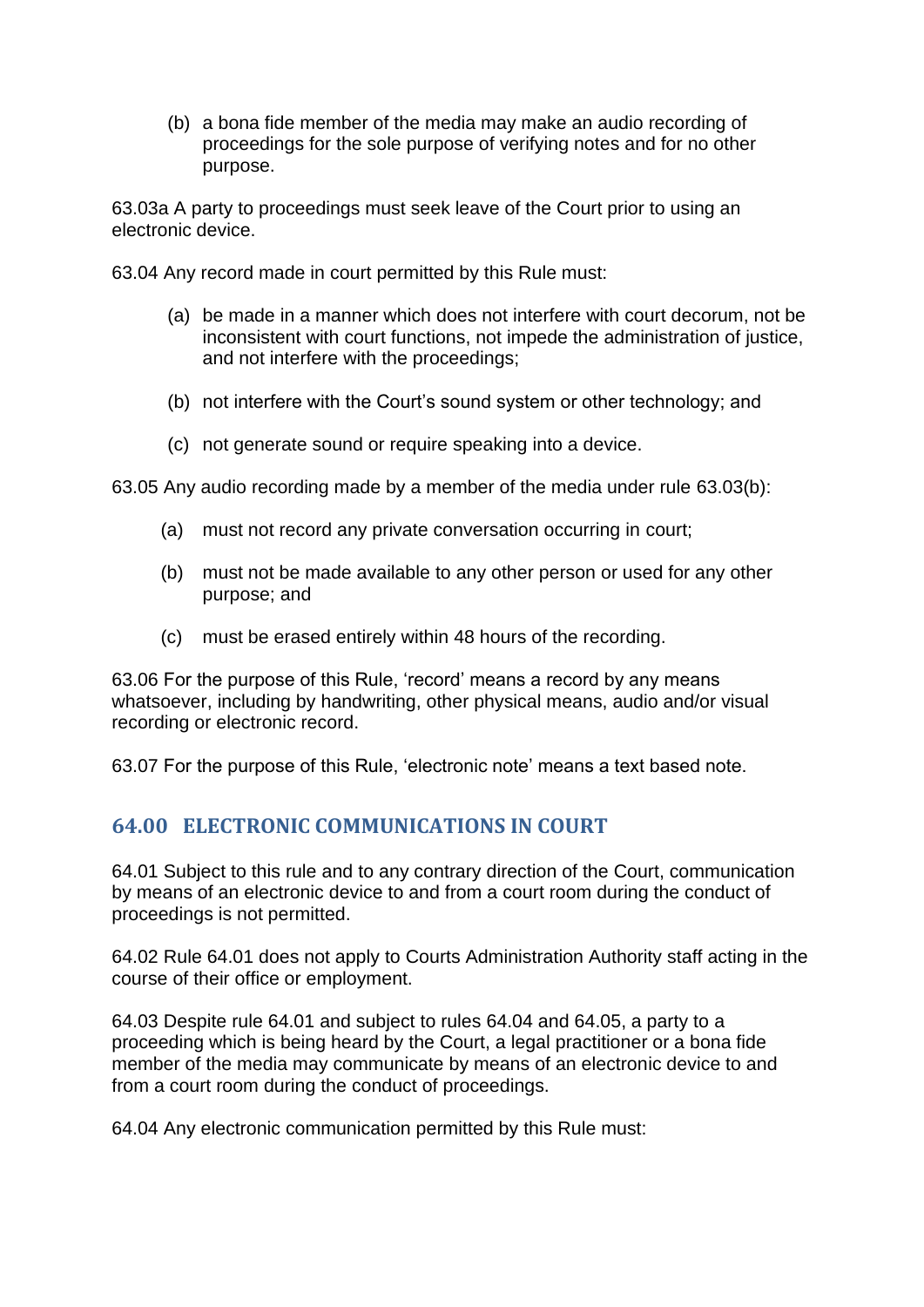- (a) be made in a manner which does not interfere with court decorum, not be inconsistent with court functions, not impede the administration of justice, and not interfere with the proceedings;
- (b) not interfere with the Court's sound system or other technology; and
- (c) not generate sound or require speaking into a device.

64.05 A communication of evidence adduced or a submission made in proceedings, whether in full or in part, must not be made until at least 15 minutes have elapsed since the evidence or submission in question, or until the Court has ruled on any application for suppression or objection made in relation to the evidence or submission within that period of 15 minutes, whichever occurs last.

64.06 For the purpose of this rule, 'electronic device' means any device capable of transmitting and/or receiving information, audio, video or other matter (including, cellular phones, computers, personal digital assistants, digital or analogue audio and/or visual cameras or similar devices).

#### <span id="page-53-0"></span>**65.00** *CONTROLLED SUBSTANCES ACT 1984*

65.01 An application pursuant to s 30ZL, s 30ZM or s 33T of the *Controlled Substances Act 1984* must comply with Form 23.

# <span id="page-53-1"></span>**66.00** *MARINE SAFETY (DOMESTIC COMMERCIAL VESSEL) NATIONAL LAW (APPLICATION) ACT 2013*

66.01 An application for a warrant made pursuant to Schedule 1 Clause 135 (1) of the *Marine Safety (Domestic Commercial Vessel) National Law (Application) Act 2013* must comply with Form 116.

66.02 A search warrant must comply with Form 117.

<span id="page-53-2"></span>66.03 A duplicate search warrant must comply with Form 118.

# **67.00 CONTROL ORDERS UNDER THE** *CHILD SEX OFFENDERS REGISTRATION ACT 2006*

67.01 An application for a Control Order or a Interim Control Order pursuant to Part 5C of the *Child Sex Offenders Registration Act 2006* must comply with Form 47.

67.02 The Commissioner of Police must serve a copy of the application on the registrable offender personally.

67.03 An Interim Control Order must comply with Form 48.

67.04 A Control Order must comply with Form 49.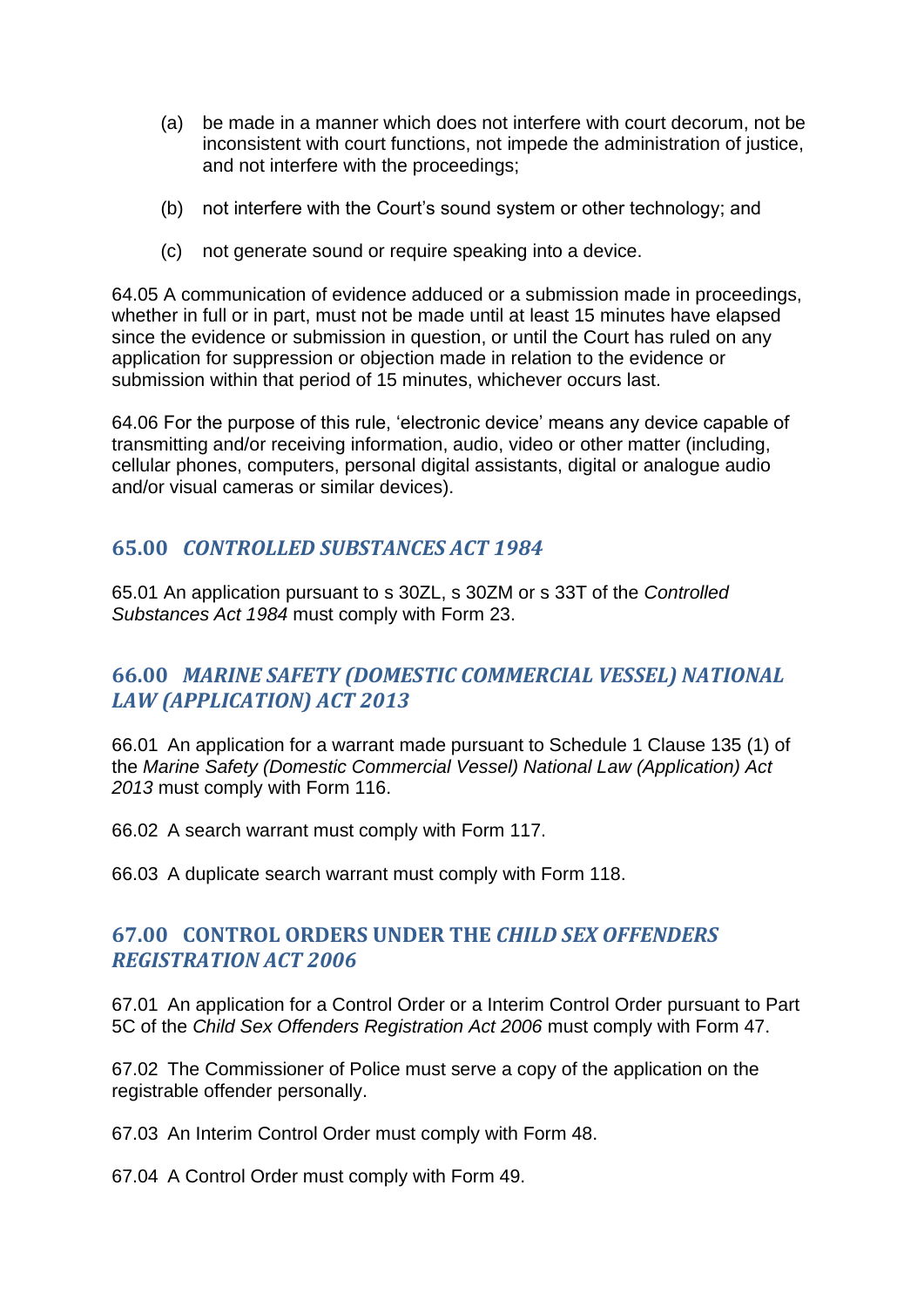67.05 An application for variation or revocation of a Control Order or Interim Control Order must comply with Form 50. The application must be personally served on the respondent to it.

67.06 An Order for variation or revocation of a Control Order or Interim Control Order must comply with Form 51.

67.07 An application to extend a period of detention pursuant to section 66JG(3) may be made by telephone.

### <span id="page-54-0"></span>**68.00** *BURIAL AND CREMATION ACT 2013*

68.01 An application for a warrant made pursuant to section 59 of the *Burial and Cremation Act 2013* must comply with Form 119.

68.02 A warrant must comply with Form 120.

<span id="page-54-1"></span>68.03 A warrant will cease to have effect no later than 48 hours after it has been executed by the Magistrate.

### **69.00 FEES**

69.01 The fees payable in relation to an action or proceeding in the Court are the fees set out in the fee notice under the relevant Act, made in accordance with the *Legislation (Fees) Act 2019*.

69.02 An application for the remission or reduction of a fee must be made to the Registrar on oath or by affirmation in Form 123 and the Registrar must maintain a copy of the application separately from the file of the action or proceeding.

69.03 Where proper cause exists, the Registrar may, by notice in writing served on a person or party, impose conditions in respect of the mode or time of payment of a fee by that person or party.

69.04 Payment of a fee may be ordered by the Court, and the Registrar may enforce the order pursuant to these Rules.

#### <span id="page-54-2"></span>**70.00** *CO-OPERATIVES NATIONAL LAW (SOUTH AUSTRALIA) ACT 2013*

70.01 An application for a warrant made pursuant to section 504 or 505 of the *Cooperatives National Law* must comply with Form 121.

70.02 A search warrant must comply with Form 122.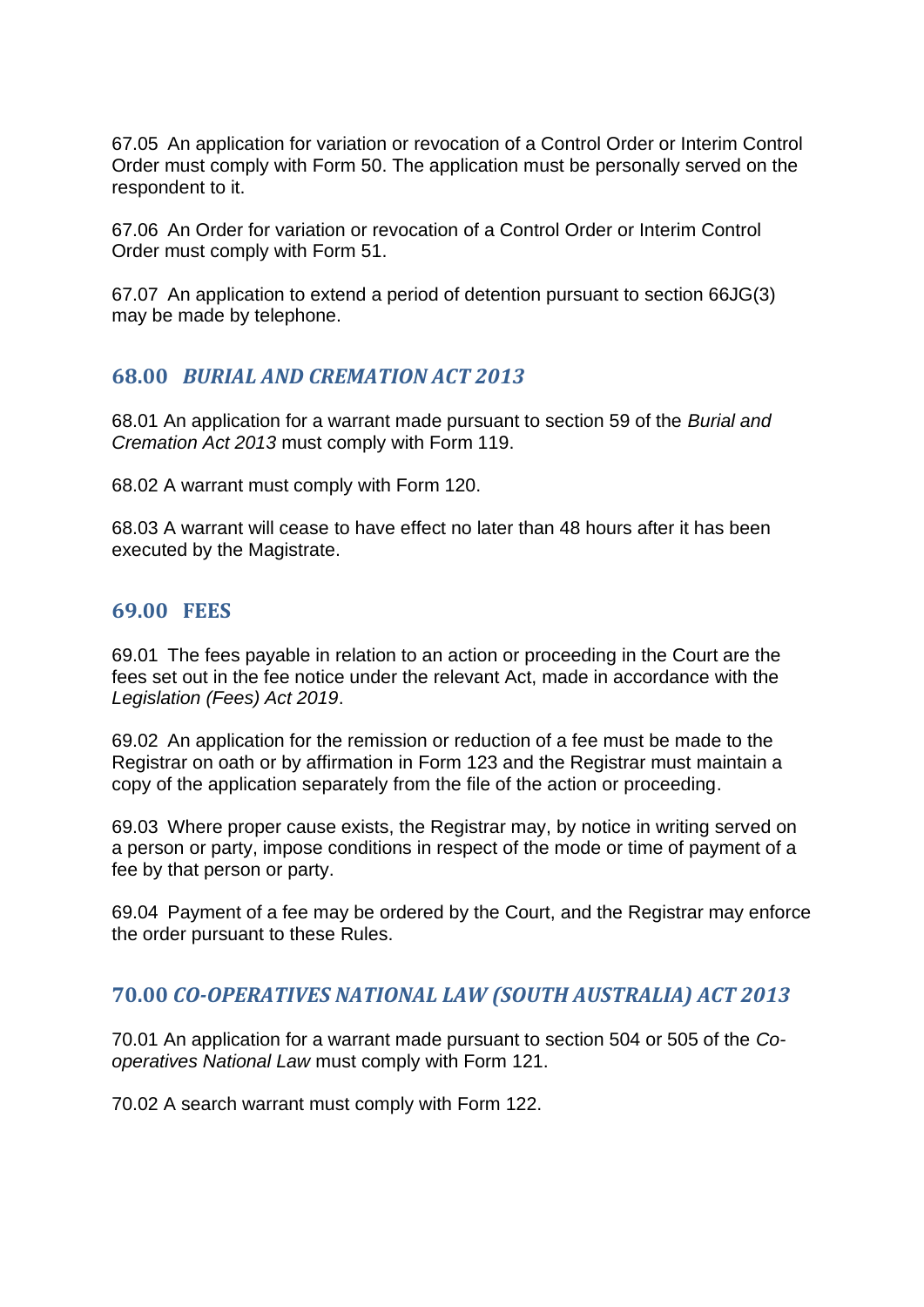# <span id="page-55-0"></span>**71.00** *ELECTORAL ACT 1985*

71.01 An application for a warrant made pursuant to section 130ZZB (16) of the *Electoral Act 1985* must comply with Form 124.

71.02 A warrant issued pursuant to section 130ZZB (17) of the *Electoral Act 1985*  must comply with Form 125.

# <span id="page-55-1"></span>**72.00** *CRIMINAL LAW (HIGH RISK OFFENDERS) ACT 2015*

72.01 An application for the apprehension and detention of a person pursuant to s 11(6)(b) of the *Criminal Law (High Risk Offenders) Act 2015*, for the purpose of bringing that person before the Parole Board where he or she fails to appear before the Parole Board in compliance with a summons, must comply with Form 126.

72.02 A warrant for the apprehension and detention of a person, issued pursuant to s 11(7) of the *Criminal Law (High Risk Offenders) Act 2015*, must comply with Form 127.

72.03 An application for the arrest of a person by a member of the Parole Board (other than the presiding member or deputy presiding member) or a police officer pursuant to s 15(2)(b)(ii) or s 15(3)(b) of the *Criminal Law (High Risk Offenders) Act 2015* respectively, must comply with Form 128. The application must set out the member or police officer's reasonable grounds for suspecting that the person subject to a supervision order may have breached a condition of the order.

72.04 An arrest warrant issued pursuant to s 15(6) of the *Criminal Law (High Risk Offenders) Act 2015* must comply with Form 129.

# <span id="page-55-2"></span>**73.00** *WORK HEALTH AND SAFETY ACT 2012*

73.01 An application for a search warrant made pursuant to s 167 of the *Work Health and Safety Act 2012* must comply with Form 130.

73.02 A search warrant under s 167 of the *Work Health and Safety Act 2012* must comply with Form 131.

# <span id="page-55-3"></span>**74.00** *SOUTH AUSTRALIAN PUBLIC HEALTH ACT 2011*

74.01 An application for a warrant made pursuant to s 47(3)(a) of the *South Australian Public Health Act 2011* must comply with Form 132.

74.02 A warrant under s 47(3)(a) of the *South Australian Public Health Act 2011*  must comply with Form 133.

74.03 A warrant will cease to have effect no later than 14 days after it has been executed by the Magistrate.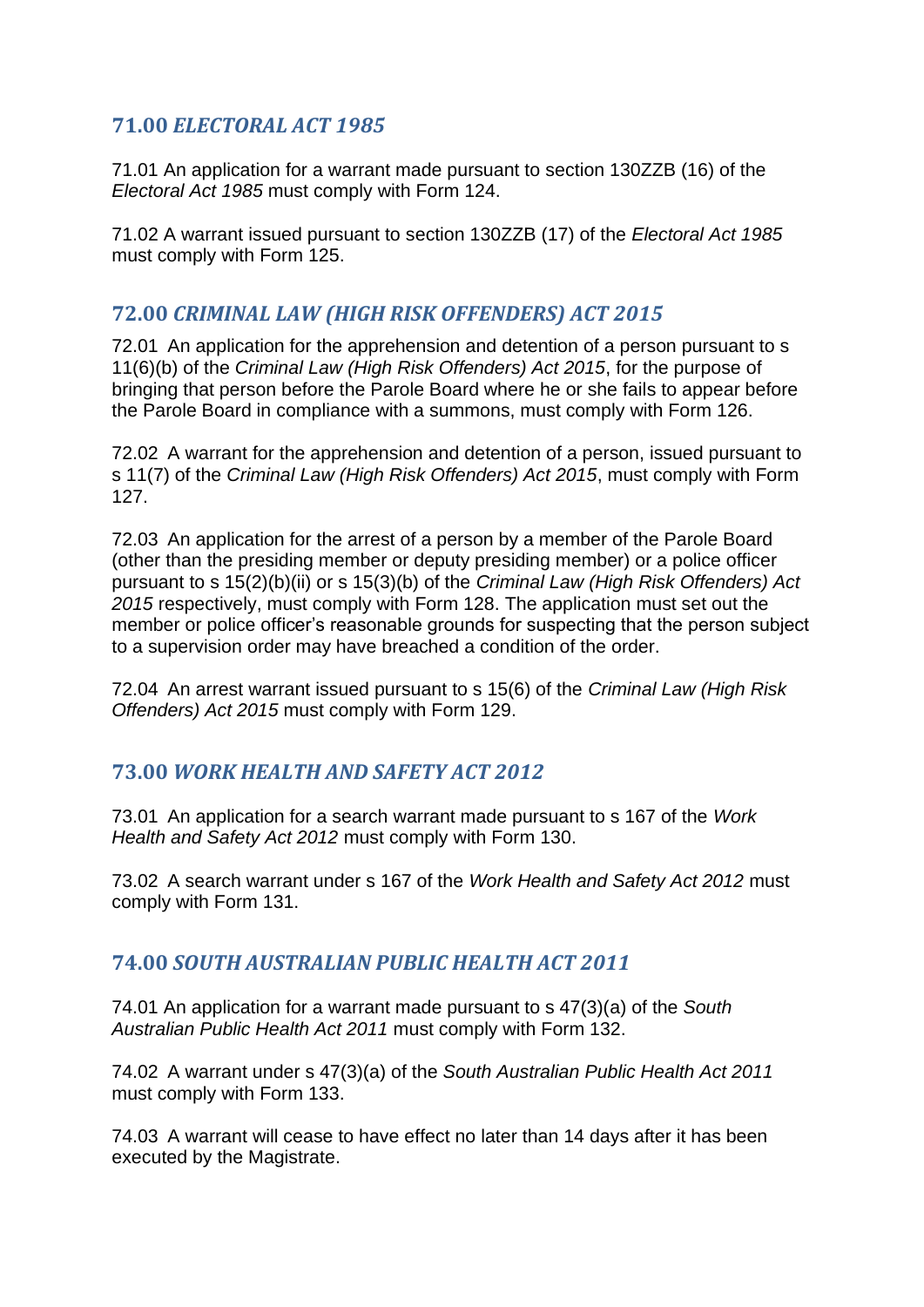74.04 An application under section 77(8a) of the *South Australian Public Health Act 2011* may be filed with the Court by email.

74.05 An application under section 77(8a) of the *South Australian Public Health Act 2011* is filed with the Court by email if –

- (a) it is sent as an attachment in a PDF or Word format to the central positional mailbox provided to the applicant; and
- (b) the subject line of the email indicates the location of the Court at which the document is to be filed.

74.06 When an application under section 77(8a) of the *South Australian Public Health Act 2011* is emailed on a day or time when the Registry is closed, the application will be deemed to have been received at the time it is received in the positional mailbox.

# <span id="page-56-0"></span>**75.00** *TATTOOING INDUSTRY CONTROL ACT 2015*

75.01 An application for a warrant made pursuant to s 19 of the *Tattooing Industry Control Act 2015* must comply with Form 134.

75.02 A warrant under s 19 of the *Tattooing Industry Control Act 2015* must comply with Form 135.

75.03 A warrant issued under s 19 of the *Tattooing Industry Control Act 2015* will cease to have effect no later than 7 days after it is issued by the Magistrate.

# <span id="page-56-1"></span>**76.00** *HOUSING IMPROVEMENT ACT 2016*

76.01 An application for a warrant made pursuant to s 11(4)(a) of the *Housing Improvement Act 2016* must comply with Form 140.

76.02 A warrant under s 11(4)(a) of the *Housing Improvement Act 2016* must comply with Form 141.

76.03 A warrant issued under s 11(4)(a) of the *Housing Improvement Act 2016* will cease to have effect no later than 7 days after it is issued by the Magistrate.

# <span id="page-56-2"></span>**77.00** *CRIMINAL ASSETS CONFISCATION ACT 2005*

77.01 An application pursuant to s 59A of the Criminal Assets Confiscation Act 2005 shall comply with Form 23.

77.02 An affidavit complying with Form 115 must be filed with the application.

77.03 A copy of the Declaration of the Deemed Forfeiture Order obtained by the Director of Public Prosecutions must also be filed with the application, if available.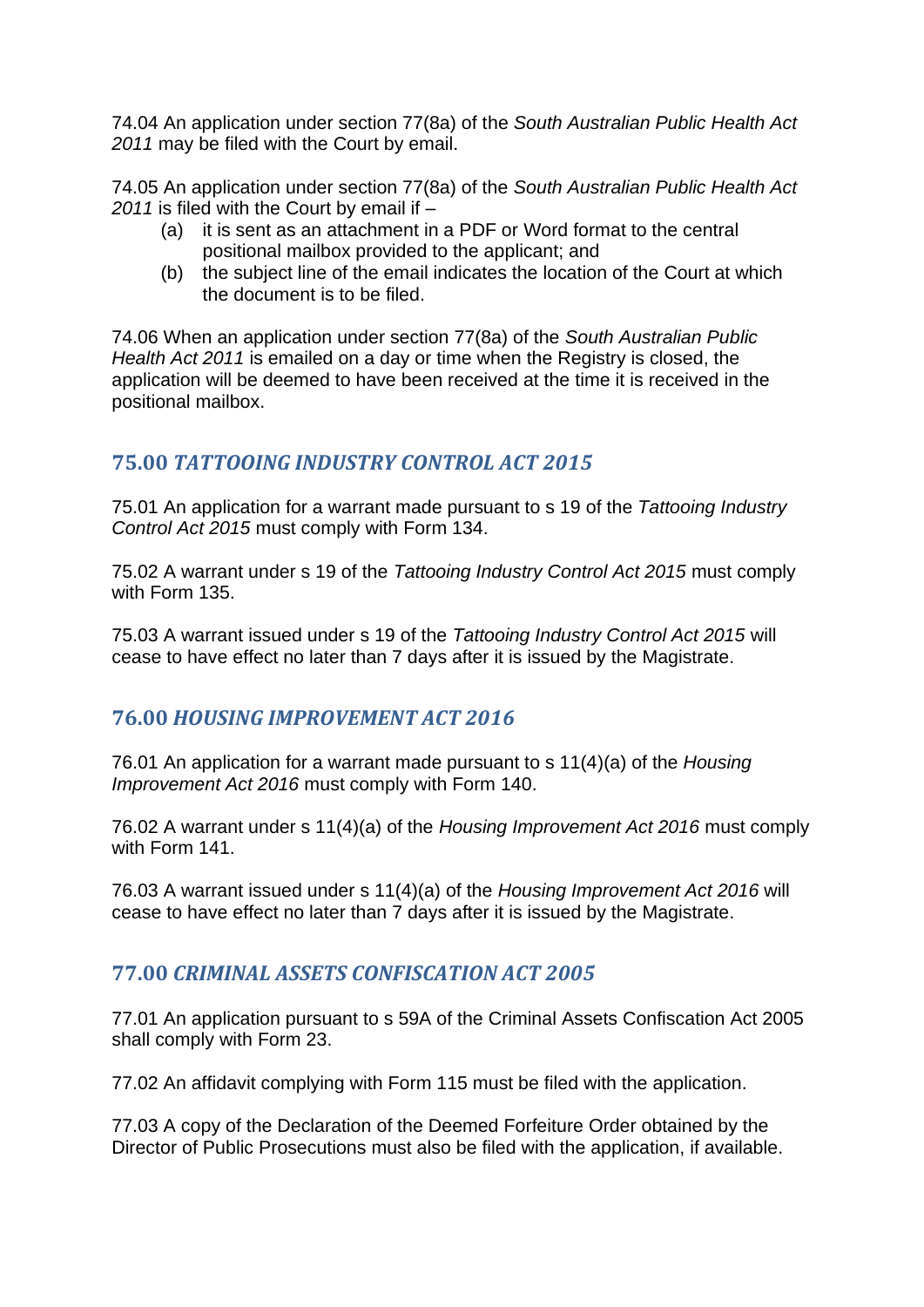77.04 Where practicable, the application will be listed before the Criminal Magistrate who imposed the conviction for the conviction offence.

77.05 If the Director of Public Prosecutions wishes to contest the application, it must file and serve on the applicant a copy of the Declaration of the Deemed Forfeiture Order, if it has not already been filed by the applicant.

# <span id="page-57-0"></span>**78.00** *TERRORISM (POLICE POWERS) ACT 2005: SECTION 27C*

78.01 An application pursuant to s 27C for a transcript of evidence and a record of outcome must be made in writing to the Court.

78.02 The application must include the relevant court file number, the parties' names, and the date and time of the proceedings.

78.03 An application of the transcript of evidence and a record of outcome must be determined, where practicable, by the same Magistrate who made the initial order under s 27C(1).

# <span id="page-57-1"></span>**79.00** *AGEING AND ADULT SAFEGUARING ACT 1995*

79.01 An application made pursuant to s 31(1) of the *Ageing and Adult Safeguarding Act 1995* must comply with Form 143.

79.02 When filing an application, the applicant must also file with the Court an affidavit verifying the grounds for the application.

79.03 An Interim Order must comply with Form 144.

79.04 A Final Order must comply with Form 145.

79.05 An application to vary or revoke an order pursuant to s 33(3) of the Ageing and Adult Safeguarding Act 1995 must comply with Form 146.

79.05 When filing an application to vary or revoke an order, the applicant must also file with the Court an affidavit verifying the grounds for the application.

79.06 If a Final Order is varied, the Final Order as varied must comply with Form 145A.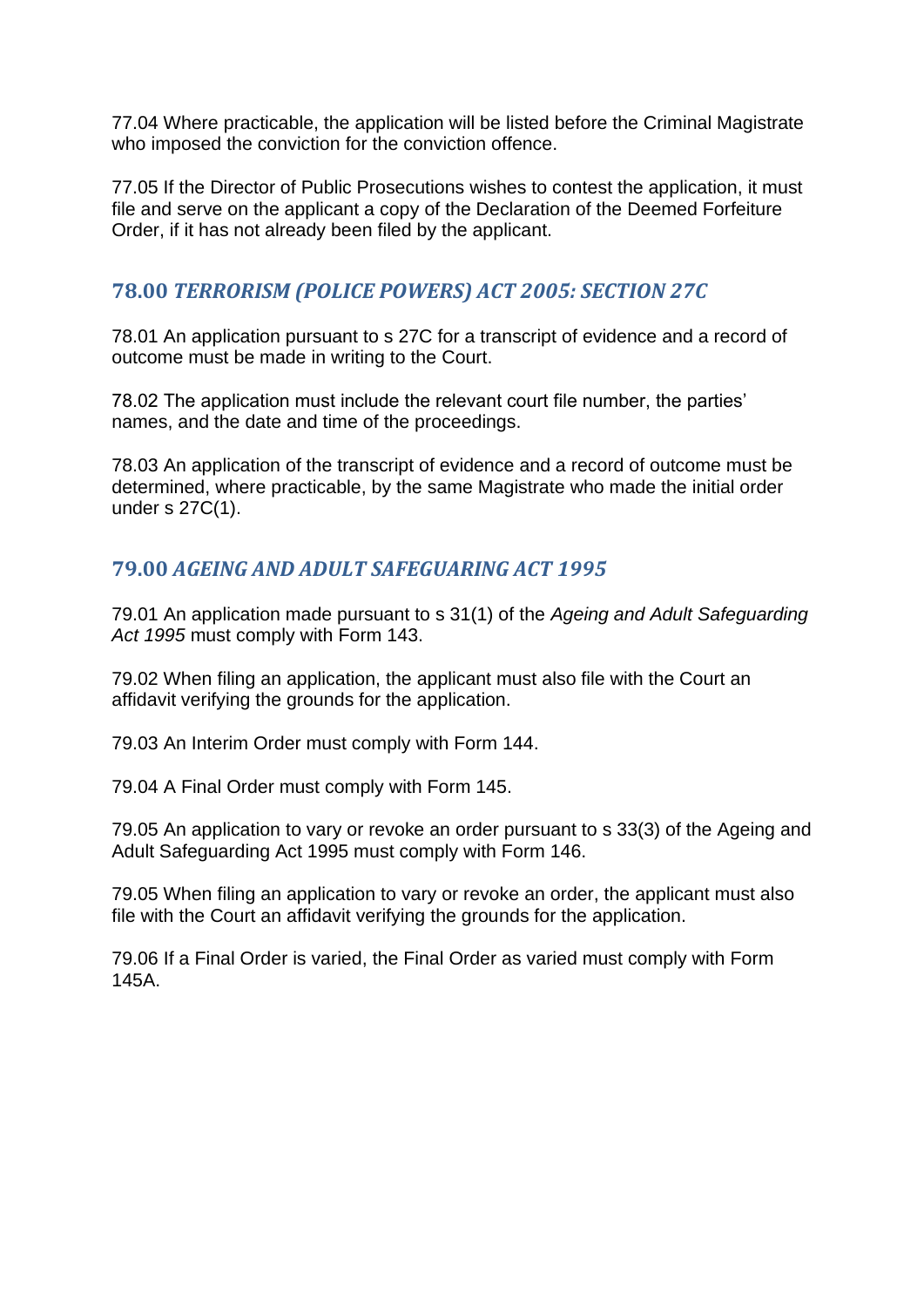# <span id="page-58-0"></span>**Schedule 1**

# <span id="page-58-1"></span>**Magistrates Court Criminal Scale of Costs**

Effective from 16 September 2021

#### Notes:

- 1 This cost scale is intended for use in making orders as between party and party.
- 2 The fees set out in item 1 and 2 are intended to cover all necessary attendances and preparatory work for a trial (other than attendance at a pre-trial conference). Where an attendance is unnecessary as a result of default by one or other party, an order should be sought and made at that hearing. The fee set out in item 4 or 5 should be used for that purpose.

| No.            | <b>Item</b>                                                                                                                                                                                           | <b>Represented</b><br>by solicitor | <b>Represented</b><br>by non-legally<br>qualified<br>person |
|----------------|-------------------------------------------------------------------------------------------------------------------------------------------------------------------------------------------------------|------------------------------------|-------------------------------------------------------------|
| $\mathbf{1}$   | Instructions, including all preparation<br>for trial and attendances up to, but not<br>including attendance at a Pre-Trial<br>Conference                                                              | \$1133                             | \$288                                                       |
| $\overline{2}$ | All aspects not otherwise specified from<br>Pre-Trial Conference to Trial, including<br>proofing witnesses, advice or evidence<br>and law (solicitor and counsel) and<br>delivering brief to counsel. | \$1133                             | \$206                                                       |
| 3              | Attendance at pre-trial conference                                                                                                                                                                    | \$309                              | \$77                                                        |
| $\overline{4}$ | Attendance at hearing (see note 2 above)                                                                                                                                                              | \$113                              | \$36                                                        |
| 5              | Attendance where detailed argument<br>is necessary (see note 2 above)                                                                                                                                 | \$206                              | \$46                                                        |
| 6              | Arranging attendance of witnesses<br>(including issue and service of summons<br>if necessary) - per witness                                                                                           | \$103                              |                                                             |
|                | <b>Counsel fees</b>                                                                                                                                                                                   |                                    |                                                             |
| 7              | Fee on brief, to include attendance for<br>plea or withdrawal (if separate counsel<br>briefed)                                                                                                        | \$1030                             | \$258                                                       |
| 8              | Each day                                                                                                                                                                                              | \$1545                             | \$386                                                       |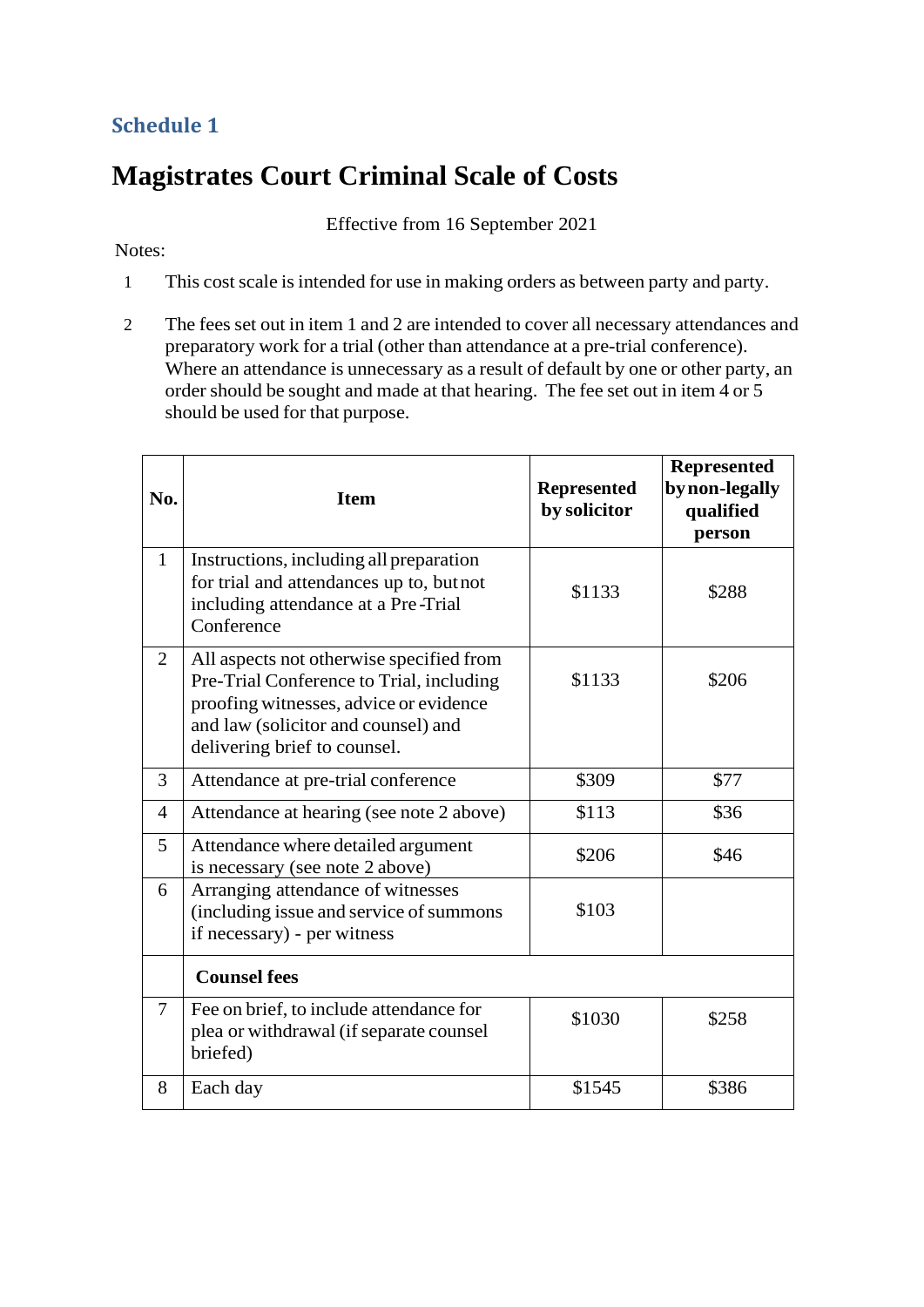| <b>Witness fees</b>                                          |                                                                                                                                                                                                                                                                                                                                         |  |  |
|--------------------------------------------------------------|-----------------------------------------------------------------------------------------------------------------------------------------------------------------------------------------------------------------------------------------------------------------------------------------------------------------------------------------|--|--|
| Professional scientific or other expert<br>witnesses per day | \$1030 or such amount ordered by the<br>Court                                                                                                                                                                                                                                                                                           |  |  |
| Other adult person per day                                   | \$371                                                                                                                                                                                                                                                                                                                                   |  |  |
| Persons under 18 years of age per day                        | \$155                                                                                                                                                                                                                                                                                                                                   |  |  |
| Travel expenses                                              | Where the witness is normally resident<br>more than 50 km from the trial Court at<br>the rate of 88 cents per km or the least<br>expensive return air fare whichever is<br>the lesser or the cheapest combination<br>of both.                                                                                                           |  |  |
| Accommodation expenses                                       | In the discretion of the taxing officer<br>where the witness is required to be absent<br>from his or her normal place of residence<br>overnight for accommodation and<br>sustenance per night \$299 or such larger<br>amounts allowed by the Court at the time<br>of orbefore judgment.                                                 |  |  |
| Photocopying                                                 | 67 cents per page                                                                                                                                                                                                                                                                                                                       |  |  |
| ISD calls                                                    | The actual cost.                                                                                                                                                                                                                                                                                                                        |  |  |
| <b>Expert Reports</b>                                        | \$1030 or such other amount<br>ordered by the Court                                                                                                                                                                                                                                                                                     |  |  |
| Other                                                        | All Court fees, search fees, and other<br>fees and payments to the extent to which<br>they have been properly and reasonably<br>incurred and paid; but excluding the<br>usual and incidental expenses and<br>overheads of a legal practice and in<br>particular excluding postage, telephone<br>charges (non STD) and courier expenses. |  |  |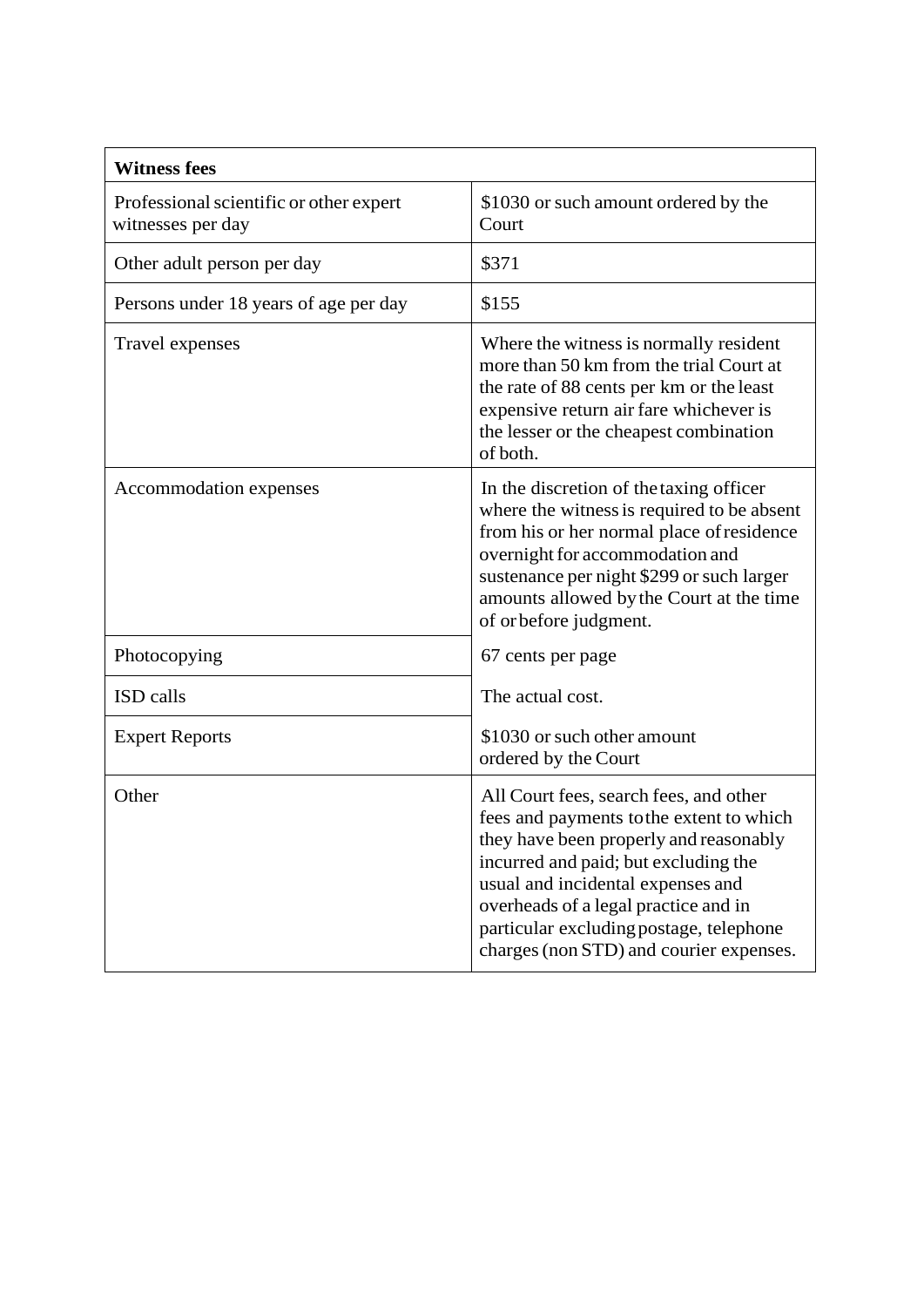NOTE :

- A. If a witness is released before or is required to first attend after the luncheon break on any day, half a day will be allowed.
- B. Feesfor non-legally qualified people are for attendances only.
- C. The costs allowed in this scale do not include Goods and Services Tax (GST) which is to be added except in the following circumstances:

The GST should not be included in a claim for costs in a party/party Bill of Costs if the receiving party is able to obtain an input tax credit for a proportion of GST only, only the portion which is not eligible for credit should be claimed in the party/party bill.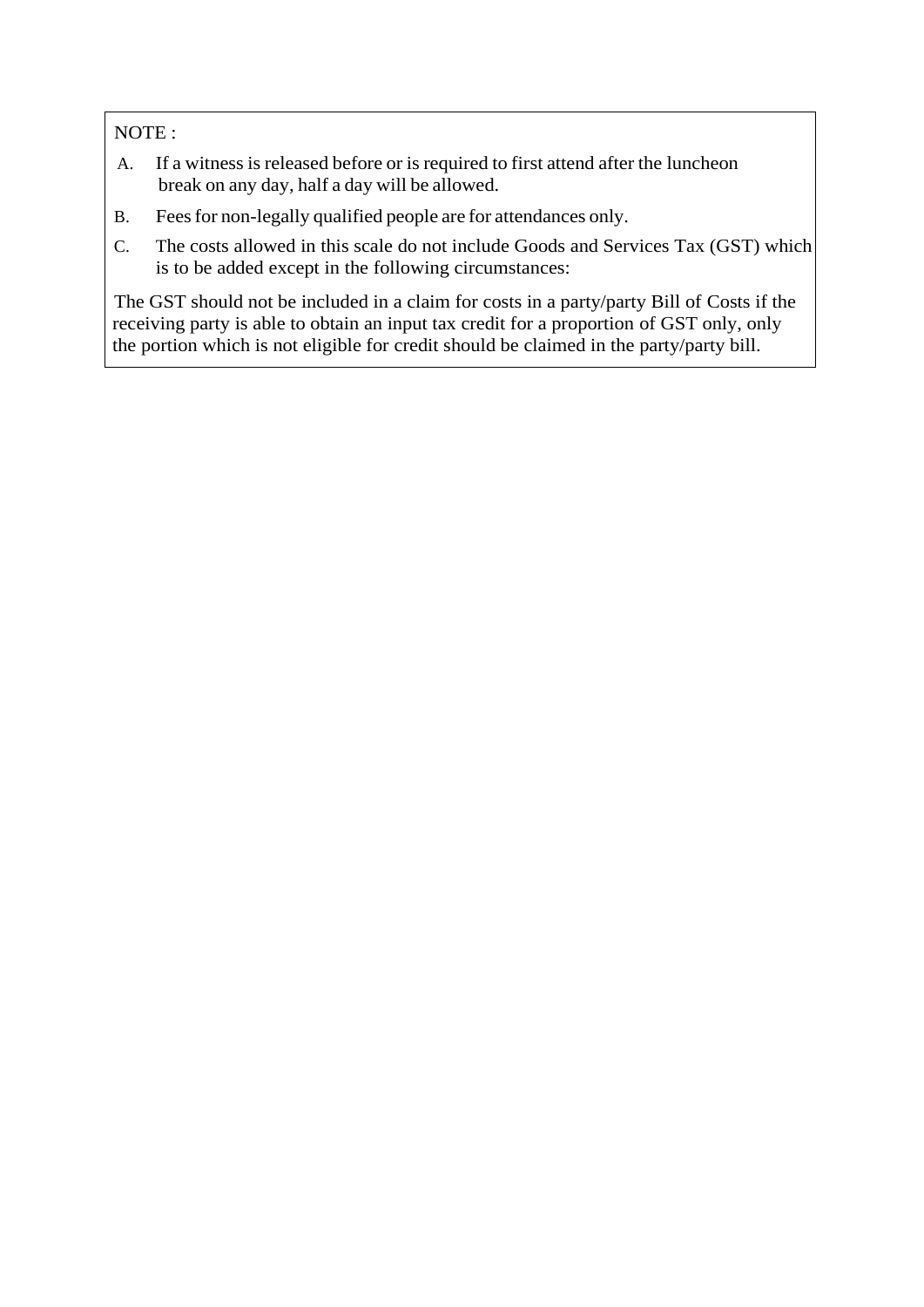### <span id="page-61-1"></span><span id="page-61-0"></span>**APPENDIX**

# **Legislative History**

Table of Contents replaced by amendment No.3 (1.4.94), pl.2 replaced by amendment No. 9 (12.12.96), pl.5 Heading before Rule 2 amended by amendment No. 19 (8 March 2001), pl. 3 Rule 2.02 inserted by amendment No. 42 (10 May 2012), pl. 1650 Rule 3.01 replaced by amendment No. 19 (8 March 2001), pl.4 Rules 3.03 and 3.04 inserted by amendment No. 19 (8 March 2001), pl.5 Rule 4.04 inserted by amendment No. 11 (29.5.97), pl.1; replaced by amendment No. 26 (4.5.06) Rule 4.05 inserted by amendment No. 29 (17.4.08) Rule 4.07 inserted by amendment No. 43 (15 November 2012), p.5138 Rule 4.08 inserted by amendment No. 43 (15 November 2012), p.5138 Rule 4.09 inserted by amendment No. 43 (15 November 2012), p.5138 Rule 4.10 inserted by amendment No. 43 (15 November 2012), p.5138 Rule 4.11 inserted by amendment No. 44 (27 June 2013), p. 2842 Rule 4.12 inserted by amendment No. 46 (23 January 2014), p. 320; replaced by amendment No. 90 (11.03.21) Rule 4.13 inserted by amendment No. 46 (23 January 2014), p. 320 Rule 4.14 inserted by amendment No. 51 (23 October 2014), p. 6162 Rule 4.18 inserted by amendment No. 85 (17 September 2020), p. 4627 Heading before Rule 7 amended by amendment No. 19 (8 March 2001), pl.6 Heading to Rule 7 amended by amendment No. 19 (8 March 2001), pl.7 Rule 7.01 amended by amendment No.2 (18.3.93), pl.1 Rule 7.02 inserted by amendment No. 46 (23 January 2014), p. 320 Rule 8.08 deleted by amendment 54 (17 September 2015) Rule 9A.00 inserted by amendment No. 46 (23 January 2014), p. 320 Rule 9B.00 inserted by amendment No. 81 (27.03.20, p. 614) Rule 10 deleted and replaced by amendment No. 44 (27 June 2013), p. 2842 Rule 10.02 deleted and replaced by amendment No. 45 (9 January 2014), p. 58 Rule 10.06 amended by amendment No.6 (7.9.95), pl.1; replaced by amendment No. 22 (5.8.04), pl. 4 Rule 10.07 added by amendment No.6 (7.9.95), pl.2 Rule 10.10 inserted by amendment No. 45 (9 January 2014), p. 58 Rule 12 replaced by amendment No 20 (11.9.03), pl 3 Rule 12.07 replaced by amendment No. 25 (1.12.05) Rule 12.11 added by amendment No. 23 (31.3.05), pl 3 Rule 12.14 inserted by amendment No. 74 (20.06.19) p. 2219 Rule 12.14 deleted and replaced by amendment No. 75 (04.07.19) p. 2618.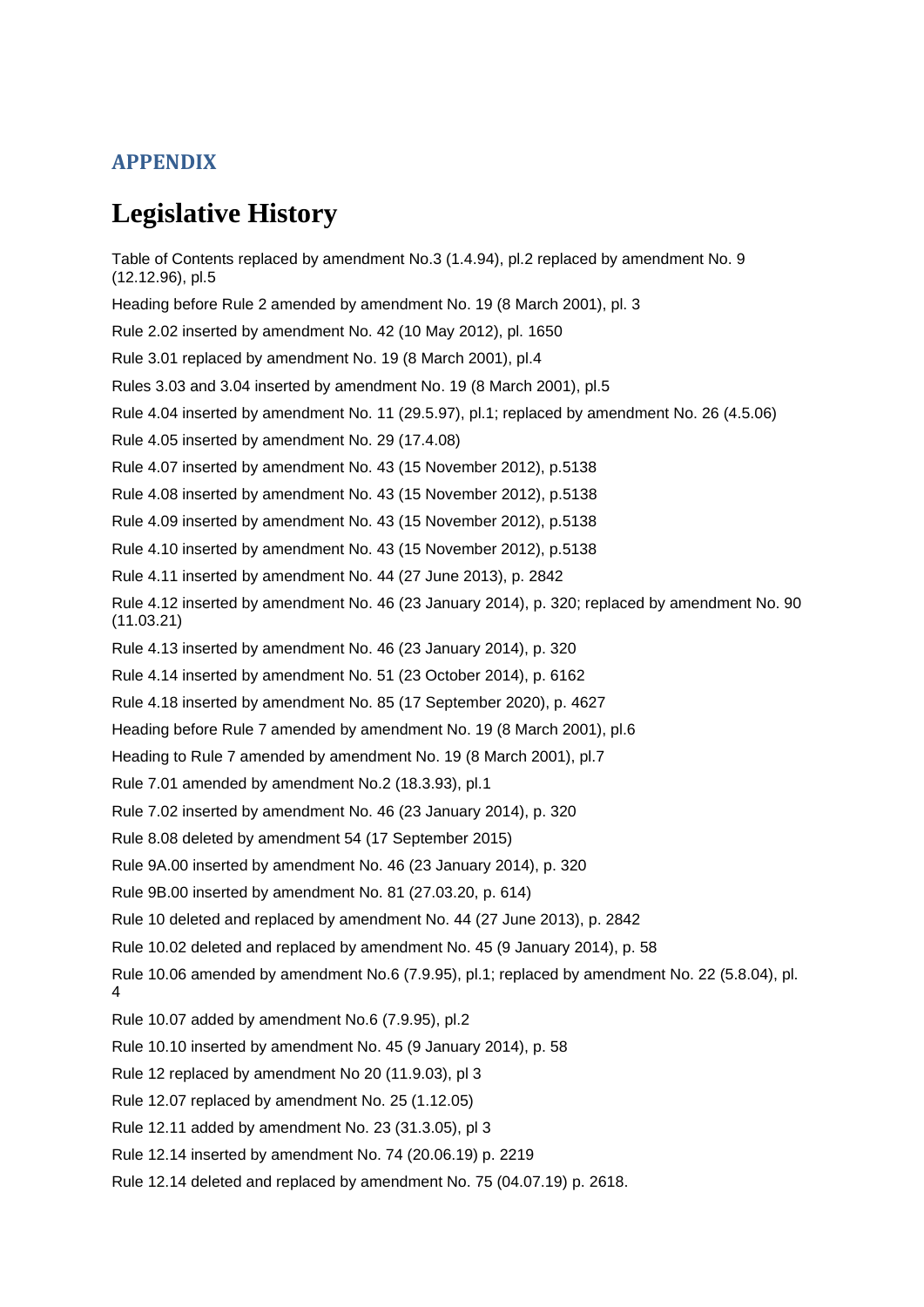Rule 12.14 deleted and replaced by amendment No. 89 (21.01.21) p. 123

Rule 12.15 inserted by amendment No. 74 (20.06.19) p. 2219

Rule 12.15 deleted and replaced by amendment No. 75 (4.07.19) p. 2618.

Rule 12.15 deleted and replaced by amendment No. 89 (21.01.21) p. 123

Rule 14 deleted and replaced by amendment No. 46 (23 January 2014), p. 320

Rule 14.01 amended by amendment No.3 (1.4.94), pl.3

Rule 14.30 amended by amendment No. 90 (11.03.21) p. 913

Rule 15 replaced by amendment No.3 (1.4.94), pl.4

Rule 15.03 replaced by amendment No. 31 (24.7.08)

Rule 15.04 inserted by amendment No. 31 (24.7.08)

Rule 15.05 inserted by amendment No. 46 (23 January 2014), p. 320

Rule 17.01 amended by amendment No.3 (1.4.94), pl.5

Rule 18 replaced by amendment No.3 (1.4.94), pl.6, replaced by amendment No.5 (1.8.94), pl.3, replaced by amendment No.7 (30.10.95), pl.1, replaced by amendment No. 35 (15.7.10), replaced by amendment No. 38 (14.11.11), pl. 4498, replaced by amendment No. 41 (17.11.11), pl. 4573

Rule 18.01 deleted and replaced by amendment No. 35 (15.7.10), pl 3466, replaced by amendment No. 38 (14.11.11), pl. 4498, replaced by amendment No. 41 (17.11.11), pl. 4573; replaced by amendment No. 43 (15 November 2012), p.5138

Rule 18.02 deleted and replaced by amendment No. 35 (15.7.10), pl 3466, replaced by amendment No. 38 (14.11.11), pl. 4498, replaced by amendment No. 41 (17.11.11), pl. 4573

Rule 18.03 deleted and replaced by amendment No. 35 (15.7.10), pl 3466, replaced by amendment No. 38 (14.11.11), pl. 4498, replaced by amendment No. 41 (17.11.11), pl. 4573, replaced by amendment No. 44 (27 June 2013), p. 2842

Rule 18.04 deleted and replaced by amendment No 47 (10.4.14), p 1483, deleted and replaced by amendment No. 35 (15.7.10), pl 3466, replaced by amendment No. 38 (14.11.11), pl. 4498, replaced by amendment No. 41 (17.11.11), pl. 4573, replaced by amendment No. 44 (27 June 2013), p. 2842

Rule 18.04A inserted by amendment No 47 (10.4.14), p 1483

Rule 18.05 deleted and replaced by amendment No. 35 (15.7.10), pl 3466, replaced by amendment No. 38 (14.11.11), pl. 4498, replaced by amendment No. 41 (17.11.11), pl. 4573, replaced by amendment No. 44 (27 June 2013), p. 2842

Rule 18.05A replaced by amendment No. 44 (27 June 2013), p. 2842

Rule 18.06 deleted and replaced by amendment No. 35 (15.7.10), pl 3466, replaced by amendment No. 38 (14.11.11), pl. 4498, replaced by amendment No. 41 (17.11.11), pl. 4573

Rule 18.07 deleted and replaced by amendment No. 35 (15.7.10), pl 3466, replaced by amendment No. 38 (14.11.11), pl. 4498, replaced by amendment No. 41 (17.11.11), pl. 4573

Rule 18.08 deleted and replaced by amendment No 47 (10.4.14), p 1483, replaced by amendment No. 22 (5.8.04), pl 5; deleted an replaced by amendment No. 35 (15.7.10), pl 3467), replaced by amendment No. 38 (14.11.11), pl. 4498, replaced by amendment No. 41 (17.11.11), pl. 4573

Rule 18.08A inserted by amendment No 47 (10.4.14), p 1483.

Rule 18.08B inserted by amendment No 47 (10.4.14), p 1483.

Rule 18.09 replaced by amendment No. 22 (5.8.04), pl 5; deleted an replaced by amendment No. 35 (15.7.10), pl 3467), replaced by amendment No. 38 (14.11.11), pl. 4498, replaced by amendment No. 41 (17.11.11), pl. 4573

Rule 18.10 replaced by amendment No. 22 (5.8.04), pl 5; deleted an replaced by amendment No. 35 (15.7.10), pl 3467), replaced by amendment No. 38 (14.11.11), pl. 4498, replaced by amendment No. 41 (17.11.11), pl. 4573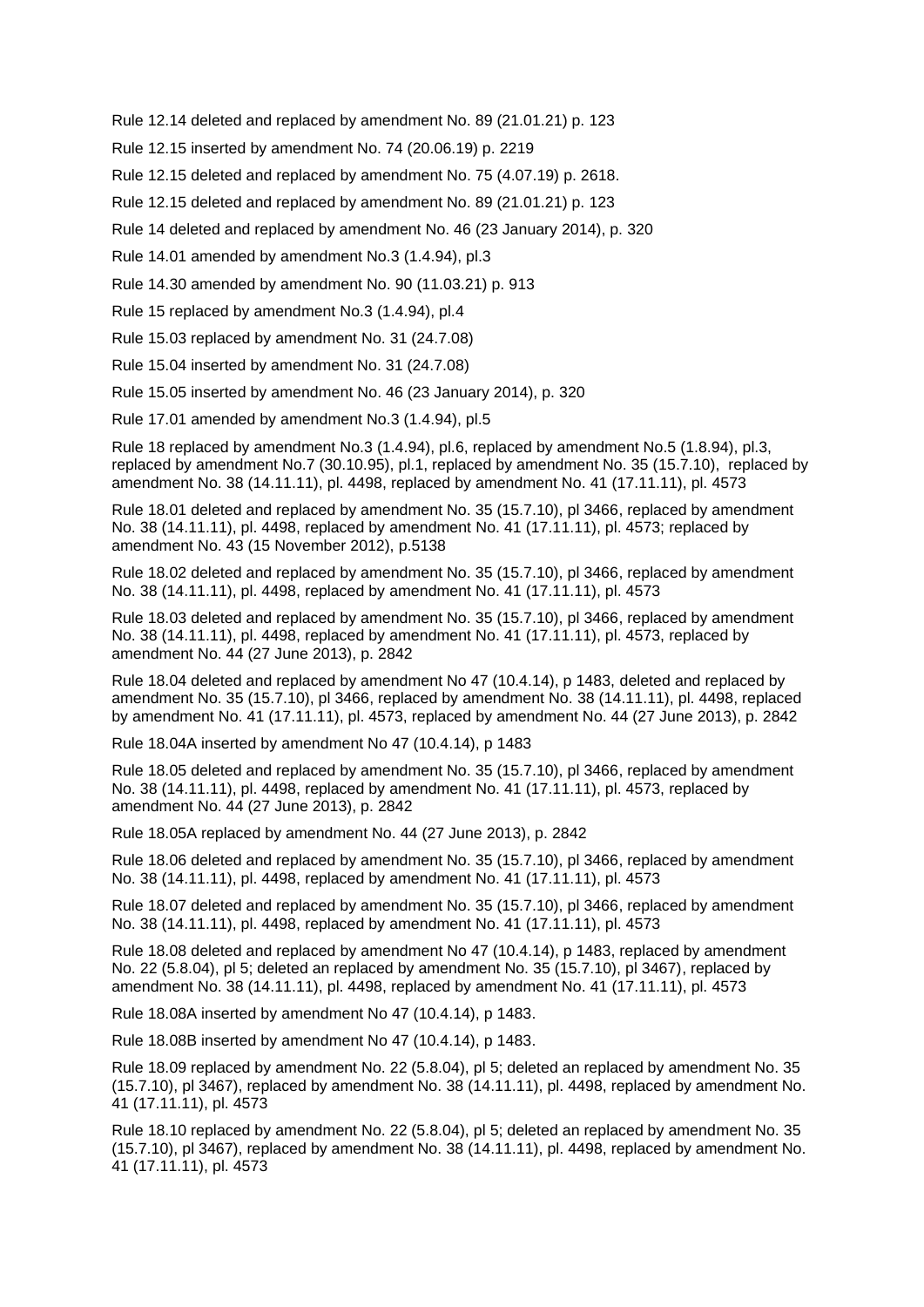Rule 18.11 deleted and replaced by amendment No. 35 (15.7.10), pl 3467, replaced by amendment No. 38 (14.11.11), pl. 4498, replaced by amendment No. 41 (17.11.11), pl. 4573

Rule 18.12 deleted and replaced by amendment No. 35 (15.7.10), pl 3467, replaced by amendment No. 38 (14.11.11), pl. 4498, replaced by amendment No. 41 (17.11.11), pl. 4573

Rule 18.13 deleted and replaced by amendment No. 35 (15.7.10), pl 3467, replaced by amendment No. 38 (14.11.11), pl. 4498, replaced by amendment No. 41 (17.11.11), pl. 4573

Rule 18.14 deleted and replaced by amendment No. 35 (15.7.10), pl 3467, replaced by amendment No. 38 (14.11.11), pl. 4498, replaced by amendment No. 41 (17.11.11), pl. 4573

Rule 18.15 deleted and replaced by amendment No. 35 (15.7.10), pl 3467, replaced by amendment No. 38 (14.11.11), pl. 4498, replaced by amendment No. 41 (17.11.11), pl. 4573; replaced by amendment No. 43 (15 November 2012), p.5138; deleted and replaced by amendment No. 35 (17 September 15); deleted and replacement No 87 (17 December 2020)

Rule 18.16 deleted and replaced by amendment No. 35 (15.7.10), pl 3467, replaced by amendment No. 38 (14.11.11), pl. 4498, replaced by amendment No. 41 (17.11.11), pl. 4573

Rule 18.17 deleted and replaced by amendment No. 35 (15.7.10), pl 3467, replaced by amendment No. 38 (14.11.11), pl. 4498, replaced by amendment No. 41 (17.11.11), pl. 4573

Rule 18.18 deleted and replaced by amendment No. 35 (15.7.10), pl 3467, replaced by amendment No. 38 (14.11.11), pl. 4498, replaced by amendment No. 41 (17.11.11), pl. 4573; replaced by amendment No. 43 (15 November 2012), p.5138

Rule 18.19 deleted and replaced by amendment No. 35 (15.7.10), pl 3468, replaced by amendment No. 38 (14.11.11), pl. 4498, replaced by amendment No. 41 (17.11.11), pl. 4573; replaced by amendment No. 43 (15 November 2012), p.5138

Rule 18.20 deleted and replaced by amendment No. 35 (15.7.10), pl 3468, replaced by amendment No. 38 (14.11.11), pl. 4498, replaced by amendment No. 41 (17.11.11), pl. 4573

Rule 18.21 deleted and replaced by amendment No. 35 (15.7.10), pl 3468, replaced by amendment No. 38 (14.11.11), pl. 4498, replaced by amendment No. 41 (17.11.11), pl. 4573

Rule 18.22 deleted and replaced by amendment No. 35 (15.7.10), pl 3468, replaced by amendment No. 38 (14.11.11), pl. 4498, replaced by amendment No. 41 (17.11.11), pl. 4573

Rule 18.23 deleted and replaced by amendment No. 35 (15.7.10), pl 3468, replaced by amendment No. 38 (14.11.11), pl. 4498, replaced by amendment No. 41 (17.11.11), pl. 4573

Rule 18.24 inserted by amendment No. 38 (14.11.11), pl. 4498, replaced by amendment No. 41 (17.11.11), pl. 4573

Rule 18.25 inserted by amendment No. 38 (14.11.11), pl. 4498, replaced by amendment No. 41 (17.11.11), pl. 4573, deleted by amendment 54 (17 September 2015)

Rule 18.26 inserted by amendment No. 38 (14.11.11), pl. 4498, replaced by amendment No. 41 (17.11.11), pl. 4573

Rule 18.27 inserted by amendment No. 38 (14.11.11), pl. 4498, replaced by amendment No. 41 (17.11.11), pl. 4573

Rule 18.28 Inserted by amendment No. 41 (17.11.11), pl. 4573

Rule 18.29 Inserted by amendment No. 43 (15 November 2012), p.5138

Rule 18A inserted by amendment No.5 (1.8.94), pl.4, replaced by amendment No. 38 (14.11.11), pl. 4498, replaced by amendment No. 41 (17.11.11), pl. 4573

Rule 18A.01 Replaced by amendment No. 38 (14.11.11), pl. 4498, replaced by amendment No. 41 (17.11.11), pl. 4573

Rule 18A.02 Replaced by amendment No. 38 (14.11.11), pl. 4498, replaced by amendment No. 41 (17.11.11), pl. 4573

Rule 18A.03 Replaced by amendment No. 38 (14.11.11), pl. 4498, replaced by amendment No. 41 (17.11.11), pl. 4573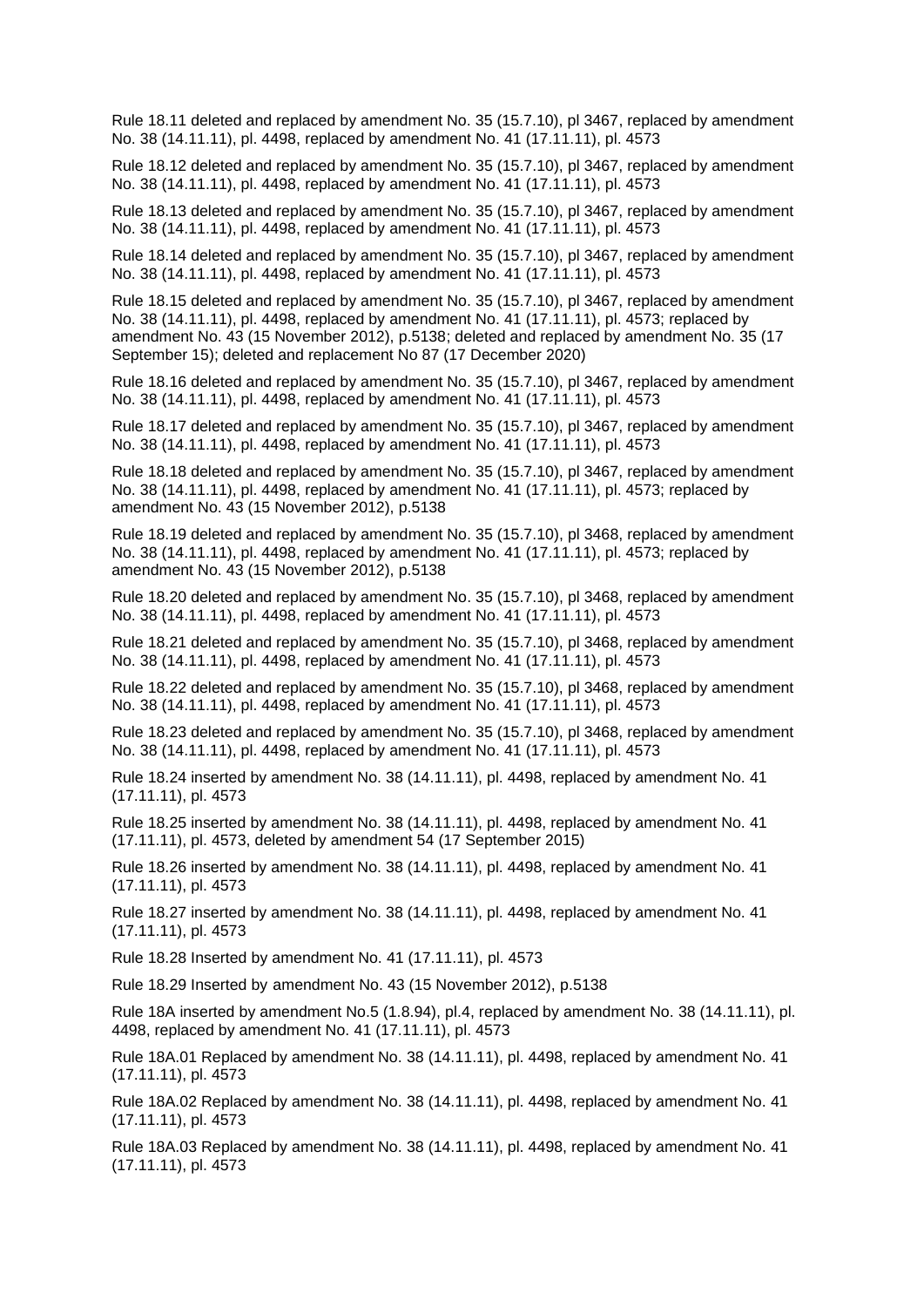Rule 18A.04 Replaced by amendment No. 38 (14.11.11), pl. 4498, replaced by amendment No. 41 (17.11.11), pl. 4573; replaced by amendment No. 43 (15 November 2012), p.5138

Rule 18A.05 Replaced by amendment No. 38 (14.11.11), pl. 4498, replaced by amendment No. 41 (17.11.11), pl. 4573

Rule 18A.06 Replaced by amendment No. 38 (14.11.11), pl. 4498, replaced by amendment No. 41 (17.11.11), pl. 4573

Rule 18A.07 Replaced by amendment No. 38 (14.11.11), pl. 4498, replaced by amendment No. 41 (17.11.11), pl. 4573

Rule 18A.08 replaced by amendment No. 22 (5.8.04), pl 6, replaced by amendment No. 38 (14.11.11), pl. 4498, replaced by amendment No. 41 (17.11.11), pl. 4573; replaced by amendment No. 43 (15 November 2012), p.5138

Rule 18A.09 replaced by amendment No. 22 (5.8.04), pl 6, replaced by amendment No. 38 (14.11.11), pl. 4498, replaced by amendment No. 41 (17.11.11), pl. 4573

Rule 18A.10 replaced by amendment No. 22 (5.8.04), pl 6, replaced by amendment No. 38 (14.11.11), pl. 4498, replaced by amendment No. 41 (17.11.11), pl. 4573

Rule 18A.11 Replaced by amendment No. 38 (14.11.11), pl. 4498, replaced by amendment No. 41 (17.11.11), pl. 4573

Rule 18A.12 Replaced by amendment No. 38 (14.11.11), pl. 4498, deleted by amendment No. 41 (17.11.11), pl. 4573

Rule 18A.13 Replaced by amendment No. 38 (14.11.11), pl. 4498, deleted by amendment No. 41 (17.11.11), pl. 4573

18A.12- 18A.15 inserted by Amendment No 87 (17.12.20), pl. 5793.

Rule 18AA.00 inserted by amendment 54 (17 September 2015)

Rule 18AAA.00 inserted by amendment 54 (17 September 2015)

Rule 18B inserted by amendment No 47 (10.4.14), p 1483.

Rule 19.10 amended by amendment No 20 (11.9.03), pl 4

Rule 19.11 added by amendment No 23 (31.3.05), pl 4

Rule 20.01 replaced by amendment No. 27 (1.3.07)

Rule 20.02 replaced by amendment No.12 (12.2.98), pl.1

Rule 20.03 replaced by amendment No.5 (1.8.94), pl.5

Rule 20.04 inserted by amendment No.1 (7.1.93), pl.1

Rule 21 replaced by amendment No.1 (7.1.93), pl.2

Rule 21.03 replaced by amendment No.3 (1.4.94), pl.7

Rule 21.08 replaced by amendment No.6 (7.9.95), pl.3

Rule 22.06 amended by amendment No.3 (1.4.94), pl.8

Rule 22A.00 inserted by amendment No. 44 (27 June 2013), p. 2842

Rule 23 amended by amendment No.9 (12.12.96); p.1881

Rule 23 replaced by amendment No. 27 (1.3.07)

Rule 24.00 deleted and replaced by amendment No. 52 (4 December 2014 p. 6584)

Rule 24.01 amended by amendment No 20 (11.9.03), pl 5, deleted and replaced by amendment No. 52 (4 December 2014, p. 6584)

Rule 25 added by amendment No.3 (1.4.94), pl.9

Rule 26.06 deleted and replaced by amendment No. 35 (15.7.10), p. 3468

Rules 26.07 – 26.12 inserted by amendment No 31 (24.7.08)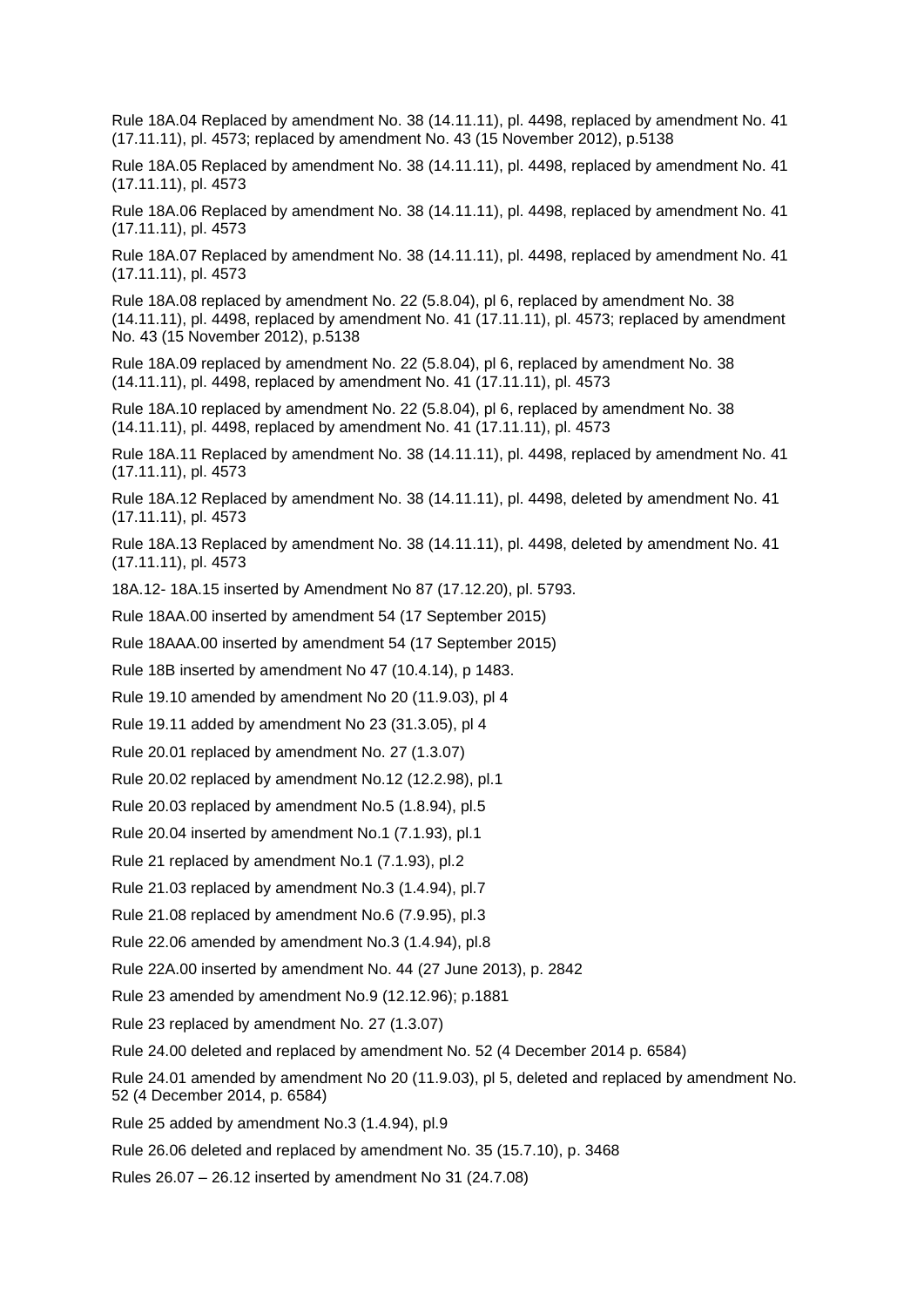Rule 26.13 deleted and replaced by amendment No 47 (10.4.14), p 1483, inserted by amendment No. 42 (10 May 2012), pl. 1650 Rule 26.14 inserted by amendment No. 42 (10 May 2012), pl. 1650 Rule 26.15 inserted by amendment No. 42 (10 May 2012), pl. 1650 Rule 27.01 replaced by amendment No.1 (7.1.93), pl.3 Rule 27A.04 deleted and replacement by amendment No. 83 (9.04.20, p. 738). Rule 27A.04 deleted and replaced by amendment No.84 (6.08.20, p. 4221). Rule 27A.07 inserted by amendment No. 83 (9.04.20, p. 738). Rule 28 repealed by amendment No. 22 (5.8.04, but to take effect from 1.1.05) pl. 7; inserted by amendment No. 25 (1.12.05) Rule 28.01 deleted by amendment No. 36 (7 October 2010, p 5034) Rule 28.05 deleted by amendment No. 36 (7 October 2010, p 5034) Rule 28.07 deleted by amendment No. 36 (7 October 2010, p 5034) Rule 28A inserted by amendment No. 29 (17.4.08) Rule 29A.00 inserted by amendment No. 52 (4 December 2014, p6584) Rule 29A.01 inserted by amendment No. 52 (4 December 2014, p6584) Rule 29A.02 inserted by amendment No. 52 (4 December 2014, p6584) Rule 29A.03 inserted by amendment No. 52 (4 December 2014, p6584) Rule 29B.00 inserted by amendment No. 52 (4 December 2014, p6584) Rule 29B.01 inserted by amendment No. 52 (4 December 2014, p6584) Rule 29B.02 inserted by amendment No. 52 (4 December 2014, p6584) Rule 29B.03 inserted by amendment No. 52 (4 December 2014, p6584) Rule 29B.04 inserted by amendment No. 52 (4 December 2014, p6584) Rule 29C.00 inserted by amendment No. 52 (4 December 2014, p6584) Rule 29C.01 inserted by amendment No. 52 (4 December 2014, p6584) Rule 29C.02 inserted by amendment No. 52 (4 December 2014, p6584) Rule 35.08 inserted by amendment No.5 (1.8.94), pl.6 Rules 36.02, 36.03 and 36.04 inserted by amendment No. 19 (8 March 2001), pl.8 Rule 37 deleted and replaced by amendment No. 19 (8 March 2001), pl.9 Rule 38.03 replaced by amendment No.3 (1.4.94), pl.10 Rule 41 inserted by amendment No.1 (7.1.93), pl.4 Rule 41.02(i) deleted by amendment No. 19 (8 March 2001), pl.12 Rule 41.03 inserted by amendment No.3 (1.4.94), pl.11 Rule 41.04 added by amendment No.7 (9.10.95), pl.2; deleted and replaced by amendment No. 19 (8 March 2001), pl.13 Rule 41.05 deleted by amendment No. 19 (8 March 2001), pl.13 Rule 41.06 inserted by amendment No.14 (11.3.99), p Rules 41.07 and 41.08 inserted by amendment No. 24 (2.3.2006) Rule 42 inserted by amendment No.1 (7.1.93), pl.4; replaced by amendment No.3 (1.4.94), pl.12 Rule 43 inserted by amendment No.2 (18.3.93), pl.2; replaced by amendment No.3 (1.4.94), pl.13 Rule 43.01 deleted and replaced by amendment No. 45 (9 January 2014), p. 58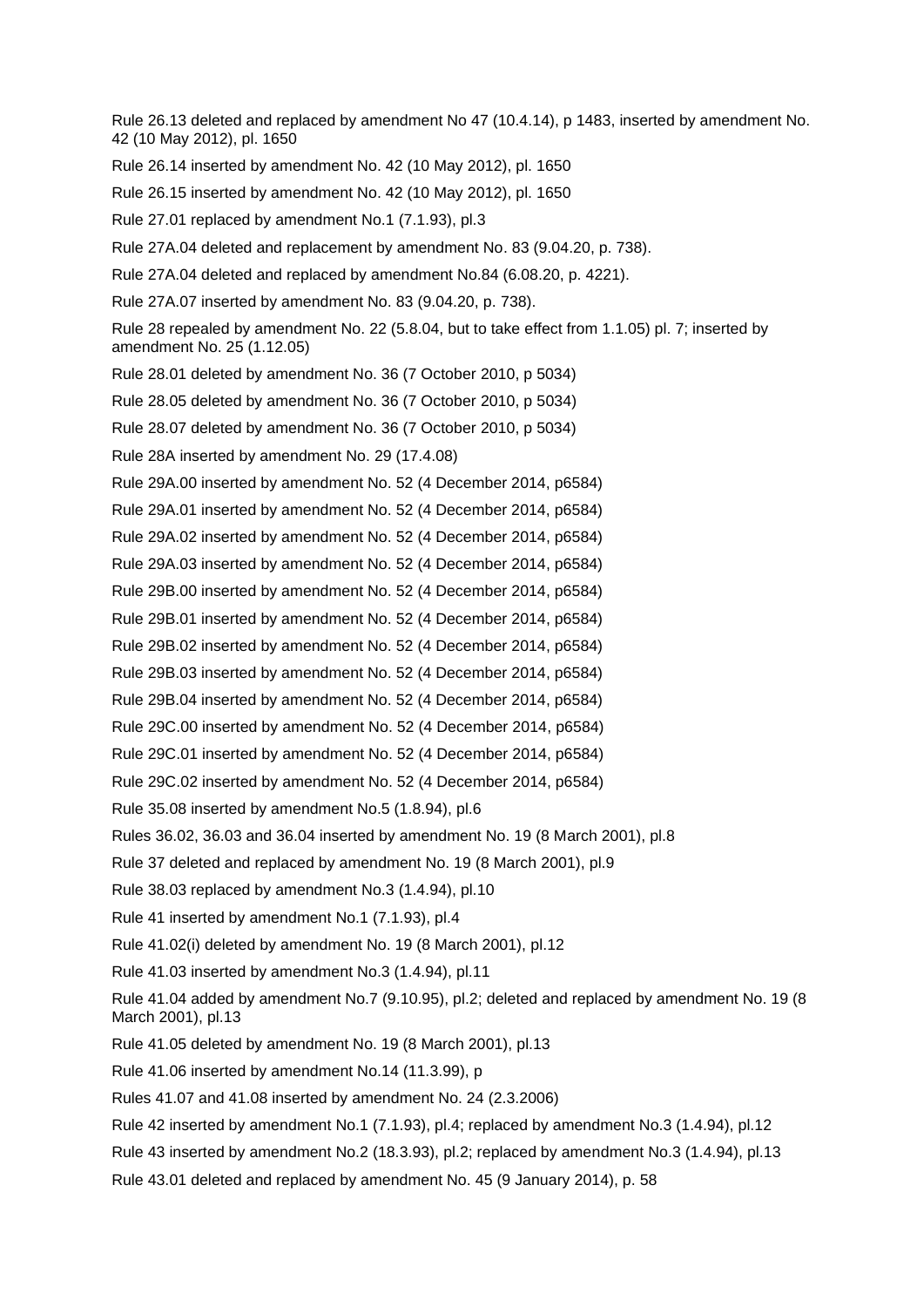Rule 43.03A inserted by amendment No. 84 (6.08.20, p. 4221)

Rule 43.03B inserted by amendment No. 84 (6.08.20, p. 4221)

Rule 43.12 deleted and replaced by amendment No. 54 (17 September 2015)

Rule 43.19 amended by amendment No.6 (7.9.95), pl.4

Rule 44 inserted by amendment No.2 (18.3.93), pl.2; replaced by amendment No.3 (1.4.94), pl.14

Rule 45 inserted by amendment No.2 (18.3.93), pl.2; replaced by amendment No.3 (1.4.94), pl.15

Rule 45.01 amended by amendment No. 42 (10 May 2012), pl. 1650

Rule 45.02 amended by amendment No. 42 (10 May 2012), pl. 1650

Rule 45.03 amended by amendment No. 42 (10 May 2012), pl. 1650

Rule 45.04 amended by amendment No. 42 (10 May 2012), pl. 1650Rule 46.00 added by amendment No.7 (9.10.95), pl.3; deleted and replaced by amendment No. 35 (15.7.10), pl 3468

Rule 46.01 deleted and replaced by amendment No. 35 (15.7.10), pl 3468

Rule 46.02 deleted and replaced by amendment No. 35 (15.7.10), pl 3468

Rule 46.03 deleted and replaced by amendment No. 35 (15.7.10), pl 3468

Rule 46.04 deleted and replaced by amendment No. 35 (15.7.10), pl 3468

Rule 46.05 deleted and replaced by amendment No. 35 (15.7.10), pl 3469

Rule 46.06 deleted and replaced by amendment No. 35 (15.7.10), pl 3469

Rule 46.07 deleted and replaced by amendment No. 35 (15.7.10), pl 3469

Rule 46.08 deleted and replaced by amendment No. 35 (15.7.10), pl 3469

Rule 47 inserted by amendment No. 9 (12.12.96), pl. 6; amended by amendment No. 13 (23.4.98), deleted and replaced by amendment No. 46 (23 January 2014), p. 320

Rule 47.05 replaced by amendment No. 49 (31.7.14) p 3702

Rule 47.08 - 47.10 added by amendment No 20 (11.9.03), pl 6

Rule 48 added by amendment No. 10 (10.4.97), pl.3; Repealed and replaced by amendment No. 22 (5.8.04, but to take effect from 1.1.05) pl. 8

Rule 48.01 replaced by amendment No. 43 (15 November 2012), p.5138

Rule 49.01 replaced by amendment No. 32 (25.9.08), pl 4561

Rule 49.02 replaced by amendment No. 32 (25.9.08), pl 4561

Rule 49.03 added by amendment No 20 (11.9.03), pl 7

Rule 49A added by amendment No. 30 (22.5.08)

Rule 50.00 added by amendment No. 18 (1.6.00)

Rule 51.00 added by amendment No 21 (6 May 2004)

Rule 52.00 added by amendment No. 32 (25.09.08), pl 4561

Rule 52.01 added by amendment No. 32 (25.09.08), pl 4561

Rule 53 added by amendment No. 32 (25.09.08), pl 4561

Rule 53.01 added by amendment No. 32 (25.09.08), pl 4561

Rule 53.02 added by amendment No. 32 (25.09.08), pl 4561

Rule 53.02 added by amendment No. 32 (25.09.08), pl 4561

Rule 54.00 added by amendment No. 32 (25.09.08), pl 4561

Rule 54.01 added by amendment No. 32 (25.09.08), pl 4561

Rule 54.02 added by amendment No. 32 (25.09.08), pl 4561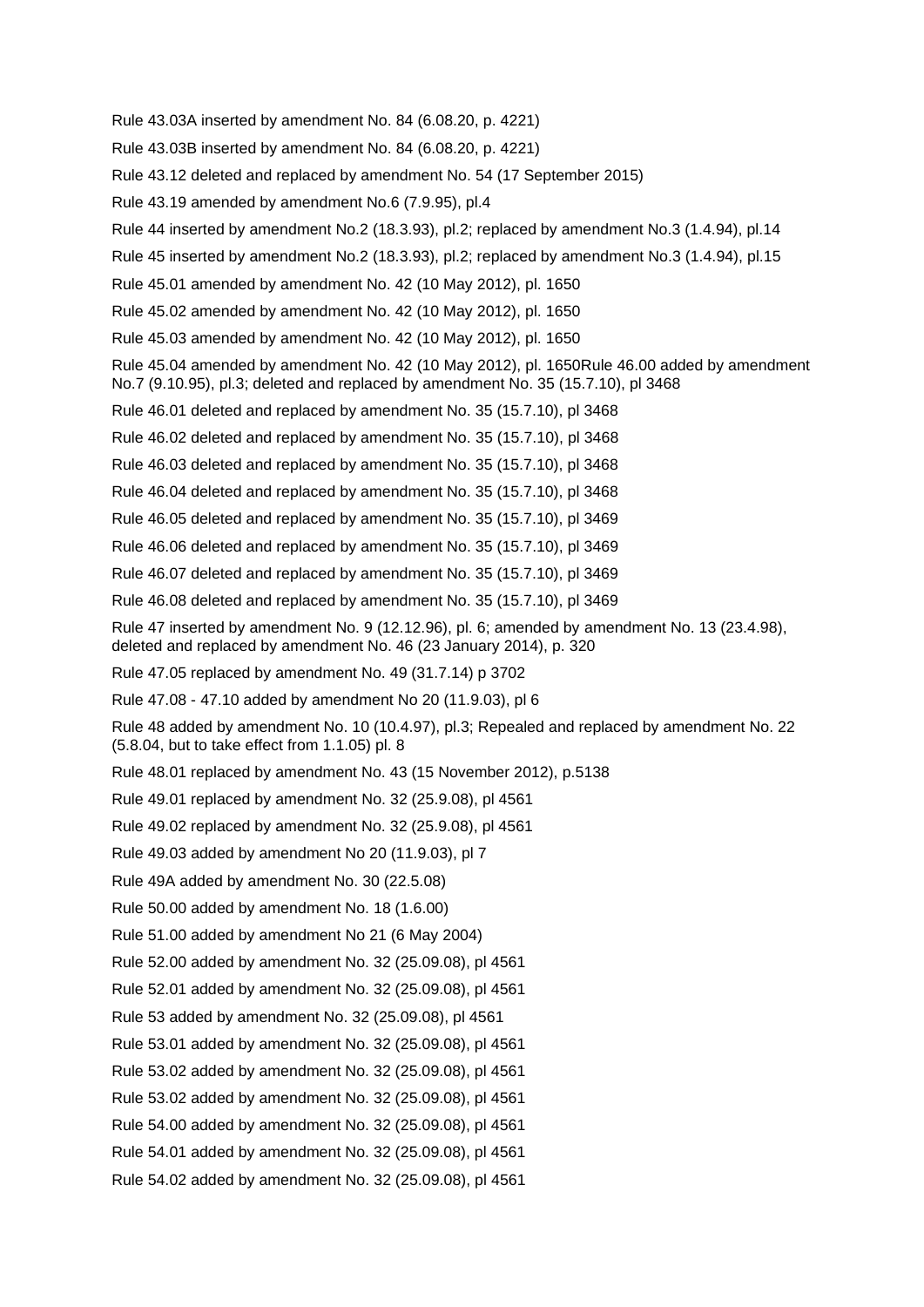Rule 54.03 added by amendment No. 32 (25.09.08), pl 4561 Rule 55.00 added by amendment No. 33 (8.01.09), pl 63 Rule 55.01 added by amendment No. 33 (8.01.09), pl 63 Rule 55.02 added by amendment No. 33 (8.01.09), pl 63 Rule 55.03 added by amendment No. 33 (8.01.09), pl 63 Rule 55.04 added by amendment No. 33 (8.01.09), pl 63 Rule 55.05 added by amendment No. 33 (8.01.09), pl 63 Rule 55.06 added by amendment No. 33 (8.01.09), pl 63 Rule 55.07 added by amendment No. 33 (8.01.09), pl 63 Rule 56.00 added by amendment No. 33 (8.01.09), pl 63, replaced by amendment No. 44 (27 June 2013), p. 2842 Rule 56.01 added by amendment No. 33 (8.01.09), pl 63 Rule 56.02 added by amendment No. 33 (8.01.09), pl 63 Rule 56.03 added by amendment No. 33 (8.01.09), pl 63 Rule 56.04 added by amendment No. 33 (8.01.09), pl 63 Rule 57.00 added by amendment No. 33 (8.01.09), pl 63 Rule 57.A00 inserted by amendment No. 48 (17.04.14), p 1512 Rule 57.01 added by amendment No. 33 (8.01.09), pl 63 Rule 57.02 added by amendment No. 33 (8.01.09), pl 63 Rule 58.00 added by amendment No. 35 (15.7.10), pl 3469 Rule 58.01 added by amendment No. 35 (15.7.10), pl 3469 Rule 58.02 added by amendment No. 35 (15.7.10), pl 3469 Rule 58.03 added by amendment No. 35 (15.7.10), pl 3469 Rule 59 added by amendment No. 44 (27 June 2013), p. 2842 Rule 60 added by amendment No. 44 (27 June 2013), p. 2842 Rule 60.05 inserted by amendment 54 (17 September 2015) Rule 61 deleted and replaced by amendment No 47 (10.4.14), p 1483, added by amendment No. 44 (27 June 2013), p. 2842 Rule 61.01 deleted and replaced by amendment No. 48 (17.04.14), p 1512 Rule 61.02 – 61.08 inserted by amendment No. 49 (31.7.14) p 3702 Rule 62 inserted by amendment No. 45 (9 January 2014), p. 58 Rule 63 inserted by amendment No. 45 (9 January 2014), p. 58; heading inserted by amendment 54 (17 September 2015) Rule 63 (3a) inserted by amendment No. 49 (31.7.14) p 3702 Rule 63 (7) inserted by amendment No. 49 (31.7.14) p 3702 Rule 64 inserted by amendment No. 45 (9 January 2014), p. 58; heading inserted by amendment 54 (17 September 2015) Rule 65 inserted by amendment No. 48 (17.04.14), p. 1512 Rule 66 inserted by amendment No. 48 (17.04.14), p. 1512

Rule 67.00 inserted by amendment No. 51 (23.10.14), p. 6162

Rule 67.01 inserted by amendment No. 51 (23.10.14), p. 6162